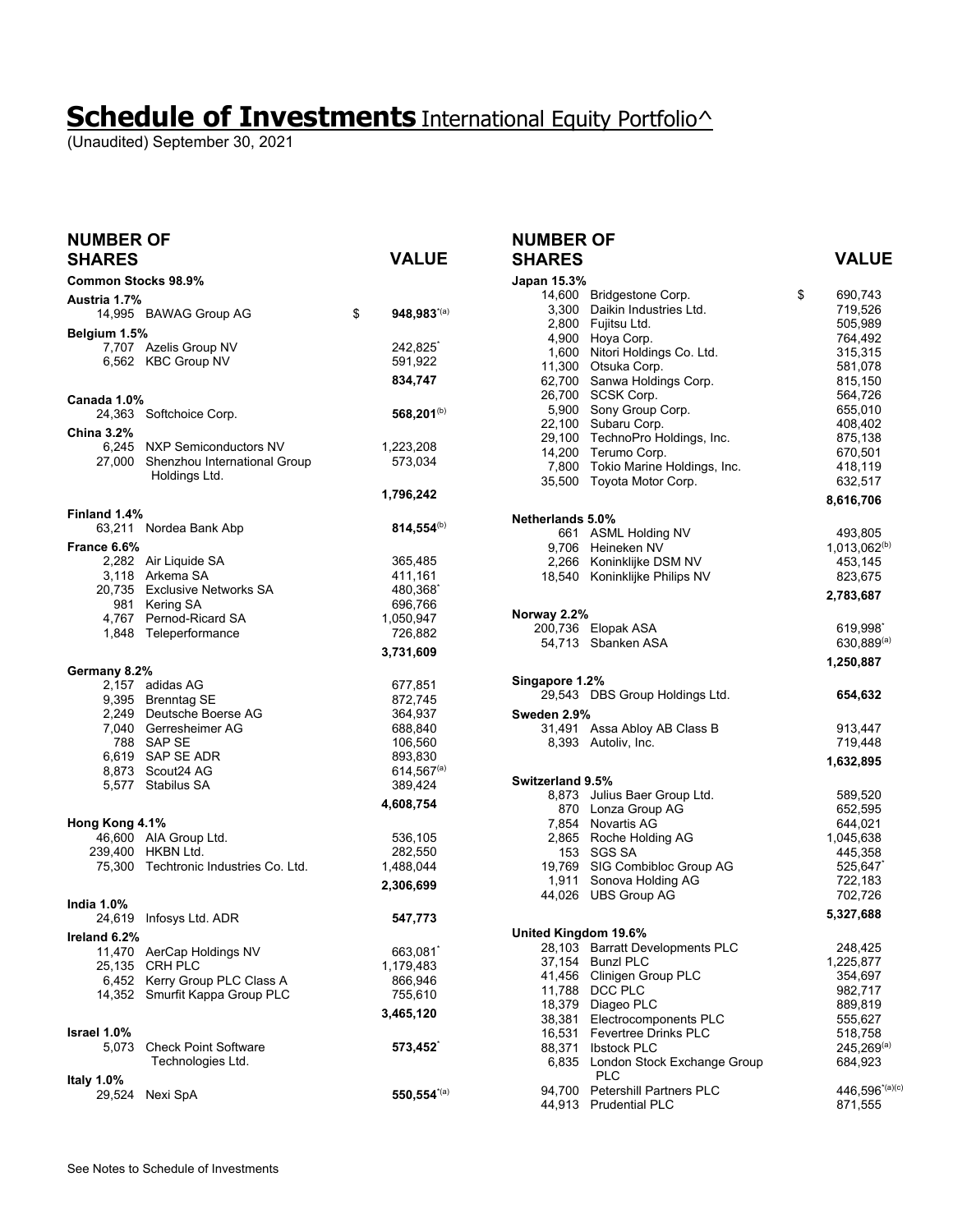(Unaudited) (cont'd)

#### **NUMBER OF SHARES** VALUE

|                            | 35,462 RELX PLC                                                          | \$<br>1,020,818        |
|----------------------------|--------------------------------------------------------------------------|------------------------|
|                            | 16.947 Savills PLC                                                       | 307.328                |
| 31,350                     | Smith & Nephew PLC                                                       | 540,093                |
|                            | 31,838 St. James's Place PLC                                             | 642,246                |
|                            | 16,229 Unilever PLC                                                      | 876,627                |
|                            | 25,979 Weir Group PLC                                                    | 586.436                |
|                            |                                                                          | 10,997,811             |
| <b>United States 6.3%</b>  |                                                                          |                        |
|                            | 2,896 Aon PLC Class A                                                    | 827,590                |
|                            | 8,647 Ferguson PLC                                                       | 1,200,393              |
|                            | 12,878 QIAGEN NV                                                         | 665,535                |
|                            | 5.175 Schneider Electric SE                                              | 861,916                |
|                            |                                                                          | 3,555,434              |
| <b>Total Common Stocks</b> |                                                                          |                        |
| (Cost \$43,215,210)        |                                                                          | 55,566,428             |
|                            | <b>Short-Term Investments 3.7%</b>                                       |                        |
|                            | <b>Investment Companies 3.7%</b>                                         |                        |
|                            | 949,744 State Street Institutional Treasury<br>Money Market Fund Premier | 949,744 <sup>(e)</sup> |
|                            | Class, $0.01\%$ <sup>(d)</sup>                                           |                        |
| 1,146,977                  | <b>State Street Navigator Securities</b>                                 | $1,146,977^{(f)}$      |
|                            | <b>Lending Government Money</b>                                          |                        |
|                            | Market Portfolio, 0.03% <sup>(d)</sup>                                   |                        |
|                            | <b>Total Short-Term Investments</b>                                      |                        |
| (Cost \$2,096,721)         |                                                                          | 2,096,721              |
|                            | Total Investments 102.6%                                                 |                        |
| (Cost \$45,311,931)        |                                                                          | 57,663,149             |
|                            | Liabilities Less Other Assets (2.6)%                                     | (1,441,622)            |
| <b>Net Assets 100.0%</b>   |                                                                          | \$<br>56,221,527       |

\* Non-income producing security.

- (a) Security exempt from registration pursuant to Regulation S under the Securities Act of 1933, as amended. Regulation S applies to securities offerings that are made outside of the United States and do not involve directed selling efforts in the United States and as such may have restrictions on resale. Total value of all such securities at September 30, 2021 amounted to \$3,436,858, which represents 6.1% of net assets of the Fund.
- (b) The security or a portion of this security is on loan at September 30, 2021. Total value of all such securities at September 30, 2021 amounted to \$1,095,093 for the Fund.
- (c) All or a portion of this security was purchased on a delayed delivery basis.
- (d) Represents 7-day effective yield as of September 30, 2021.
- (e) All or a portion of this security is segregated in connection with obligations for delayed delivery securities with a total value of \$949,744.
- (f) Represents investment of cash collateral received from securities lending.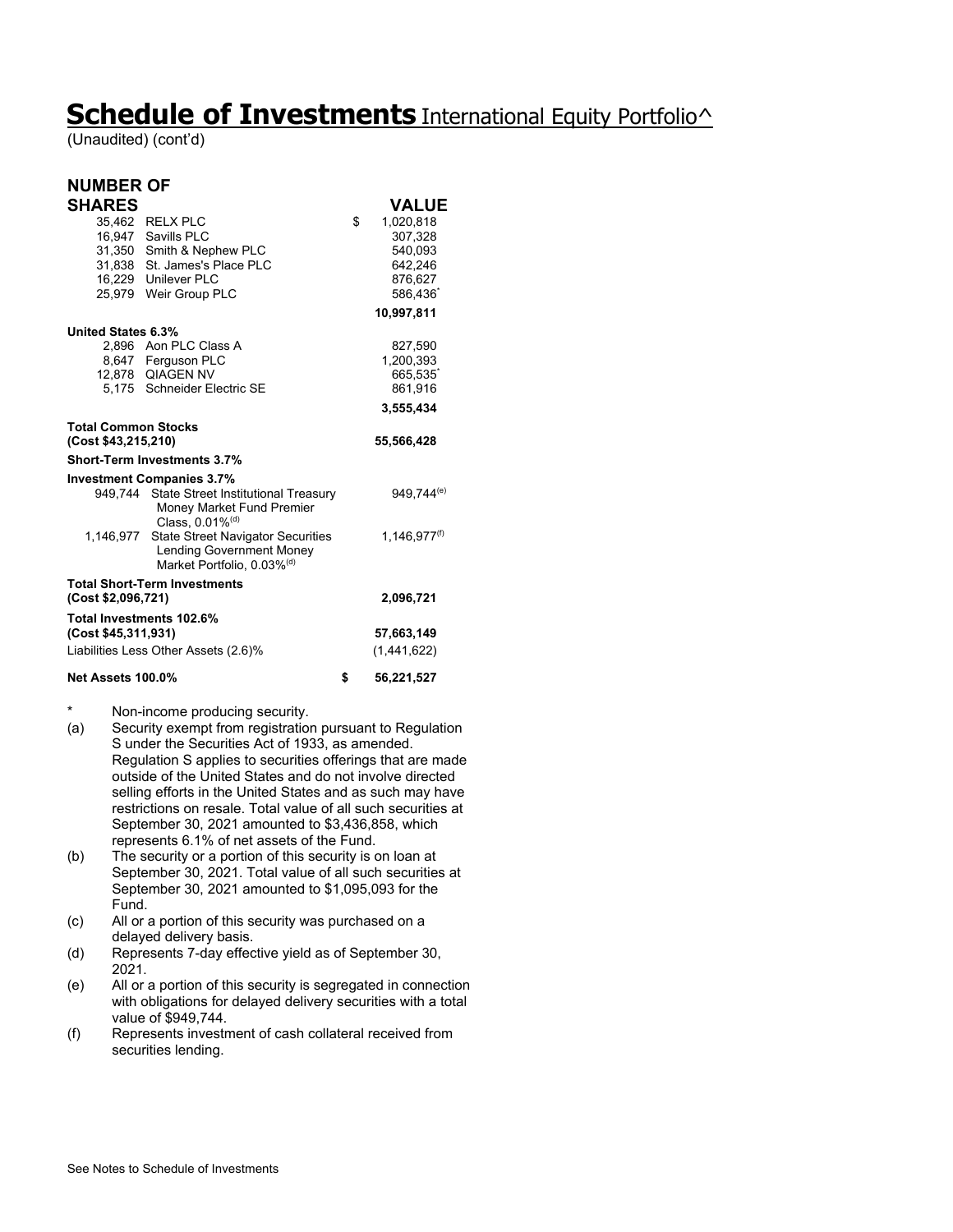(Unaudited) (cont'd)

#### **POSITIONS BY INDUSTRY**

|                                                | <b>Investments at</b> | Percentage of     |
|------------------------------------------------|-----------------------|-------------------|
| <b>Industry</b>                                | Value                 | <b>Net Assets</b> |
| Trading Companies & Distributors               | \$<br>4,760,548       | 8.4%              |
| <b>Banks</b>                                   | 3,640,980             | 6.4%              |
| Health Care Equipment & Supplies               | 3,520,944             | 6.3%              |
| Beverages                                      | 3,472,586             | 6.2%              |
| <b>Professional Services</b>                   | 3,068,196             | 5.5%              |
| <b>Capital Markets</b>                         | 2,984,352             | 5.3%              |
| <b>IT Services</b>                             | 2,750,120             | 4.9%              |
| Insurance                                      | 2,653,369             | 4.7%              |
| Machinery                                      | 2,463,904             | 4.4%              |
| <b>Building Products</b>                       | 2,448,123             | 4.4%              |
| Life Sciences Tools & Services                 | 2,361,667             | 4.2%              |
| Textiles, Apparel & Luxury Goods               | 1,947,651             | 3.5%              |
| Containers & Packaging                         | 1,901,255             | 3.4%              |
| Semiconductors & Semiconductor Equipment       | 1,717,013             | 3.1%              |
| Pharmaceuticals                                | 1,689,659             | 3.0%              |
| Software                                       | 1,573,842             | 2.8%              |
| <b>Construction Materials</b>                  | 1,424,752             | 2.5%              |
| <b>Auto Components</b>                         | 1,410,191             | 2.5%              |
| Chemicals                                      | 1,229,791             | 2.2%              |
| Automobiles                                    | 1,040,919             | 1.9%              |
| Industrial Conglomerates                       | 982,717               | 1.7%              |
| <b>Household Durables</b>                      | 903,435               | 1.6%              |
| <b>Personal Products</b>                       | 876,627               | 1.6%              |
| <b>Food Products</b>                           | 866,946               | 1.5%              |
| <b>Electrical Equipment</b>                    | 861,916               | 1.5%              |
| Interactive Media & Services                   | 614,567               | 1.1%              |
| Electronic Equipment, Instruments & Components | 568,201               | 1.0%              |
| Computers                                      | 480,368               | 0.9%              |
| <b>Investment Companies</b>                    | 446.596               | 0.8%              |
| <b>Specialty Retail</b>                        | 315,315               | 0.6%              |
| Real Estate Management & Development           | 307,328               | 0.5%              |
| <b>Diversified Telecommunication Services</b>  | 282,550               | 0.5%              |
| Short-Term Investments and Other Assets-Net    | 655,099               | 1.1%              |
|                                                | \$<br>56,221,527      | 100.0%            |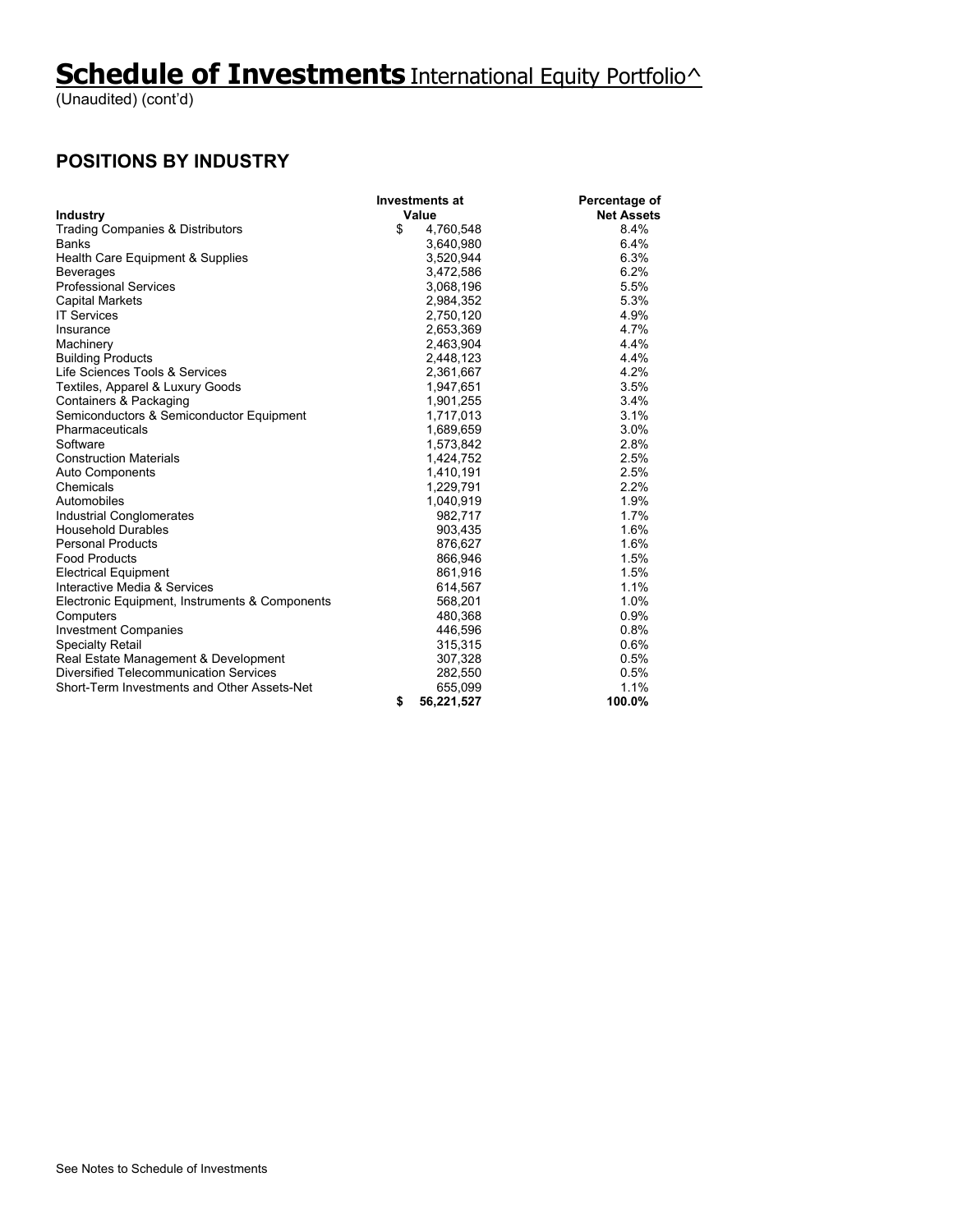(Unaudited) (cont'd)

The following is a summary, categorized by Level (see Notes to Schedule of Investments), of inputs used to value the Fund's investments as of September 30, 2021:

| <b>Asset Valuation Inputs</b>      | Level 1    | Level 2                       | Level 3 | <b>Total</b>      |
|------------------------------------|------------|-------------------------------|---------|-------------------|
| Investments:                       |            |                               |         |                   |
| <b>Common Stocks</b>               |            |                               |         |                   |
| Austria                            | \$<br>— \$ | 948,983 \$                    | $-$ \$  | 948,983           |
| <b>Belgium</b>                     | 242,825    | 591,922                       |         | 834,747           |
| China                              | 1,223,208  | 573,034                       |         | 1,796,242         |
| Finland                            |            | 814,554                       |         | 814,554           |
| France                             | 480,368    | 3,251,241                     |         | 3,731,609         |
| Germany                            | 893,830    | 3,714,924                     |         | 4,608,754         |
| Hong Kong                          |            | 2,306,699                     |         | 2,306,699         |
| Ireland                            | 1,530,027  | 1,935,093                     |         | 3,465,120         |
| Italy                              |            | 550,554                       |         | 550,554           |
| Japan                              |            | 8,616,706                     |         | 8,616,706         |
| <b>Netherlands</b>                 |            | 2,783,687                     |         | 2,783,687         |
| Singapore                          |            | 654,632                       |         | 654,632           |
| Sweden                             | 719,448    | 913,447                       |         | 1,632,895         |
| Switzerland                        |            | 5,327,688                     |         | 5,327,688         |
| United Kingdom                     | 1,320,051  | 9,677,760                     |         | 10,997,811        |
| <b>United States</b>               | 1,493,125  | 2,062,309                     |         | 3,555,434         |
| Other Common Stocks <sup>(a)</sup> | 2,940,313  |                               |         | 2,940,313         |
| <b>Total Common Stocks</b>         | 10,843,195 | 44,723,233                    |         | 55,566,428        |
| <b>Short-Term Investments</b>      |            | 2,096,721                     |         | 2,096,721         |
| <b>Total Investments</b>           |            | $$10,843,195$ \$46,819,954 \$ |         | $-$ \$ 57,663,149 |

(a) The Schedule of Investments provides a geographic categorization as well as a Positions by Industry summary.

^ A balance indicated with a "—", reflects either a zero balance or an amount that rounds to less than 1.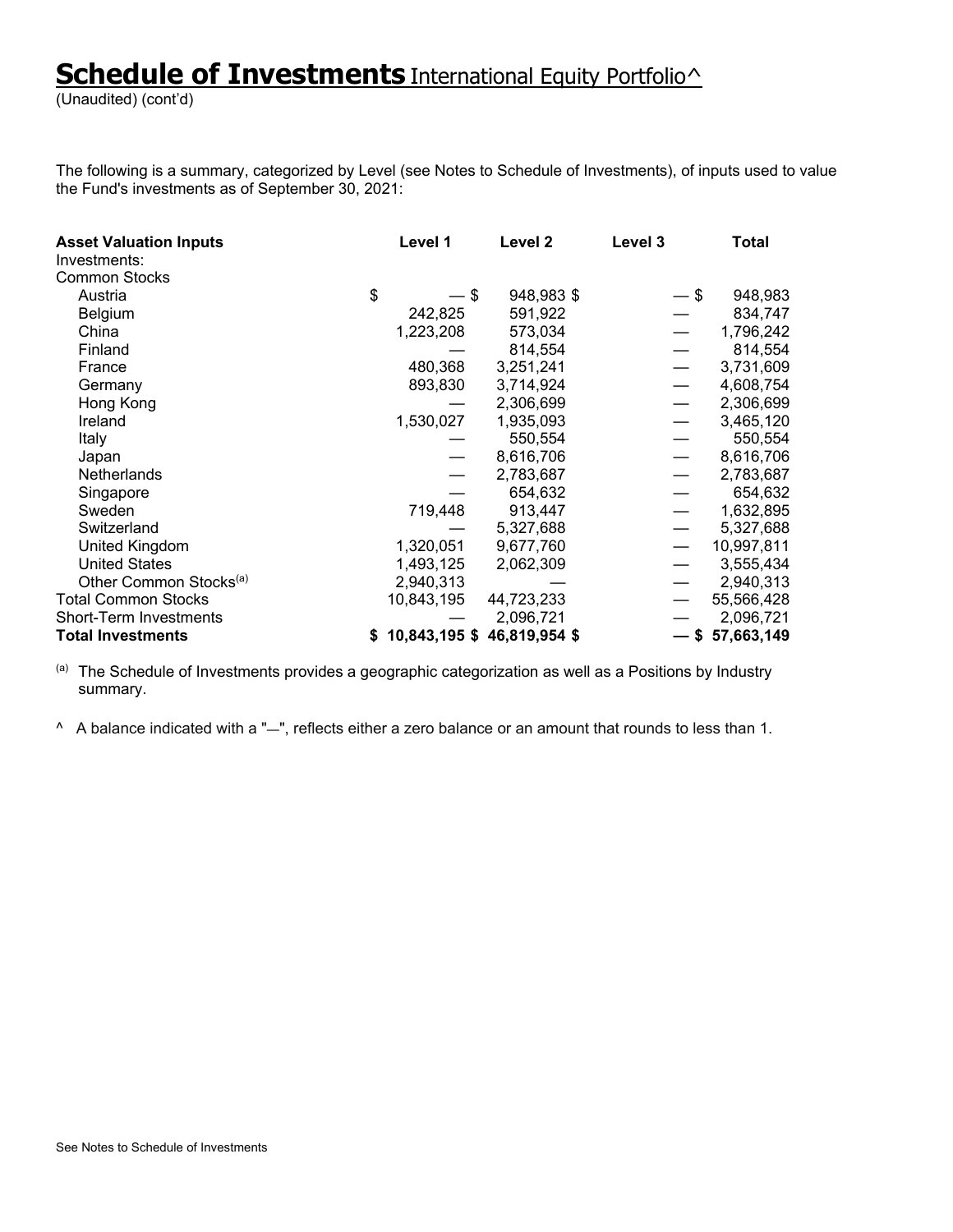## **Schedule of Investments** Mid Cap Growth Portfolio^

(Unaudited) September 30, 2021

| <b>NUMBER OF</b><br><b>SHARES</b>                          |                                                                                                                     | <b>VALUE</b>                                                     |
|------------------------------------------------------------|---------------------------------------------------------------------------------------------------------------------|------------------------------------------------------------------|
| <b>Common Stocks 96.2%</b>                                 |                                                                                                                     |                                                                  |
|                                                            | Aerospace & Defense 1.9%<br>34,400 Axon Enterprise, Inc.<br>50,300 HEICO Corp.                                      | \$<br>6,020,688<br>6,633,061<br>12,653,749                       |
| Airlines 1.0%                                              | 32,500 Allegiant Travel Co.                                                                                         | 6,353,100                                                        |
| <b>Auto Components 0.9%</b>                                | 39,300 Aptiv PLC                                                                                                    | 5,854,521                                                        |
| <b>Banks 5.6%</b><br>100,000<br>75,000<br>43,000<br>20,000 | Citizens Financial Group, Inc.<br>Pinnacle Financial Partners, Inc.<br>Signature Bank<br><b>SVB Financial Group</b> | 4,698,000<br>7,056,000<br>11,708,040<br>12,937,600<br>36,399,640 |
| Biotechnology 4.4%                                         |                                                                                                                     |                                                                  |
| 60,000<br>37,500                                           | 80,000 Exact Sciences Corp.<br>Fate Therapeutics, Inc.<br>102,800 Horizon Therapeutics PLC<br>Seagen, Inc.          | 7,636,000<br>3,556,200<br>11,260,712<br>6,367,500                |
|                                                            |                                                                                                                     | 28,820,412                                                       |
| <b>Building Products 0.5%</b><br>40,000                    | Fortune Brands Home & Security,<br>Inc.                                                                             | 3,576,800                                                        |
| <b>Capital Markets 0.5%</b>                                | 75,000 Carlyle Group, Inc.                                                                                          | 3,546,000                                                        |
|                                                            | <b>Commercial Services &amp; Supplies 3.2%</b><br>29,500 Cintas Corp.<br>75,000 Waste Connections, Inc.             | 11,229,470<br>9,444,750<br>20,674,220                            |
|                                                            | Diversified Consumer Services 0.7%<br>66,400 Chegg, Inc.                                                            | 4,516,528                                                        |
|                                                            | <b>Electrical Equipment 3.2%</b><br>66,400 AMETEK, Inc.<br>30,000 Generac Holdings, Inc.                            | 8,234,264<br>12,260,100<br>20,494,364                            |
|                                                            | Electronic Equipment, Instruments & Components 4.6%                                                                 |                                                                  |
| 68.800<br>35,000<br>20,000                                 | Amphenol Corp. Class A<br>CDW Corp.<br>Teledyne Technologies, Inc.<br>19,700 Zebra Technologies Corp. Class A       | 5,038,224<br>6,370,700<br>8,591,600<br>10,153,774                |
| <b>Entertainment 1.6%</b>                                  |                                                                                                                     | 30,154,298                                                       |
| 228,944                                                    | Lions Gate Entertainment Corp.<br>Class A                                                                           | 3,248,715                                                        |
| 22,500                                                     | Roku, Inc.                                                                                                          | 7,050,375<br>10,299,090                                          |
| 152,400                                                    | Food & Staples Retailing 1.3%<br>BJ's Wholesale Club Holdings, Inc.                                                 | 8,369,808                                                        |
| 9,500<br>14.000                                            | <b>Health Care Equipment &amp; Supplies 7.0%</b><br>Align Technology, Inc.<br>IDEXX Laboratories, Inc.              | 6,321,585<br>8,706,600                                           |

## **NUMBER OF**

| <b>SHARES</b>                |                                                                          | <b>VALUE</b>           |
|------------------------------|--------------------------------------------------------------------------|------------------------|
| 34,400                       | Insulet Corp.                                                            | \$<br>9,777,512        |
| 12,500                       | Masimo Corp.                                                             | 3,383,875              |
| 35,000                       | Penumbra, Inc.                                                           | 9,327,500              |
| 21,100                       | Teleflex, Inc.                                                           | 7,945,205              |
|                              |                                                                          | 45,462,277             |
|                              | <b>Health Care Technology 1.0%</b>                                       |                        |
|                              | 22,500 Veeva Systems, Inc. Class A                                       | 6,483,825              |
|                              | Hotels, Restaurants & Leisure 4.7%<br>40,500 Caesars Entertainment, Inc. |                        |
|                              | 4,900 Chipotle Mexican Grill, Inc.                                       | 4,547,340<br>8,905,848 |
|                              | 50,000 Darden Restaurants, Inc.                                          | 7,573,500              |
|                              | 110,000 DraftKings, Inc. Class A                                         | 5,297,600              |
| 25,000                       | Expedia Group, Inc.                                                      | 4,097,500              |
|                              |                                                                          | 30,421,788             |
|                              | <b>Household Products 0.8%</b>                                           |                        |
|                              | 63,900 Church & Dwight Co., Inc.                                         | 5,276,223              |
|                              | Interactive Media & Services 2.4%                                        |                        |
|                              | 32,000 IAC/InterActiveCorp.                                              | 4,169,280              |
|                              | 25,000 Match Group, Inc.                                                 | 3,924,750              |
|                              | 150,000 Pinterest, Inc. Class A                                          | 7,642,500              |
|                              |                                                                          | 15,736,530             |
| IT Services 7.1%             |                                                                          |                        |
|                              | 55,000 Cloudflare, Inc. Class A<br>16,500 EPAM Systems, Inc.             | 6,195,750<br>9,412,920 |
|                              | 20,000 MongoDB, Inc.                                                     | 9,430,200              |
| 35,000                       | Okta, Inc.                                                               | 8,306,900              |
|                              | 17,500 Twilio, Inc. Class A                                              | 5,583,375              |
|                              | 40,000 WEX, Inc.                                                         | 7,045,600              |
|                              |                                                                          | 45,974,745             |
| Leisure Products 0.8%        |                                                                          |                        |
|                              | 45,000 Polaris, Inc.                                                     | 5,384,700              |
|                              | Life Sciences Tools & Services 4.8%                                      |                        |
|                              | 180,000 Adaptive Biotechnologies Corp.                                   | $6,118,200^{\degree}$  |
|                              | 275,000 Avantor, Inc.                                                    | 11,247,500             |
|                              | 13,006 Bio-Rad Laboratories, Inc. Class A                                | 9,701,826              |
|                              | 16,000 IQVIA Holdings, Inc.                                              | 3,832,640              |
|                              |                                                                          | 30,900,166             |
| Machinery 1.3%               | 39,300 IDEX Corp.                                                        | 8,133,135              |
| <b>Multiline Retail 0.4%</b> |                                                                          |                        |
|                              | 45,000 Ollie's Bargain Outlet Holdings, Inc.                             | $2,712,600^{(a)}$      |
|                              | Oil, Gas & Consumable Fuels 0.5%                                         |                        |
|                              | 100,000 Devon Energy Corp.                                               | 3,551,000              |
| <b>Pharmaceuticals 1.1%</b>  |                                                                          |                        |
|                              | 54,100 Catalent, Inc.                                                    | 7,199,087              |
|                              | <b>Professional Services 1.5%</b><br>110,000 CoStar Group, Inc.          | 9,466,600              |
| Road & Rail 1.4%             |                                                                          |                        |
| 32,000                       | Old Dominion Freight Line, Inc.                                          | 9,151,360              |
|                              | <b>Semiconductors &amp; Semiconductor Equipment 9.4%</b>                 |                        |
|                              | 40,000 Enphase Energy, Inc.                                              | 5,998,800              |
| 80,000                       | Entegris, Inc.                                                           | 10,072,000             |
| 22,500                       | KLA Corp.                                                                | 7,526,475              |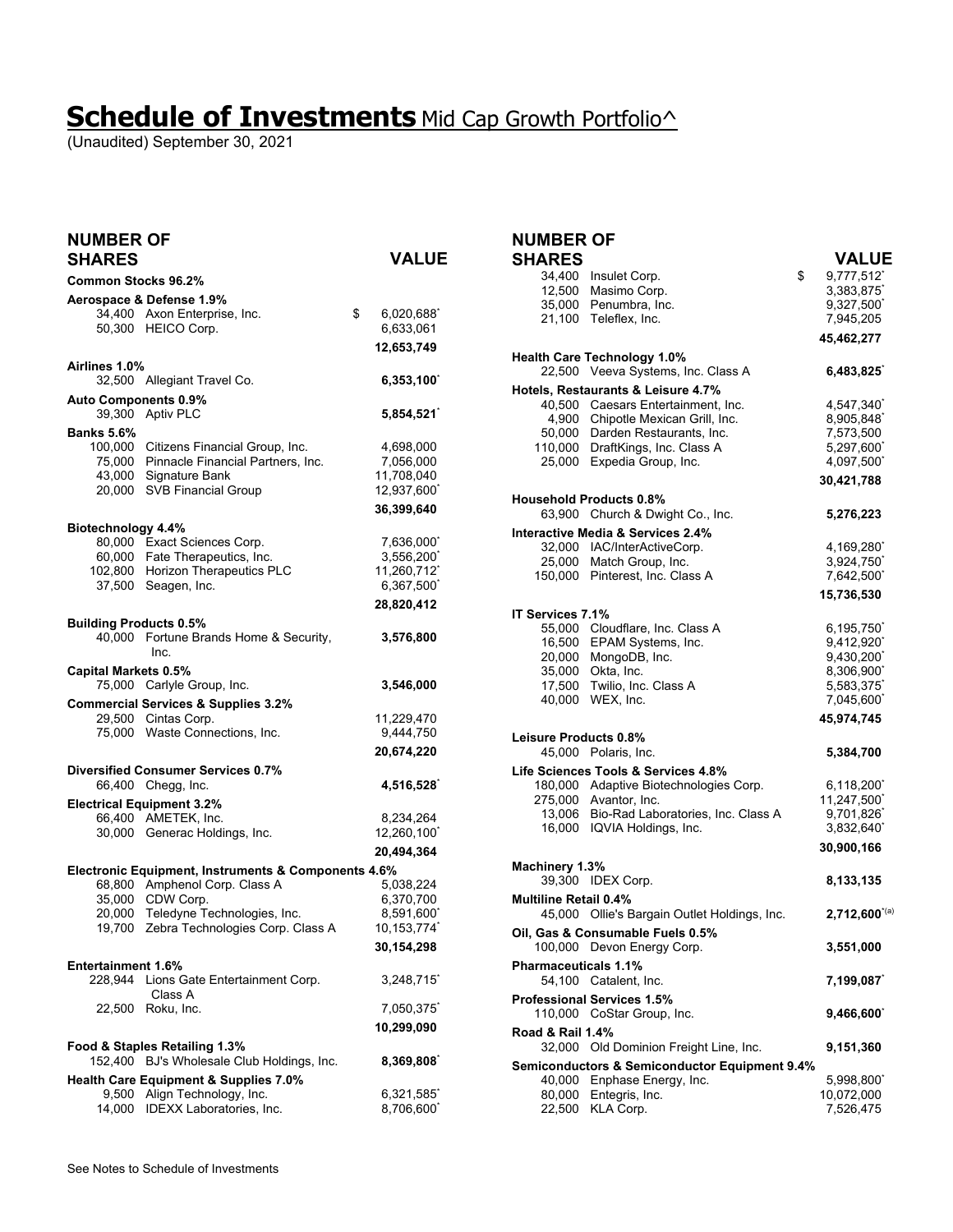# **Schedule of Investments** Mid Cap Growth Portfolio^

(Unaudited) (cont'd)

#### **NUMBER OF**

| <b>SHARES</b>                |                                                  | <b>VALUE</b>    |
|------------------------------|--------------------------------------------------|-----------------|
| 65,000                       | Lattice Semiconductor Corp.                      | \$<br>4,202,250 |
| 125,000                      | Marvell Technology, Inc.                         | 7,538,750       |
| 20,000                       | Monolithic Power Systems, Inc.                   | 9,693,600       |
| 200,000                      | ON Semiconductor Corp.                           | 9,154,000       |
| 65,000                       | Teradyne, Inc.                                   | 7,096,050       |
|                              |                                                  | 61,281,925      |
| Software 14.2%               |                                                  |                 |
| 47,500                       | Avalara, Inc.                                    | 8,301,575       |
| 36,000                       | Crowdstrike Holdings, Inc. Class A               | 8,848,080       |
| 38,000                       | Descartes Systems Group, Inc.                    | 3,087,880       |
| 45,000                       | DocuSign, Inc.                                   | 11,584,350      |
| 16,000                       | HubSpot, Inc.                                    | 10.817.440      |
| 72,500                       | Manhattan Associates, Inc.                       | 11,094,675*     |
| 12,500                       | Palo Alto Networks, Inc.                         | 5,987,500       |
| 35,000                       | Paylocity Holding Corp.                          | 9,814,000       |
| 30,000                       | RingCentral, Inc. Class A                        | 6,525,000       |
| 125,000                      | Trade Desk, Inc. Class A                         | 8,787,500       |
| 27,500                       | Zscaler, Inc.                                    | 7,211,050       |
|                              |                                                  | 92,059,050      |
| <b>Specialty Retail 6.5%</b> |                                                  |                 |
| 34,400                       | Best Buy Co., Inc.                               | 3,636,424       |
| 30,000                       | Burlington Stores, Inc.                          | 8,507,100       |
| 54,100                       | CarMax, Inc.                                     | 6,922,636       |
| 75,000                       | Dick's Sporting Goods, Inc.                      | 8,982,750       |
| 30,000                       | Five Below, Inc.                                 | 5,304,300       |
| 14,800                       | O'Reilly Automotive, Inc.                        | 9,043,688       |
|                              |                                                  | 42,396,898      |
|                              | <b>Trading Companies &amp; Distributors 1.9%</b> |                 |
| 34,400                       | United Rentals, Inc.                             | 12,071,992      |

| <b>NUMBER OF</b>         |                                                                                                                                                                                      |                   |
|--------------------------|--------------------------------------------------------------------------------------------------------------------------------------------------------------------------------------|-------------------|
| <b>SHARES</b>            |                                                                                                                                                                                      | <b>VALUE</b>      |
| (Cost \$397,849,746)     | <b>Total Common Stocks</b>                                                                                                                                                           | \$<br>625,376,431 |
|                          | <b>Short-Term Investments 4.0%</b>                                                                                                                                                   |                   |
|                          | <b>Investment Companies 4.0%</b>                                                                                                                                                     |                   |
|                          | 22,673,612 State Street Institutional U.S.<br>Government Money Market<br>Fund Premier Class, 0.03% <sup>(b)</sup>                                                                    | 22.673.612        |
|                          | 2,969,670 State Street Navigator Securities<br><b>Lending Government Money</b><br>Market Portfolio, 0.03%(b)                                                                         | $2.969.670^{(c)}$ |
| (Cost \$25,643,282)      | <b>Total Short-Term Investments</b>                                                                                                                                                  | 25,643,282        |
|                          | Total Investments 100.2%                                                                                                                                                             |                   |
| (Cost \$423,493,028)     |                                                                                                                                                                                      | 651,019,713       |
|                          | Liabilities Less Other Assets (0.2)%                                                                                                                                                 | (986, 170)        |
| <b>Net Assets 100.0%</b> |                                                                                                                                                                                      | \$<br>650.033.543 |
| $\ast$                   | Non-income producing security.                                                                                                                                                       |                   |
| (a)                      | The security or a portion of this security is on loan at<br>September 30, 2021. Total value of all such securities at<br>September 30, 2021 amounted to \$2,712,299 for the<br>Fund. |                   |

(b) Represents 7-day effective yield as of September 30, 2021.

(c) Represents investment of cash collateral received from securities lending.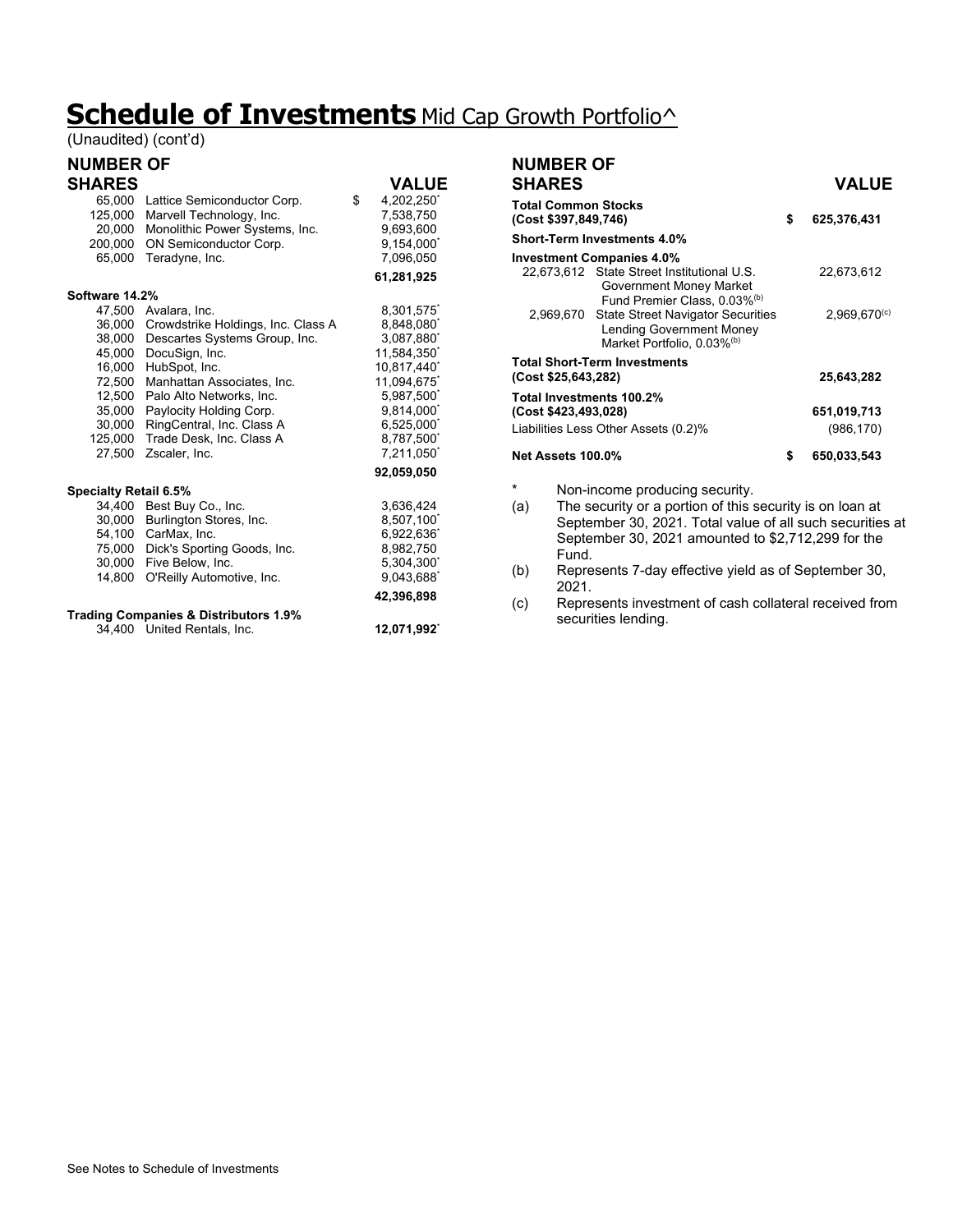# **Schedule of Investments** Mid Cap Growth Portfolio<sup>^</sup>

(Unaudited) (cont'd)

The following is a summary, categorized by Level (see Notes to Schedule of Investments), of inputs used to value the Fund's investments as of September 30, 2021:

| <b>Asset Valuation Inputs</b><br>Investments: | Level 1     |     | Level 2                  | Level 3       | Total              |
|-----------------------------------------------|-------------|-----|--------------------------|---------------|--------------------|
| Common Stocks <sup>(a)</sup>                  | 625.376.431 | \$. | $\overline{\phantom{m}}$ |               | $-$ \$ 625,376,431 |
| <b>Short-Term Investments</b>                 |             |     | 25.643.282               | $\frac{1}{2}$ | 25.643.282         |
| <b>Total Investments</b>                      | 625,376,431 |     | 25,643,282               |               | $-$ \$ 651,019,713 |

(a) The Schedule of Investments provides information on the industry or sector categorization.

^ A balance indicated with a "—", reflects either a zero balance or an amount that rounds to less than 1.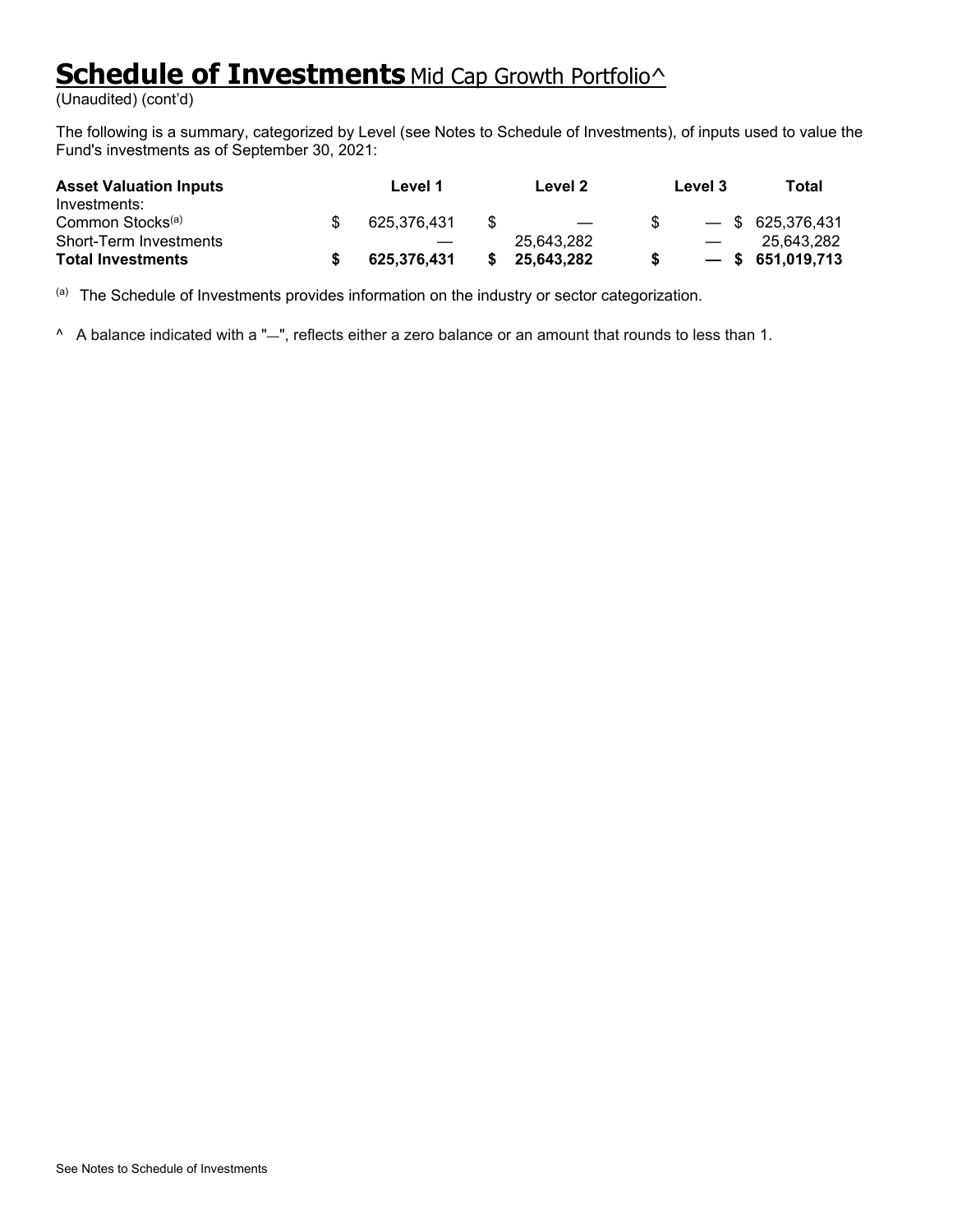## **Schedule of Investments** Mid Cap Intrinsic Value Portfolio^

(Unaudited) September 30, 2021

| <b>NUMBER OF</b><br><b>SHARES</b> |                                                                                                                                                                           | <b>VALUE</b>                                                                             |
|-----------------------------------|---------------------------------------------------------------------------------------------------------------------------------------------------------------------------|------------------------------------------------------------------------------------------|
| <b>Common Stocks 98.7%</b>        |                                                                                                                                                                           |                                                                                          |
|                                   | Aerospace & Defense 3.0%<br>22,292 General Dynamics Corp.                                                                                                                 | \$<br>4,369,901                                                                          |
| <b>Auto Components 2.9%</b>       | 28,280 Aptiv PLC                                                                                                                                                          | 4,212,872                                                                                |
| <b>Banks 10.8%</b><br>37,987      | 67,842 BankUnited, Inc.<br>41,357 Comerica, Inc.<br>130,106 First Horizon Corp.<br>185,966 Huntington Bancshares, Inc.<br>14,666 M&T Bank Corp.<br>Truist Financial Corp. | 2,837,152<br>3,329,239<br>2,119,427<br>2,875,034<br>2,190,220<br>2,227,938<br>15,579,010 |
| Beverages 2.4%                    | 73,500 Molson Coors Brewing Co. Class B                                                                                                                                   | 3,408,930                                                                                |
| Biotechnology 0.6%                | 16,736 Emergent BioSolutions, Inc.                                                                                                                                        | 837,972                                                                                  |
| <b>Building Products 6.2%</b>     | 19,160 Carlisle Cos, Inc.<br>22,610 Fortune Brands Home & Security,<br>Inc.                                                                                               | 3,808,816<br>2,021,786                                                                   |
| 46.723                            | Johnson Controls International<br><b>PLC</b>                                                                                                                              | 3,180,902                                                                                |
|                                   |                                                                                                                                                                           | 9,011,504                                                                                |
| Chemicals 1.0%                    | 17,019 Ashland Global Holdings, Inc.                                                                                                                                      | 1,516,733                                                                                |
|                                   | <b>Commercial Services &amp; Supplies 2.3%</b><br>113,900 KAR Auction Services, Inc.                                                                                      | 1,866,821                                                                                |
|                                   | 21,978 Stericycle, Inc.                                                                                                                                                   | 1,493,845<br>3,360,666                                                                   |
|                                   | <b>Communications Equipment 3.1%</b>                                                                                                                                      |                                                                                          |
|                                   | 42,100 Ciena Corp.                                                                                                                                                        | 2,161,835                                                                                |
|                                   | 10,032 Motorola Solutions, Inc.                                                                                                                                           | 2,330,634                                                                                |
|                                   |                                                                                                                                                                           | 4,492,469                                                                                |
|                                   | <b>Containers &amp; Packaging 1.8%</b>                                                                                                                                    |                                                                                          |
| <b>Electric Utilities 3.3%</b>    | 46,172 Sealed Air Corp.                                                                                                                                                   | 2,529,764                                                                                |
|                                   | 59,100 Evergy, Inc.                                                                                                                                                       | 3,676,020                                                                                |
|                                   | 32,100 OGE Energy Corp.                                                                                                                                                   | 1,058,016                                                                                |
|                                   |                                                                                                                                                                           | 4,734,036                                                                                |
|                                   | Electronic Equipment, Instruments & Components 2.9%                                                                                                                       |                                                                                          |
| 14,819                            | CDW Corp.                                                                                                                                                                 | 2,697,354                                                                                |
| 13,988                            | II-VI, Inc.<br>9,070 Itron, Inc.                                                                                                                                          | 830,328<br>685,964                                                                       |
|                                   |                                                                                                                                                                           | 4,213,646                                                                                |
|                                   | <b>Energy Equipment &amp; Services 1.2%</b><br>69,965 Baker Hughes Co.                                                                                                    | 1,730,234                                                                                |
| <b>Entertainment 2.6%</b>         |                                                                                                                                                                           |                                                                                          |
|                                   | 283,750 Lions Gate Entertainment Corp.<br>Class B                                                                                                                         | 3,688,750                                                                                |
|                                   | Equity Real Estate Investment Trusts 3.0%<br>65,379 Regency Centers Corp.                                                                                                 | 4,401,968                                                                                |

#### **NUMBER OF SHARES VALUE**

|                              | Food & Staples Retailing 1.4%                                           |                        |
|------------------------------|-------------------------------------------------------------------------|------------------------|
|                              | 35,694 BJ's Wholesale Club Holdings, Inc.<br>\$                         | 1,960,314              |
| Food Products 3.7%           |                                                                         |                        |
|                              | 56,300 Hain Celestial Group, Inc.                                       | 2,408,514              |
|                              | 74,200 TreeHouse Foods, Inc.                                            | 2,959,096              |
|                              |                                                                         | 5,367,610              |
|                              | <b>Health Care Equipment &amp; Supplies 4.1%</b>                        |                        |
|                              | 22,637 Avanos Medical, Inc.                                             | 706,274                |
|                              | 18,400 Cardiovascular Systems, Inc.                                     | 604,072                |
|                              | 17,252 Haemonetics Corp.                                                | 1,217,819              |
|                              | 22,893 Zimmer Biomet Holdings, Inc.                                     | 3,350,620              |
|                              |                                                                         | 5,878,785              |
|                              | <b>Health Care Providers &amp; Services 1.5%</b>                        |                        |
|                              | 7,600 McKesson Corp.                                                    | 1,515,288              |
|                              | 24,099 MEDNAX, Inc.                                                     | 685,135                |
|                              |                                                                         | 2,200,423              |
|                              |                                                                         |                        |
|                              | Hotels, Restaurants & Leisure 6.2%<br>130,633 MGM Resorts International | 5,636,814              |
|                              | 60,884 Travel & Leisure Co.                                             | 3,320,004              |
|                              |                                                                         |                        |
|                              |                                                                         | 8,956,818              |
|                              | Independent Power and Renewable Electricity Producers 2.8%              |                        |
|                              | 118,404 AES Corp.<br>81,800 Vistra Corp.                                | 2,703,163<br>1,398,780 |
|                              |                                                                         |                        |
|                              |                                                                         | 4,101,943              |
| lnsurance 1.0%               |                                                                         |                        |
|                              | 15,900 Globe Life, Inc.                                                 | 1,415,577              |
| IT Services 2.4%             |                                                                         |                        |
|                              | 10,900 Alliance Data Systems Corp.                                      | 1,099,701              |
|                              | 351,300 Conduent, Inc.                                                  | 2,315,067              |
|                              |                                                                         | 3,414,768              |
| Metals & Mining 0.6%         |                                                                         |                        |
|                              | 41,490 Cleveland-Cliffs, Inc.                                           | 821,917                |
|                              | Mortgage Real Estate Investment Trusts 2.2%                             |                        |
| 131,628                      | Starwood Property Trust, Inc.                                           | 3,213,039              |
| <b>Multi-Utilities 2.1%</b>  |                                                                         |                        |
|                              | 122,121 CenterPoint Energy, Inc.                                        | 3,004,177              |
| <b>Multiline Retail 1.5%</b> |                                                                         |                        |
|                              | 22,279 Dollar Tree, Inc.                                                | 2,132,546              |
|                              | Oil, Gas & Consumable Fuels 7.7%                                        |                        |
|                              | 66,694 Devon Energy Corp.                                               | 2,368,304              |
|                              | 31,299 EOG Resources, Inc.                                              | 2,512,371              |
|                              | 58,709 ONEOK, Inc.                                                      | 3,404,535              |
|                              | 16,400 Phillips 66                                                      | 1,148,492              |
|                              | 66,139 Williams Cos., Inc.                                              | 1,715,645              |
|                              |                                                                         | 11,149,347             |
|                              | <b>Professional Services 1.8%</b>                                       |                        |
| 83.974                       | Dun & Bradstreet Holdings, Inc.                                         | 1,411,603 $\degree$    |
|                              | 30,062 KBR, Inc.                                                        | 1,184,443              |
|                              |                                                                         | 2,596,046              |
|                              | <b>Semiconductors &amp; Semiconductor Equipment 5.2%</b>                |                        |
|                              | 17,295 CMC Materials, Inc.                                              | 2,131,263              |
|                              |                                                                         |                        |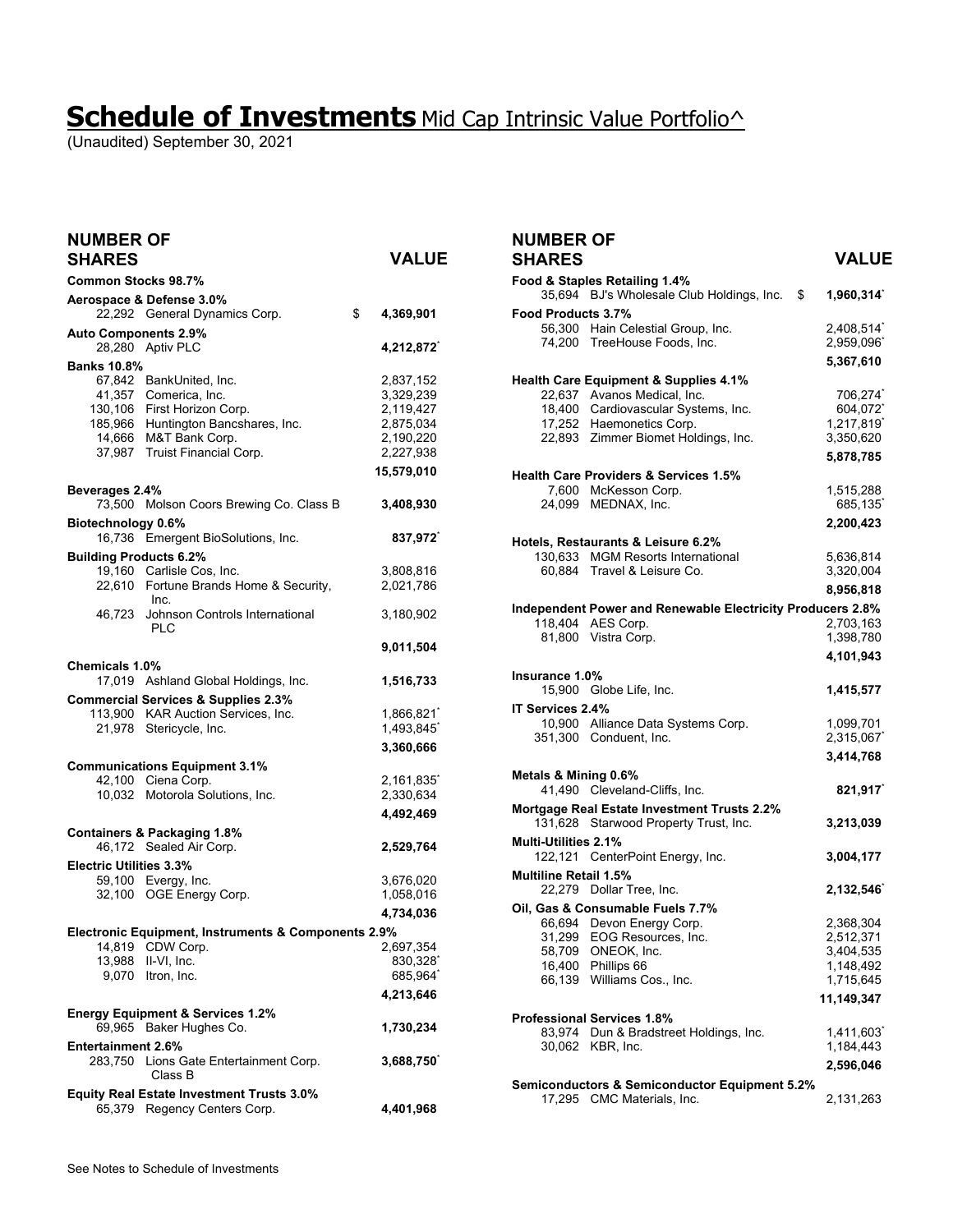## **Schedule of Investments** Mid Cap Intrinsic Value Portfolio^

(Unaudited) (cont'd)

| <b>NUMBER OF</b>                                                              |    |                                     | <b>NUMBER OF</b>                                                                                                  |                     |
|-------------------------------------------------------------------------------|----|-------------------------------------|-------------------------------------------------------------------------------------------------------------------|---------------------|
| <b>SHARES</b>                                                                 |    | <b>VALUE</b>                        | <b>SHARES</b>                                                                                                     | <b>VALUE</b>        |
| 13.954<br>NXP Semiconductors NV<br>Skyworks Solutions, Inc.<br>15.564         | \$ | 2,733,170<br>2,564,636<br>7,429,069 | <b>Short-Term Investments 0.7%</b><br><b>Investment Companies 0.7%</b><br>985.708 State Street Institutional U.S. | \$<br>985,708       |
| Software 1.5%<br>72,858 Dropbox, Inc. Class A<br><b>Specialty Retail 2.4%</b> |    | 2,128,911                           | Government Money Market<br>Fund Premier Class, 0.03% <sup>(a)</sup><br>(Cost \$985,708)                           |                     |
| 431,400 Chico's FAS, Inc.<br>Children's Place, Inc.<br>19.897                 |    | 1,936,986<br>1,497,448              | Total Investments 99.4%<br>(Cost \$108,051,662)                                                                   | 143,274,671         |
|                                                                               |    | 3,434,434                           | Other Assets Less Liabilities 0.6%                                                                                | 859,498             |
| <b>Trading Companies &amp; Distributors 3.5%</b><br>86,400 AerCap Holdings NV |    | 4.994.784                           | Net Assets 100.0%                                                                                                 | \$<br>144, 134, 169 |
| <b>Total Common Stocks</b><br>(Cost \$107,065,954)                            |    | 142,288,963                         | *<br>Non-income producing security.<br>Represents 7-day effective yield as of September 30.<br>(a)<br>2021.       |                     |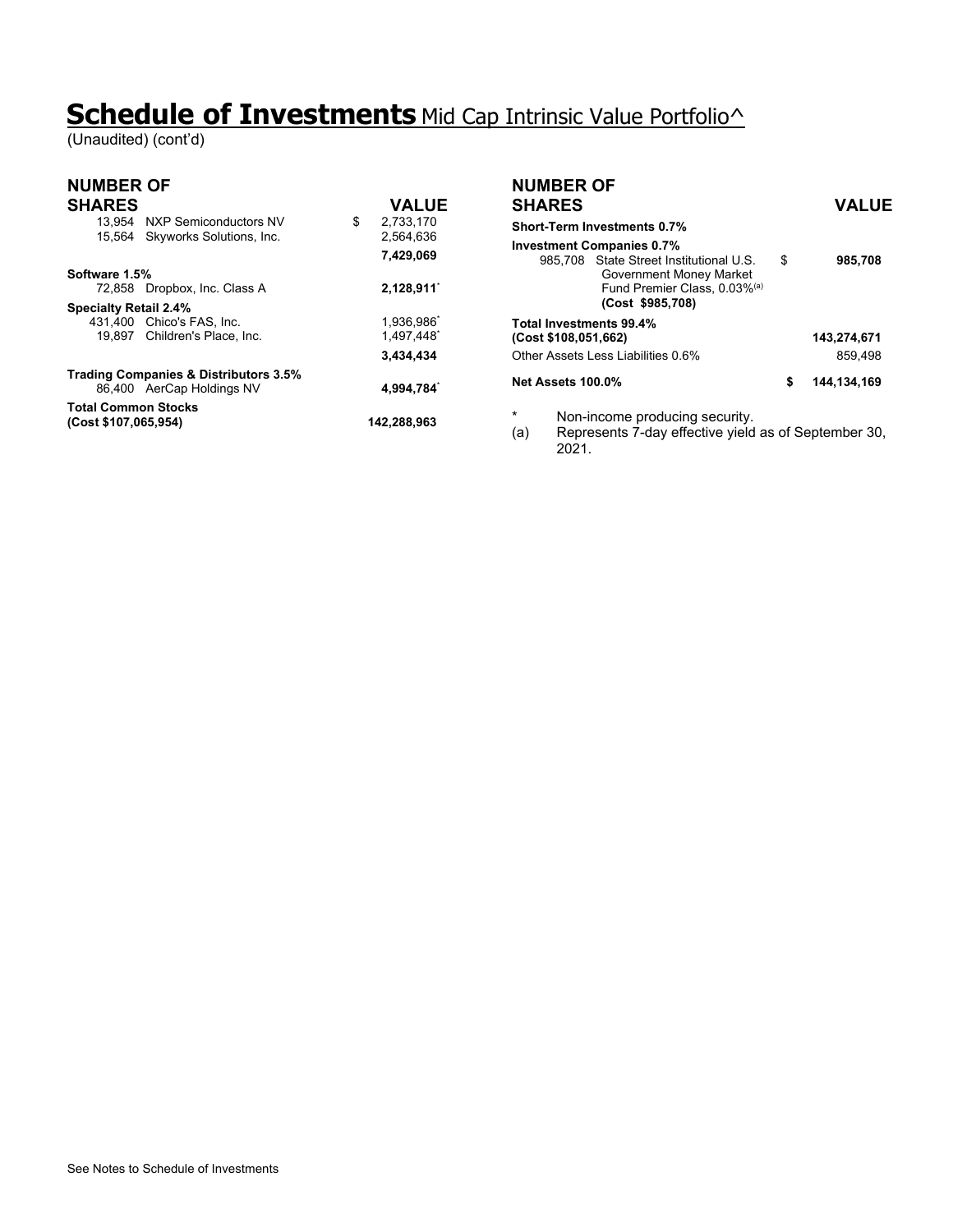# **Schedule of Investments** Mid Cap Intrinsic Value Portfolio<sup>^</sup>

(Unaudited) (cont'd)

The following is a summary, categorized by Level (see Notes to Schedule of Investments), of inputs used to value the Fund's investments as of September 30, 2021:

| <b>Asset Valuation Inputs</b><br>Investments: | Level 1           | Level 2   | Level 3                  | Total             |
|-----------------------------------------------|-------------------|-----------|--------------------------|-------------------|
| Common Stocks <sup>(a)</sup>                  | \$142,288,963\$   | $-$ \$    |                          | $-$ \$142,288,963 |
| Short-Term Investments                        |                   | 985.708   | $\overline{\phantom{a}}$ | 985.708           |
| <b>Total Investments</b>                      | $$142,288,963$ \$ | 985,708\$ |                          | $-$ \$143,274,671 |

(a) The Schedule of Investments provides information on the industry or sector categorization.

^ A balance indicated with a "—", reflects either a zero balance or an amount that rounds to less than 1.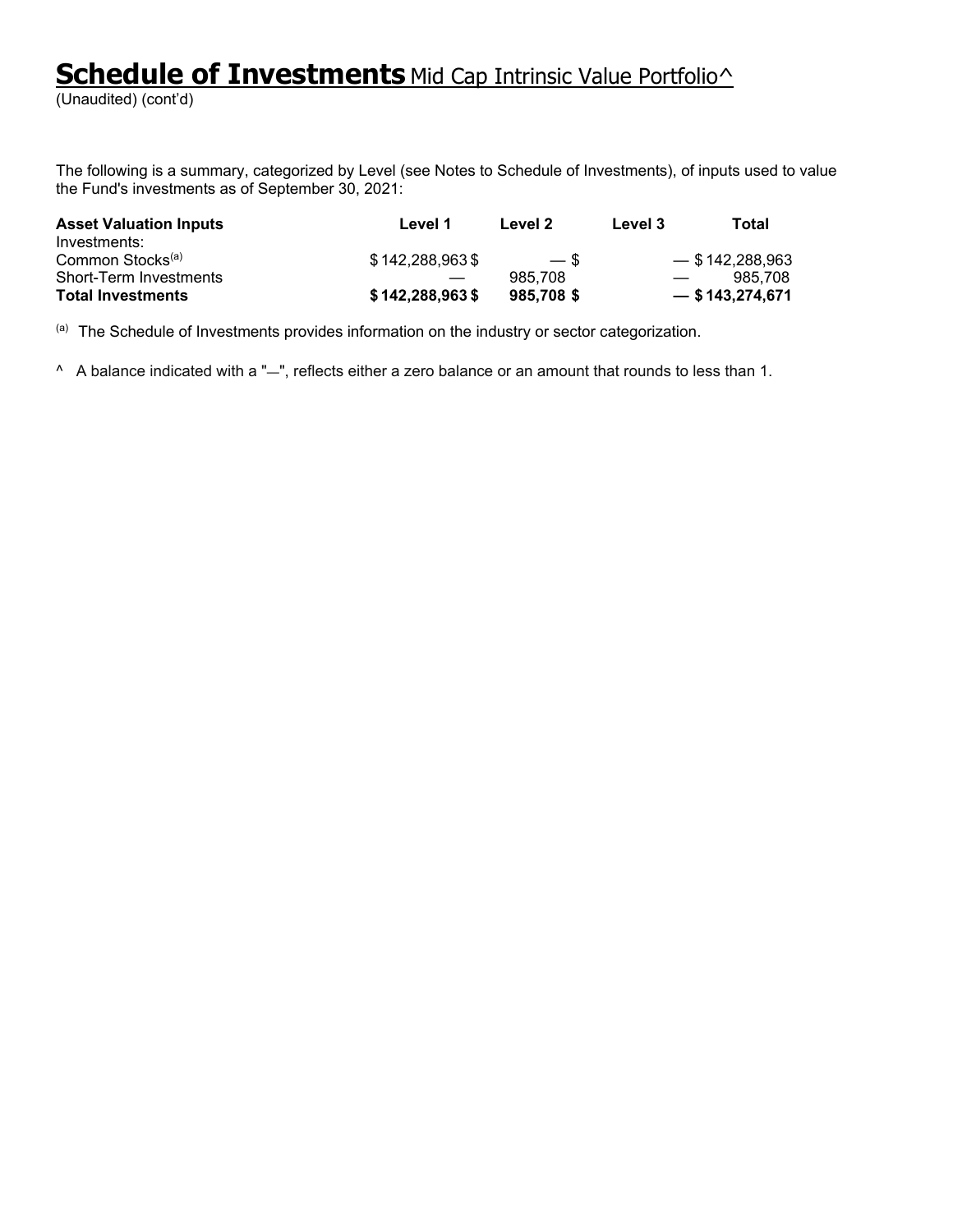(Unaudited) September 30, 2021

| <b>PRINCIPAL</b><br><b>AMOUNT</b>                |                                                                                                                                                                                                 | <b>VALUE</b>                               |
|--------------------------------------------------|-------------------------------------------------------------------------------------------------------------------------------------------------------------------------------------------------|--------------------------------------------|
|                                                  |                                                                                                                                                                                                 |                                            |
| U.S. Treasury Obligations 1.9%<br>\$             | 2,220,000 U.S. Treasury Note, 0.13%, due 4/30/2023<br>(Cost \$2,218,677)                                                                                                                        | \$<br>2,217,052                            |
| Mortgage-Backed Securities 31.8%                 |                                                                                                                                                                                                 |                                            |
| <b>Adjustable Mixed Balance 0.1%</b>             |                                                                                                                                                                                                 |                                            |
|                                                  | 111,346 Harborview Mortgage Loan Trust, Ser. 2004-4, Class 3A, (1M USD<br>LIBOR + 1.13%), 1.21%, due 6/19/2034                                                                                  | 117,002 $(a)$                              |
| <b>Collateralized Mortgage Obligations 12.5%</b> | 357,100 Angel Oak Mortgage Trust, Ser. 2019-6, Class A1, 2.62%, due<br>11/25/2059                                                                                                               | 358,059(b)(c)                              |
|                                                  | 1,035,503 Brass No. 10 PLC, Ser. 10A, Class A1, 0.67%, due 4/16/2069<br>165,097 Connecticut Avenue Securities Trust, Ser. 2019-R02, Class 1M2, (1M)<br>USD LIBOR + 2.30%), 2.39%, due 8/25/2031 | $1,035,929^{(b)(c)}$<br>$166,220^{(a)(b)}$ |
| 1,013,965                                        | Fannie Mae Connecticut Avenue Securities<br>Ser. 2016-C02, Class 1M2, (1M USD LIBOR + 6.00%), 6.09%, due<br>9/25/2028                                                                           | $1,060,241^{(a)}$                          |
| 317,808                                          | Ser. 2016-C03, Class 1M2, (1M USD LIBOR + 5.30%), 5.39%, due<br>10/25/2028                                                                                                                      | $333,816^{(a)}$                            |
| 1,065,420                                        | Ser. 2016-C04, Class 1M2, (1M USD LIBOR + 4.25%), 4.34%, due<br>1/25/2029                                                                                                                       | $1,104,424^{(a)}$                          |
| 745,893                                          | Ser. 2016-C06, Class 1M2, (1M USD LIBOR + 4.25%), 4.34%, due<br>4/25/2029                                                                                                                       | $772,808^{(a)}$                            |
| 269,110                                          | Ser. 2016-C07, Class 2M2, (1M USD LIBOR + 4.35%), 4.44%, due<br>5/25/2029                                                                                                                       | $280,414^{(a)}$                            |
| 1,089,620                                        | Ser. 2017-C03, Class 1M2, (1M USD LIBOR + 3.00%), 3.09%, due<br>10/25/2029                                                                                                                      | $1,119,843^{(a)}$                          |
| 894,974                                          | Ser. 2017-C05, Class 1M2, (1M USD LIBOR + 2.20%), 2.29%, due<br>1/25/2030                                                                                                                       | $914,572^{(a)}$                            |
| 923,132                                          | Ser. 2018-C01, Class 1M2, (1M USD LIBOR + 2.25%), 2.34%, due<br>7/25/2030                                                                                                                       | $935, 196^{(a)}$                           |
|                                                  | Freddie Mac Structured Agency Credit Risk Debt Notes                                                                                                                                            |                                            |
| 1,141,284                                        | Ser. 2017-DNA1, Class M2, (1M USD LIBOR + 3.25%), 3.34%, due<br>7/25/2029                                                                                                                       | $1,177,986^{(a)}$                          |
| 670,000                                          | Ser. 2017-DNA3, Class M2, (1M USD LIBOR + 2.50%), 2.59%, due<br>3/25/2030                                                                                                                       | 687, 143 <sup>(a)</sup>                    |
| 1,076,966                                        | Ser. 2017-HQA3, Class M2, (1M USD LIBOR + 2.35%), 2.44%, due<br>4/25/2030                                                                                                                       | $1,099,184^{(a)}$                          |
| 264,744                                          | Ser. 2019-DNA2, Class M2, (1M USD LIBOR + 2.45%), 2.54%, due<br>3/25/2049                                                                                                                       | $268,717^{(a)(b)}$                         |
| 526,608                                          | Freddie Mac Structured Agency Credit Risk Debt Notes Real Estate<br>Mortgage Investment Conduits, Ser. 2021-DNA1, Class M1, (SOFR30A<br>+ 0.65%), 0.70%, due 1/25/2051                          | $526,608^{(a)(b)}$                         |
| 644,000                                          | GCAT, Ser. 2021-NQM5, Class A1, 1.26%, due 7/25/2066<br><b>GCAT Trust</b>                                                                                                                       | 643,987(b)(c)(d)                           |
| 343,621                                          | Ser. 2019-NQM2, Class A1, 2.86%, due 9/25/2059                                                                                                                                                  | 344, 549(b)(e)                             |
| 421,069                                          | Ser. 2019-NQM3, Class A1, 2.69%, due 11/25/2059                                                                                                                                                 | 429,928(b)(c)                              |
| 118,680                                          | Starwood Mortgage Residential Trust, Ser. 2019-INV1, Class A1, 2.61%,<br>due 9/27/2049                                                                                                          | $120,024^{(b)(c)}$                         |
|                                                  | 775,070 Verus Securitization Trust, Ser. 2021-3, Class A3, 1.44%, due 6/25/2066                                                                                                                 | 774, 189(b)(c)<br>14,153,837               |
| <b>Commercial Mortgage-Backed 17.7%</b>          |                                                                                                                                                                                                 |                                            |
| 1,386,456                                        | BANK, Ser. 2020-BN30, Class A1, 0.45%, due 12/15/2053                                                                                                                                           | 1,379,598                                  |
| 510,000<br>5,403,000                             | BB-UBS Trust, Ser. 2012-SHOW, Class A, 3.43%, due 11/5/2036<br>BBCMS Mortgage Trust, Ser. 2021-C11, Class XA, 1.39%, due<br>9/15/2054                                                           | 537,578(b)<br>563,606 <sup>(c)(f)</sup>    |
| 1,150,000                                        | BX Commercial Mortgage Trust, Ser. 2021-VOLT, Class D, (1M USD<br>LIBOR + 1.65%), 1.75%, due 9/15/2036                                                                                          | $1,150,721^{(a)(b)}$                       |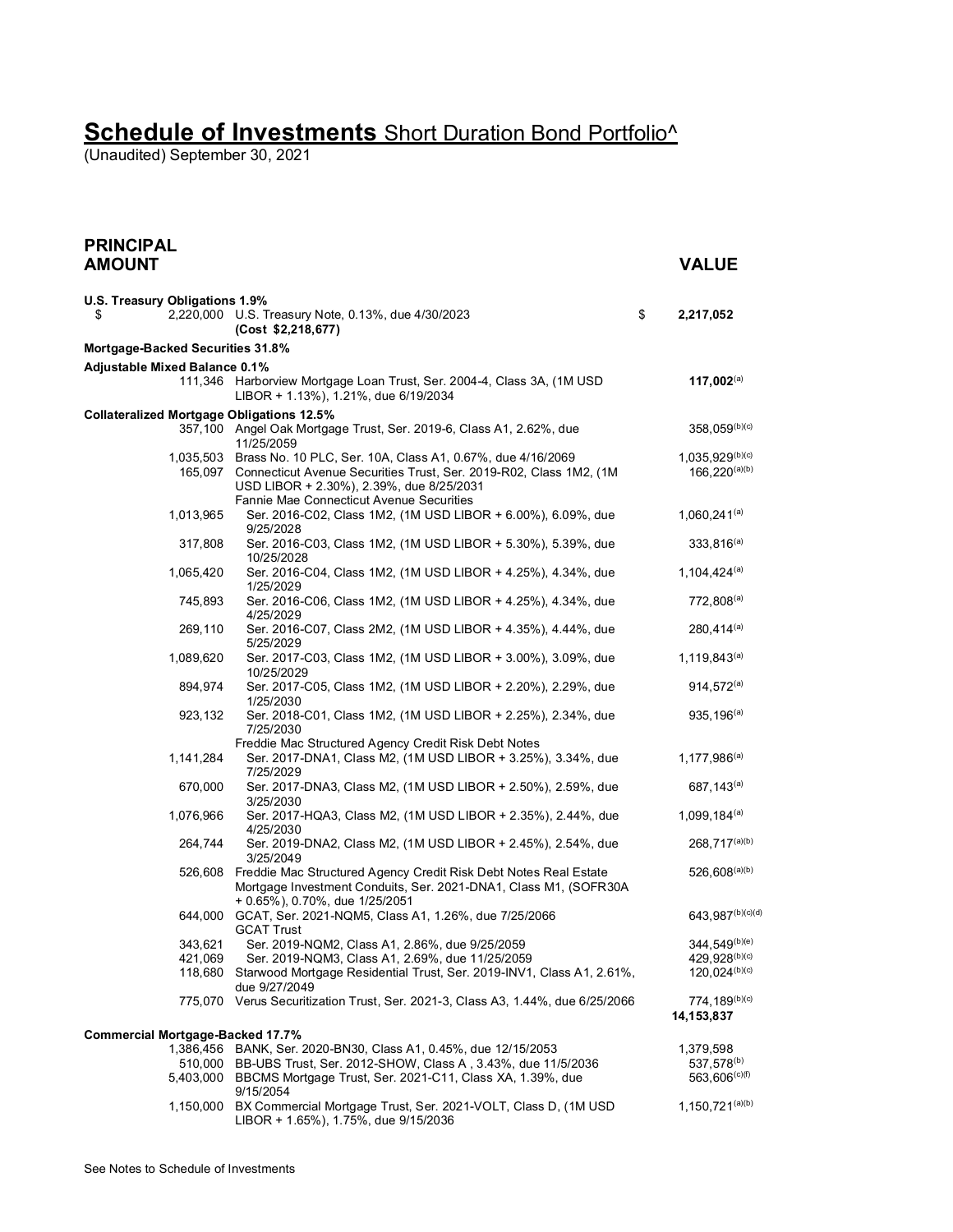(Unaudited) (cont'd)

#### **PRINCIPAL AMOUNT VALUE**

| \$          | \$<br>252,047 BX Commercial Mortgage Trust, Ser. 2018-IND, Class A, (1M USD)<br>LIBOR + 0.75%), 0.83%, due 11/15/2035 | $252,200^{(a)(b)}$         |
|-------------|-----------------------------------------------------------------------------------------------------------------------|----------------------------|
|             | 587,000 BX Trust, Ser. 2021-SDMF, Class E, (1M USD LIBOR + 1.59%), 1.69%,<br>due 9/15/2023                            | 585, 175 <sup>(a)(b)</sup> |
|             | 320,000 BXMT Ltd., Ser. 2020-FL2, Class A, (SOFR30A + 1.01%), 1.06%, due<br>2/15/2038                                 | 319,699(a)(b)              |
|             | 340,640 CD Mortgage Trust, Ser. 2017-CD5, Class A1, 2.03%, due 8/15/2050<br>Citigroup Commercial Mortgage Trust       | 342,670                    |
| 240,048     | Ser. 2012-GC8, Class AAB, 2.61%, due 9/10/2045                                                                        | 241,423                    |
| 830,000     | Ser. 2015-P1, Class A5, 3.72%, due 9/15/2048                                                                          | 905,873                    |
| 293,515     | Ser. 2016-P3, Class A2, 2.74%, due 4/15/2049<br><b>Commercial Mortgage Trust</b>                                      | 293,365                    |
| 1,111,000   | Ser. 2012-CR4, Class AM, 3.25%, due 10/15/2045                                                                        | 1,118,605                  |
| 12,197,487  | Ser. 2014-CR18, Class XA, 1.16%, due 7/15/2047                                                                        | $279,644^{(c)(f)}$         |
|             | <b>CSAIL Commercial Mortgage Trust</b>                                                                                |                            |
| 16,468,726  | Ser. 2016-C5, Class XA, 1.09%, due 11/15/2048                                                                         | $530,275^{(c)(f)}$         |
| 403,135     | Ser. 2017-CX10, Class A1, 2.23%, due 11/15/2050                                                                       | 405,561                    |
| 800,000     | Eleven Madison Mortgage Trust, Ser. 2015-11MD, Class A, 3.67%, due<br>9/10/2035                                       | 863,729 <sup>(b)(c)</sup>  |
|             | Freddie Mac Multiclass Certificates                                                                                   |                            |
| 2,420,000   | Ser. 2020-RR03, Class X1, 1.71%, due 7/27/2028                                                                        | $251,347^{(f)}$            |
| 1,500,000   | Ser. 2020-RR02, Class DX, 1.82%, due 9/27/2028                                                                        | $168,692^{(c)(f)}$         |
| 1,535,000   | Ser. 2020-RR02, Class CX, 1.27%, due 3/27/2029                                                                        | $127,934^{(c)(f)}$         |
| 26,707,215  | Freddie Mac Multifamily Structured Pass Through Certificates, Ser.<br>K737, Class X1, 0.75%, due 10/25/2026           | $744,862^{(c)(f)}$         |
| 520,000     | GS Mortgage Securities Trust<br>Ser. 2019-BOCA, Class A, (1M USD LIBOR + 1.20%), 1.28%, due<br>6/15/2038              | 520, 480 $(a)(b)$          |
| 915,000     | Ser. 2010-C1, Class B, 5.15%, due 8/10/2043                                                                           | $919, 103^{(b)}$           |
| 95,000      | Ser. 2012-GCJ7, Class B, 4.74%, due 5/10/2045                                                                         | 96,740                     |
| 176,916,158 | Ser. 2013-GC13, Class XA, 0.10%, due 7/10/2046                                                                        | $196,271^{(c)(f)}$         |
| 1,000,000   | Ser. 2014-GC22, Class A4, 3.59%, due 6/10/2047                                                                        | 1,046,280                  |
| 18,345,731  | Ser. 2015-GC30, Class XA, 0.88%, due 5/10/2050                                                                        | $437,118^{(c)(f)}$         |
|             | JP Morgan Chase Commercial Mortgage Securities Trust                                                                  |                            |
| 285,000     | Ser. 2012-HSBC, Class B, 3.72%, due 7/5/2032                                                                          | 288,752 <sup>(b)</sup>     |
| 285,000     | Ser. 2012-HSBC, Class C, 4.02%, due 7/5/2032<br>JPMBB Commercial Mortgage Securities Trust                            | 288,912 <sup>(b)</sup>     |
| 423,705     | Ser. 2013-C12, Class ASB, 3.16%, due 7/15/2045                                                                        | 427,433                    |
| 345,303     | Ser. 2015-C29, Class ASB, 3.30%, due 5/15/2048                                                                        | 360,198                    |
|             | 166,000 Morgan Stanley Bank of America Merrill Lynch Trust, Ser. 2013-C9,                                             | 171,009 <sup>(c)</sup>     |
|             | Class B, 3.71%, due 5/15/2046                                                                                         |                            |
| 172,423     | Morgan Stanley Capital I Trust, Ser. 2012-C4, Class A4, 3.24%, due<br>3/15/2045                                       | 173,375                    |
|             | 165,000 ONE Mortgage Trust, Ser. 2021-PARK, Class E, (1M USD LIBOR +<br>1.75%), 1.83%, due 3/15/2036                  | $165,000^{(a)(b)}$         |
|             | 377,306 UBS Commercial Mortgage Trust, Ser. 2018-C14, Class A1, 3.38%, due<br>12/15/2051                              | 384,826                    |
| 893,000     | VNDO Mortgage Trust, Ser. 2012-6AVE, Class E, 3.45%, due<br>11/15/2030                                                | $907.918^{(b)(c)}$         |
|             | Wells Fargo Commercial Mortgage Trust                                                                                 |                            |
| 293,780     | Ser. 2012-LC5, Class A3, 2.92%, due 10/15/2045                                                                        | 297,777                    |
| 674,693     | Ser. 2020-C58, Class A1, 0.55%, due 7/15/2053                                                                         | 672,158                    |
|             | WF-RBS Commercial Mortgage Trust                                                                                      |                            |
| 16,987,674  | Ser. 2014-LC14, Class XA, 1.43%, due 3/15/2047                                                                        | $406,933^{(c)(f)}$         |
| 1,130,000   | Ser. 2014-C25, Class A5, 3.63%, due 11/15/2047                                                                        | 1,216,184<br>20,039,024    |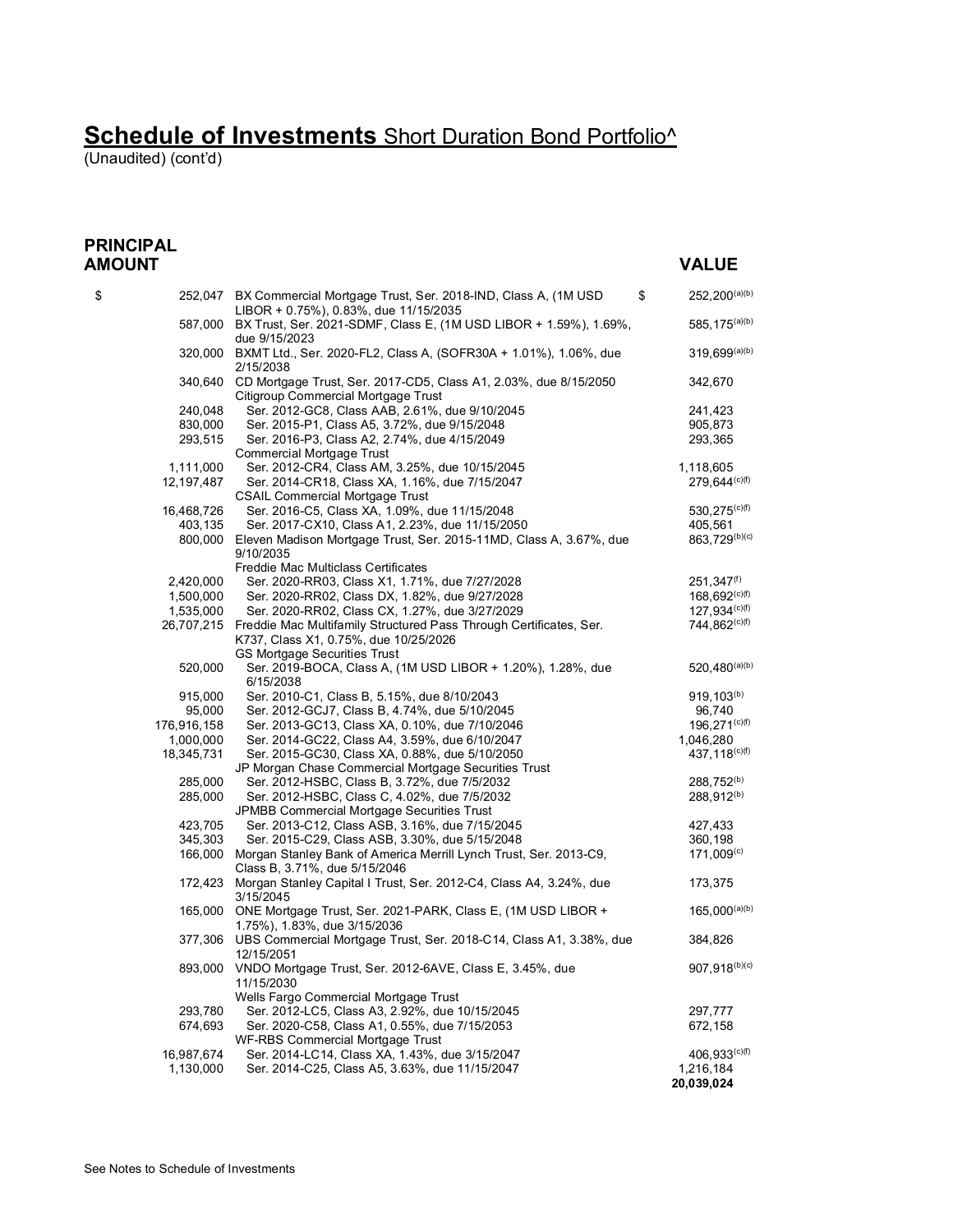(Unaudited) (cont'd)

| <b>PRINCIPAL</b><br><b>AMOUNT</b> |                                                                                          | <b>VALUE</b>                           |
|-----------------------------------|------------------------------------------------------------------------------------------|----------------------------------------|
| Fannie Mae 0.8%                   |                                                                                          |                                        |
| \$                                | 786,433 Pass-Through Certificates, 4.50%, due 5/1/2041 - 5/1/2044                        | \$<br>875,193                          |
| Freddie Mac 0.7%                  |                                                                                          |                                        |
|                                   | Pass-Through Certificates                                                                |                                        |
| 312,460                           | 3.50%, due 5/1/2026                                                                      | 333,423                                |
| 404,666                           | 4.50%, due 11/1/2039                                                                     | 452,255<br>785,678                     |
|                                   | <b>Total Mortgage-Backed Securities (Cost</b><br>\$36,906,628)                           | 35,970,734                             |
| Corporate Bonds 44.6%             |                                                                                          |                                        |
| <b>Advertising 0.1%</b>           |                                                                                          |                                        |
| 140,000                           | Outfront Media Capital LLC/Outfront Media Capital Corp., 6.25%, due<br>6/15/2025         | $147,875^{(b)}$                        |
| Aerospace & Defense 1.8%          |                                                                                          |                                        |
|                                   | 1,400,000 Boeing Co., 2.20%, due 2/4/2026                                                | 1,410,321                              |
|                                   | 410,000 Spirit AeroSystems, Inc., 7.50%, due 4/15/2025                                   | 434,087(b)                             |
|                                   | 230,000 TransDigm, Inc., 6.25%, due 3/15/2026                                            | $239,775^{(b)}$<br>2,084,183           |
| Agriculture 0.5%                  |                                                                                          |                                        |
|                                   | 535,000 BAT Capital Corp., 2.26%, due 3/25/2028                                          | 531,000                                |
| Airlines 3.1%                     |                                                                                          |                                        |
|                                   | 1,160,000 American Airlines, Inc./AAdvantage Loyalty IP Ltd., 5.50%, due<br>4/20/2026    | $1,219,450^{(b)}$                      |
|                                   | 140,000 Delta Air Lines, Inc., 7.00%, due 5/1/2025                                       | $163,275^{(b)}$                        |
|                                   | 535,000 Delta Air Lines, Inc./SkyMiles IP Ltd., 4.50%, due 10/20/2025                    | $572,450^{(b)}$                        |
|                                   | 255,000 United Airlines, Inc., 4.38%, due 4/15/2026<br>United Continental Holdings, Inc. | $261,694^{(b)}$                        |
| 170,000                           | 4.25%, due 10/1/2022                                                                     | 173,347                                |
| 1,090,000                         | 4.88%, due 1/15/2025                                                                     | $1,117,250^{(9)}$                      |
|                                   |                                                                                          | 3,507,466                              |
| <b>Auto Manufacturers 2.0%</b>    |                                                                                          |                                        |
|                                   | General Motors Financial Co., Inc.                                                       |                                        |
| 530,000<br>400,000                | 2.75%, due 6/20/2025<br>2.70%, due 8/20/2027                                             | 554,115<br>415,572                     |
|                                   | 250,000 Jaguar Land Rover Automotive PLC, 7.75%, due 10/15/2025                          | 269,863(b)                             |
|                                   | Volkswagen Group of America Finance LLC                                                  |                                        |
| 610,000                           | 0.88%, due 11/22/2023                                                                    | $613,059^{(b)}$                        |
| 370,000                           | 3.35%, due 5/13/2025                                                                     | 395,571 <sup>(b)</sup>                 |
|                                   |                                                                                          | 2,248,180                              |
| Auto Parts & Equipment 0.1%       | 60,000 Meritor, Inc., 6.25%, due 6/1/2025                                                | 63,072(b)                              |
| <b>Banks 7.9%</b>                 |                                                                                          |                                        |
| 550,000                           | Banco Santander SA, 2.75%, due 5/28/2025                                                 | 576,932                                |
| 650,000                           | Bank of America Corp., Ser. L, 3.95%, due 4/21/2025                                      | 708,345                                |
| 1,070,000                         | Citigroup, Inc., 3.35%, due 4/24/2025                                                    | $1,136,501^{(h)}$                      |
| 1,895,000                         | Goldman Sachs Group, Inc., (3M USD LIBOR + 1.60%), 1.72%, due<br>11/29/2023              | 1,950,012 <sup>(a)</sup>               |
| 700,000                           | JPMorgan Chase & Co., 2.30%, due 10/15/2025                                              | 726,049(h)                             |
| 1,065,000<br>1,700,000            | Lloyds Banking Group PLC, 1.33%, due 6/15/2023<br>Morgan Stanley, 0.79%, due 5/30/2025   | $1,071,840^{(h)}$<br>$1,694,781^{(h)}$ |
| 1,060,000                         | Wells Fargo & Co., 3.75%, due 1/24/2024                                                  | 1,133,221                              |
|                                   |                                                                                          | 8,997,681                              |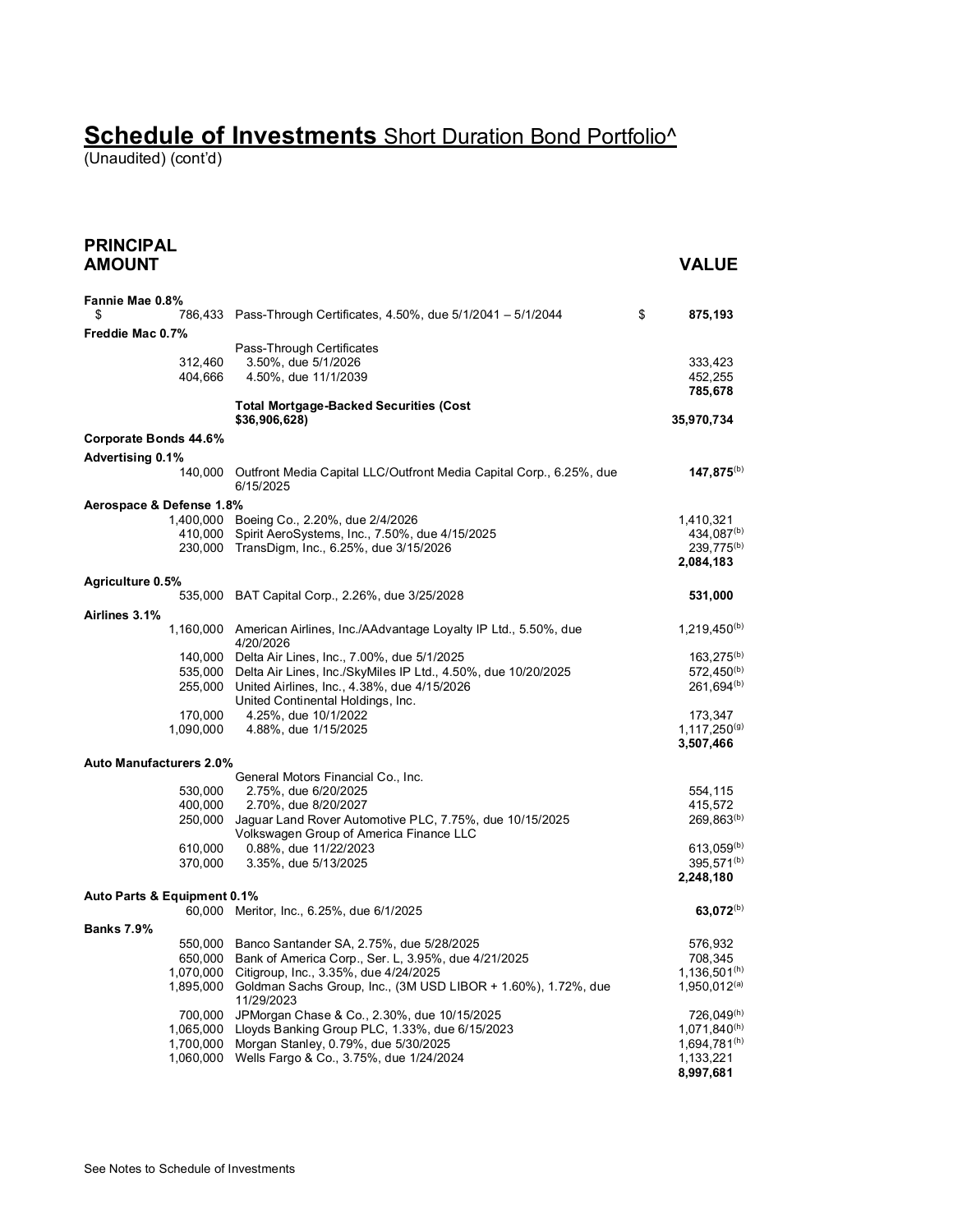(Unaudited) (cont'd)

| <b>PRINCIPAL</b><br><b>AMOUNT</b>          |                                                                                                                                                                         | <b>VALUE</b>                                       |
|--------------------------------------------|-------------------------------------------------------------------------------------------------------------------------------------------------------------------------|----------------------------------------------------|
| Chemicals 1.0%                             |                                                                                                                                                                         |                                                    |
| \$                                         | 1,080,000 LYB International Finance III LLC, (3M USD LIBOR + 1.00%), 1.13%,<br>due 10/1/2023                                                                            | \$<br>1,080,629(a)                                 |
| <b>Commercial Services 0.2%</b>            |                                                                                                                                                                         |                                                    |
|                                            | 240,000 Prime Security Services Borrower LLC/Prime Finance, Inc., 5.25%, due<br>4/15/2024                                                                               | $255,972^{(b)}$                                    |
| Distribution - Wholesale 0.3%              | 290,000 KAR Auction Services, Inc., 5.13%, due 6/1/2025                                                                                                                 | 293.262 <sup>(b)</sup>                             |
| <b>Diversified Financial Services 2.4%</b> |                                                                                                                                                                         |                                                    |
| 800,000<br>540,000                         | AerCap Ireland Capital DAC/AerCap Global Aviation Trust<br>4.50%, due 9/15/2023<br>6.50%, due 7/15/2025                                                                 | 852,327<br>626,077                                 |
|                                            | 1,290,000 Global Aircraft Leasing Co. Ltd., 6.50% Cash/7.25% PIK, due 9/15/2024                                                                                         | 1,267,425 <sup>(b)(i)</sup><br>2,745,829           |
| Electric 0.1%                              |                                                                                                                                                                         |                                                    |
| 150,000                                    | Talen Energy Supply LLC, 10.50%, due 1/15/2026                                                                                                                          | $82,500^{(b)}$                                     |
| <b>Entertainment 0.9%</b>                  | 250,000 Cinemark USA, Inc., 8.75%, due 5/1/2025<br>215,000 Int'l Game Technology PLC, 4.13%, due 4/15/2026                                                              | $268, 125^{(b)}$<br>$223,465^{(b)}$                |
|                                            | 260,000 Live Nation Entertainment, Inc., 4.88%, due 11/1/2024<br>230,000 Six Flags Theme Parks, Inc., 7.00%, due 7/1/2025                                               | $262,904^{(b)}$<br>$244,950^{(b)}$<br>999,444      |
| Food Service 0.2%                          |                                                                                                                                                                         |                                                    |
|                                            | Aramark Services, Inc.                                                                                                                                                  |                                                    |
| 150,000<br>80,000                          | 5.00%, due 4/1/2025<br>6.38%, due 5/1/2025                                                                                                                              | $153,517^{(b)(g)}$<br>$84,100^{(b)}$<br>237,617    |
| Gas 1.4%                                   |                                                                                                                                                                         |                                                    |
|                                            | 550,000 Atmos Energy Corp., (3M USD LIBOR + 0.38%), 0.50%, due 3/9/2023<br>1,035,000 CenterPoint Energy Resources Corp., (3M USD LIBOR + 0.50%),<br>0.62%, due 3/2/2023 | $550,075^{(a)}$<br>$1,035,165^{(a)}$               |
|                                            |                                                                                                                                                                         | 1,585,240                                          |
| Housewares 0.2%                            |                                                                                                                                                                         |                                                    |
| 180,000                                    | CD&R Smokey Buyer, Inc., 6.75%, due 7/15/2025                                                                                                                           | $190,435^{(b)}$                                    |
| Leisure Time 1.3%                          |                                                                                                                                                                         |                                                    |
| 785,000                                    | Carnival Corp.<br>10.50%, due 2/1/2026                                                                                                                                  | $910,757^{(b)}$                                    |
| 280,000                                    | 5.75%, due 3/1/2027                                                                                                                                                     | 289,450 <sup>(b)</sup>                             |
|                                            | 220,000 NCL Corp. Ltd., 12.25%, due 5/15/2024                                                                                                                           | $259,600^{(b)}$<br>1,459,807                       |
| Lodging 0.2%                               |                                                                                                                                                                         |                                                    |
| 260,000                                    | Wynn Las Vegas LLC/Wynn Las Vegas Capital Corp., 5.50%, due<br>3/1/2025                                                                                                 | $265,200^{(b)}$                                    |
| Machinery - Diversified 1.2%               | 1,385,000 Otis Worldwide Corp., (3M USD LIBOR + 0.45%), 0.59%, due 4/5/2023                                                                                             | $1,385,141^{(a)}$                                  |
| Media 2.2%                                 |                                                                                                                                                                         |                                                    |
|                                            | Charter Communications Operating LLC/Charter Communications<br><b>Operating Capital</b>                                                                                 |                                                    |
| 430,000                                    | 4.91%, due 7/23/2025                                                                                                                                                    | 483,589                                            |
| 535,000<br>343,000<br>550,000              | 2.25%, due 1/15/2029<br>Cumulus Media New Holdings, Inc., 6.75%, due 7/1/2026<br>Fox Corp., 3.05%, due 4/7/2025                                                         | 534,579 <sup>(j)</sup><br>355,005(b)(g)<br>585,374 |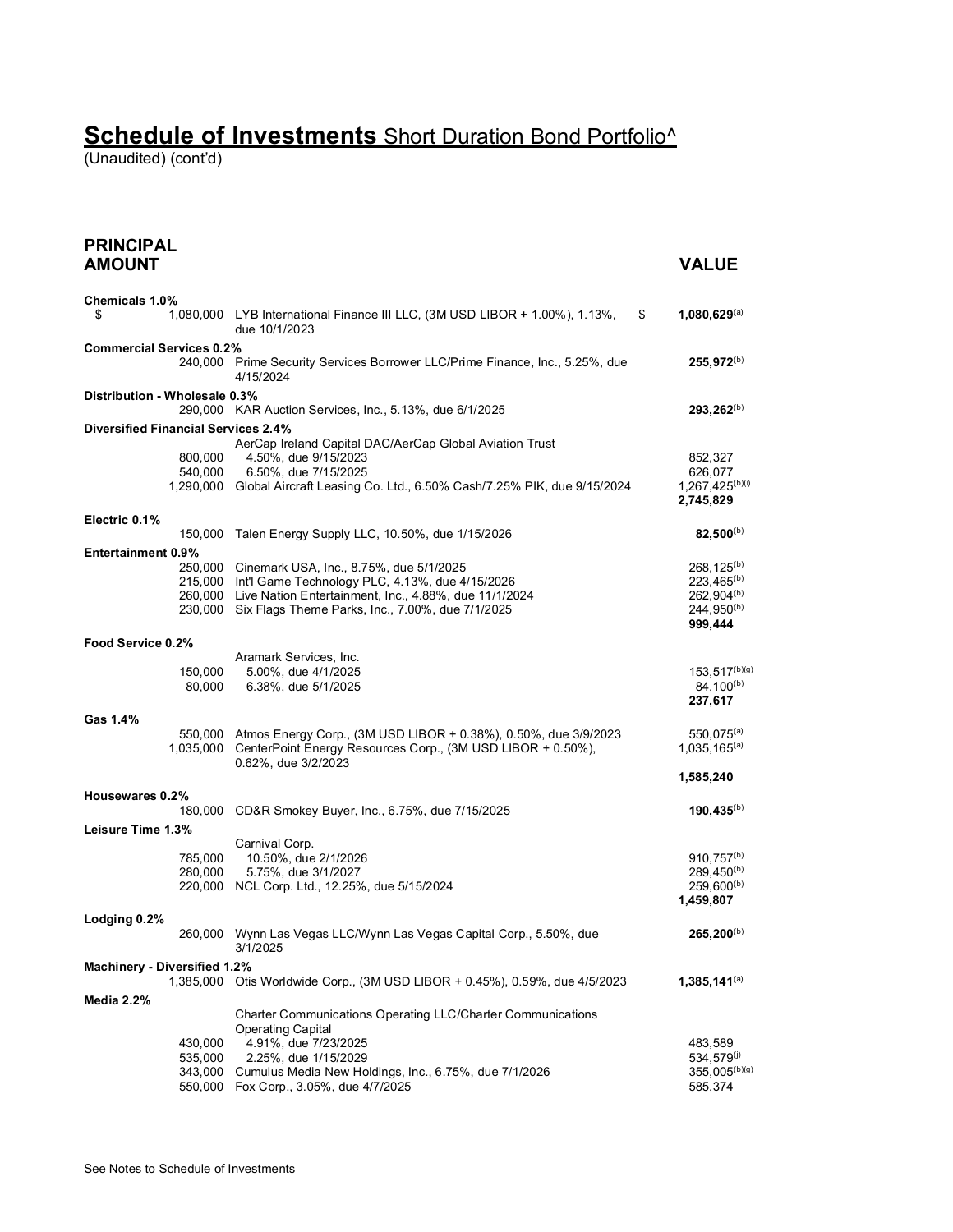(Unaudited) (cont'd)

**PRINCIPAL AMOUNT VALUE**

| \$                          |                                    | 180,000 iHeartCommunications, Inc., 6.38%, due 5/1/2026<br>310,000 Radiate Holdco LLC/Radiate Finance, Inc., 4.50%, due 9/15/2026 | \$<br>189,927<br>320,075 <sup>(b)</sup><br>2,468,549 |
|-----------------------------|------------------------------------|-----------------------------------------------------------------------------------------------------------------------------------|------------------------------------------------------|
| Mining 0.3%                 |                                    |                                                                                                                                   |                                                      |
|                             |                                    | 320,000 First Quantum Minerals Ltd., 7.50%, due 4/1/2025                                                                          | $328,266^{(b)}$                                      |
|                             | Miscellaneous Manufacturer 1.9%    | 2,185,000 General Electric Capital Corp., (3M USD LIBOR + 1.00%), 1.12%, due<br>3/15/2023                                         | $2,208,907^{(a)}$                                    |
| Oil & Gas 1.3%              |                                    |                                                                                                                                   |                                                      |
|                             |                                    | 260,000 Apache Corp., 4.63%, due 11/15/2025                                                                                       | 279,500                                              |
|                             |                                    | 210,000 Occidental Petroleum Corp., 5.50%, due 12/1/2025                                                                          | 232,575                                              |
|                             |                                    | 90,000 PDC Energy, Inc., 5.75%, due 5/15/2026                                                                                     | 93,713                                               |
|                             |                                    | 550,000 Petroleos Mexicanos, (3M USD LIBOR + 3.65%), 3.76%, due 3/11/2022<br>250,000 Range Resources Corp., 9.25%, due 2/1/2026   | 552,871 <sup>(a)</sup><br>272,512                    |
|                             |                                    |                                                                                                                                   | 1,431,171                                            |
|                             | Oil & Gas Services 0.1%            |                                                                                                                                   |                                                      |
|                             |                                    | 150,000 USA Compression Partners L.P./USA Compression Finance Corp.,<br>6.88%, due 4/1/2026                                       | 156,180                                              |
| <b>Pharmaceuticals 0.5%</b> |                                    |                                                                                                                                   |                                                      |
|                             |                                    | 370,000 Upjohn, Inc., 1.65%, due 6/22/2025                                                                                        | 373,702 <sup>(b)</sup>                               |
|                             |                                    | 140,000 Valeant Pharmaceuticals Int'l, Inc., 5.50%, due 11/1/2025                                                                 | $142, 100^{(b)}$<br>515,802                          |
| Pipelines 2.3%              |                                    |                                                                                                                                   |                                                      |
|                             |                                    | 365,000 Blue Racer Midstream LLC/Blue Racer Finance Corp., 7.63%, due                                                             | 394,656(b)                                           |
|                             |                                    | 12/15/2025<br>130,000 EQM Midstream Partners L.P., 6.00%, due 7/1/2025                                                            | $142,506^{(b)}$                                      |
|                             |                                    | 160,000 Genesis Energy L.P./Genesis Energy Finance Corp., 6.50%, due<br>10/1/2025                                                 | 159,200                                              |
|                             |                                    | 660,000 MPLX L.P., 4.88%, due 6/1/2025<br>New Fortress Energy, Inc.                                                               | 737,566                                              |
|                             | 260,000                            | 6.75%, due 9/15/2025                                                                                                              | $250, 250^{(b)}$                                     |
|                             | 720,000                            | 6.50%, due 9/30/2026                                                                                                              | 688,500 <sup>(b)</sup>                               |
|                             |                                    | 90,000 Rattler Midstream L.P., 5.63%, due 7/15/2025                                                                               | 93,717 <sup>(b)</sup>                                |
|                             |                                    | 140,000 Tallgrass Energy Partners L.P./Tallgrass Energy Finance Corp., 7.50%,<br>due 10/1/2025                                    | $151,550^{(b)}$                                      |
|                             |                                    |                                                                                                                                   | 2,617,945                                            |
| Real Estate 0.2%            |                                    |                                                                                                                                   |                                                      |
|                             |                                    | 215,000 Realogy Group LLC/Realogy Co-Issuer Corp., 7.63%, due 6/15/2025                                                           | $229,609^{(b)}$                                      |
|                             | Real Estate Investment Trusts 1.6% |                                                                                                                                   |                                                      |
|                             |                                    | American Tower Corp.                                                                                                              |                                                      |
|                             | 645,000<br>805,000                 | 1.60%, due 4/15/2026<br>1.45%, due 9/15/2026                                                                                      | 647,634<br>801,257                                   |
|                             |                                    | 115,000 MGM Growth Properties Operating Partnership L.P./MGP Finance Co-                                                          | $123,913^{(b)}$                                      |
|                             |                                    | Issuer, Inc., 4.63%, due 6/15/2025                                                                                                |                                                      |
|                             |                                    | 250,000 Uniti Group L.P./Uniti Fiber Holdings, Inc./CSL Capital LLC, 7.88%, due<br>2/15/2025                                      | 264, 150 <sup>(b)</sup>                              |
| Retail 1.0%                 |                                    |                                                                                                                                   | 1,836,954                                            |
|                             |                                    | 1,100,000 Lowe's Cos., Inc., 1.70%, due 9/15/2028                                                                                 | $1,090,375^{(g)}$                                    |
| Semiconductors 0.7%         |                                    |                                                                                                                                   |                                                      |
|                             | 750,000                            | Broadcom, Inc., 3.15%, due 11/15/2025                                                                                             | 801,587                                              |
| Software 2.5%               |                                    |                                                                                                                                   |                                                      |
|                             | 540,000                            | Infor, Inc., 1.45%, due 7/15/2023                                                                                                 | 545,682 <sup>(b)</sup>                               |
|                             | 1,700,000                          | Oracle Corp., 1.65%, due 3/25/2026                                                                                                | 1,724,154                                            |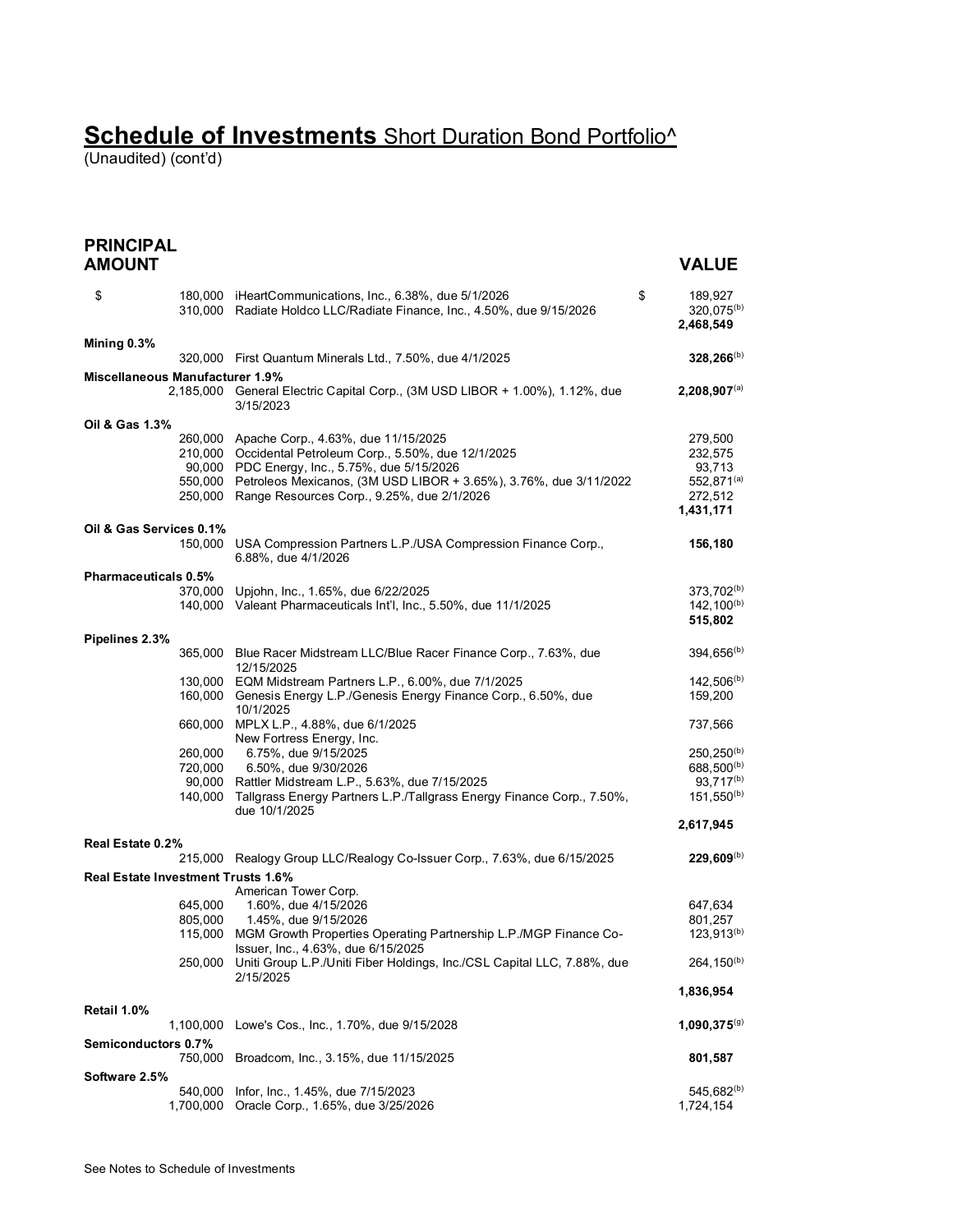(Unaudited) (cont'd)

#### **PRINCIPAL AMOUNT VALUE**

| \$                          |                                | 530,000 VMware, Inc., 1.00%, due 8/15/2024                                                                                | \$<br>531,770<br>2,801,606 |
|-----------------------------|--------------------------------|---------------------------------------------------------------------------------------------------------------------------|----------------------------|
|                             | <b>Telecommunications 5.1%</b> |                                                                                                                           |                            |
|                             | 1,370,000                      | AT&T, Inc.<br>1.70%, due 3/25/2026                                                                                        | 1,386,960                  |
|                             | 550,000                        | 1.65%, due 2/1/2028                                                                                                       | 545,595                    |
|                             |                                | 1,400,000 Crown Castle Towers LLC, 3.66%, due 5/15/2025                                                                   | $1,472,117^{(b)}$          |
|                             |                                | 200,000 Numericable-SFR SA, 7.38%, due 5/1/2026                                                                           | $207,520^{(b)}$            |
|                             | 550,000                        | T-Mobile USA, Inc., 3.50%, due 4/15/2025                                                                                  | 592,519                    |
|                             |                                | Verizon Communications, Inc.                                                                                              |                            |
|                             | 1,025,000                      | 1.45%, due 3/20/2026                                                                                                      | 1,034,235                  |
|                             | 550,000                        | 2.63%, due 8/15/2026                                                                                                      | 581,740                    |
|                             |                                | Total Corporate Bonds (Cost \$49,765,946)                                                                                 | 5,820,686<br>50,468,170    |
|                             |                                |                                                                                                                           |                            |
| <b>Municipal Notes 1.3%</b> |                                |                                                                                                                           |                            |
| Illinois 1.3%               |                                |                                                                                                                           |                            |
|                             | 1,500,000                      | Chicago Midway Arpt. Rev. (Second Lien), Ser. 2014-C, (LOC: Barclays<br>Bank PLC), 0.10%, due 1/1/2044 (Cost \$1,500,000) | $1,500,000^{(k)}$          |
|                             | Asset-Backed Securities 10.1%  |                                                                                                                           |                            |
|                             |                                | 1,000,000 AM Capital Funding LLC, Ser. 2018-1, Class A, 4.98%, due 12/15/2023                                             | $1,039,949^{(b)}$          |
|                             |                                | 438,000 Aqua Finance Trust, Ser. 2021-A, Class A, 1.54%, due 7/17/2046                                                    | 437.286(b)(j)              |
|                             |                                | 500,000 Benefit Street Partners CLO XIX Ltd., Ser. 2019-19A, Class D, (3M USD                                             | $500,835^{(a)(b)}$         |
|                             |                                | LIBOR + 3.80%), 3.93%, due 1/15/2033                                                                                      |                            |
|                             |                                | 1,072,819 Chase Auto Credit Linked Notes, Ser. 2021-3, Class B, 0.76%, due<br>2/26/2029                                   | $1,072,226^{(b)}$          |
|                             |                                | 280,094 Consumer Loan Underlying Bond Club Certificate Issuer Trust I, Ser.                                               | 281,842 <sup>(b)</sup>     |
|                             |                                | 2019-HP1, Class A, 2.59%, due 12/15/2026                                                                                  |                            |
|                             |                                | 565,000 Fort Washington CLO Ltd., Ser. 2021-2A, Class A, (3M USD LIBOR +                                                  | 564,962(a)(b)              |
|                             |                                | 1.22%), 1.34%, due 10/20/2034                                                                                             |                            |
|                             |                                | 500,000 Milos CLO Ltd., Ser. 2017-1A, Class DR, (3M USD LIBOR + 2.75%),                                                   | 497,589(a)(b)              |
|                             |                                | 2.88%, due 10/20/2030                                                                                                     |                            |
|                             |                                | 145,366 Marriott Vacations Worldwide Owners Trust LLC, Ser. 2021-1WA, Class                                               | $145,227^{(b)}$            |
|                             |                                | B, 1.44%, due 1/22/2041                                                                                                   |                            |
|                             |                                | 550,108 Navient Private Ed. Refi Loan Trust, Ser. 2021-EA, Class A, 0.97%, due                                            | 548, 126 <sup>(b)</sup>    |
|                             |                                | 12/16/2069                                                                                                                |                            |
|                             |                                | 500,000 OHA Loan Funding Ltd., Ser. 2016-1A, Class DR, (3M USD LIBOR +                                                    | 499, 995 <sup>(a)(b)</sup> |
|                             |                                | 3.00%), 3.13%, due 1/20/2033                                                                                              |                            |
|                             |                                | 500,000 Palmer Square CLO Ltd., Ser. 2015-2A, Class CR2, (3M USD LIBOR +                                                  | 499, 501(a)(b)             |
|                             |                                | 2.75%), 2.88%, due 7/20/2030<br>1,195,000 PFS Financing Corp., Ser. 2021-A, Class A, 0.71%, due 4/15/2026                 | $1,192,435^{(b)}$          |
|                             |                                | Sierra Timeshare Receivables Funding LLC                                                                                  |                            |
|                             | 160,476                        | Ser. 2019-2A, Class A, 2.59%, due 5/20/2036                                                                               | $164,299^{(b)}$            |
|                             | 191,855                        | Ser. 2020-2A, Class C, 3.51%, due 7/20/2037                                                                               | $196,809^{(b)}$            |
|                             |                                | 500,000 Signal Peak CLO LLC, Ser. 2015-1A, Class DR2, (3M USD LIBOR +                                                     | 493, 190(a)(b)             |
|                             |                                | 2.85%), 2.98%, due 4/20/2029                                                                                              |                            |
|                             |                                | 537,452 SLM Student Loan Trust, Ser. 2013-2, Class A, (1M USD LIBOR +                                                     | $534,360^{(a)}$            |
|                             |                                | 0.45%), 0.54%, due 6/25/2043                                                                                              |                            |
|                             |                                | 199,025 SoFi Consumer Loan Program Trust, Ser. 2020-1, Class A, 2.02%, due                                                | 200, 267 <sup>(b)</sup>    |
|                             |                                | 1/25/2029                                                                                                                 |                            |
|                             | 531,331                        | SoFi Professional Loan Program Trust, Ser. 2021-A, Class AFX, 1.03%,                                                      | 530,616 <sup>(b)</sup>     |
|                             |                                | due 8/17/2043                                                                                                             |                            |
|                             | 500,000                        | Symphony CLO XXII Ltd., Ser. 2020-22A, Class D, (3M USD LIBOR +                                                           | 498,757(a)(b)              |
|                             |                                | 3.15%), 3.28%, due 4/18/2033                                                                                              | 500,751(a)(b)              |
|                             | 500,000                        | TICP CLO VII Ltd., Ser. 2017-7A, Class DR, (3M USD LIBOR + 3.20%),                                                        |                            |
|                             | 500,000                        | 3.33%, due 4/15/2033<br>TICP CLO XV Ltd., Ser. 2020-15A, Class D, (3M USD LIBOR + 3.15%),                                 | $500,990^{(a)(b)}$         |
|                             |                                | 3.28%, due 4/20/2033                                                                                                      |                            |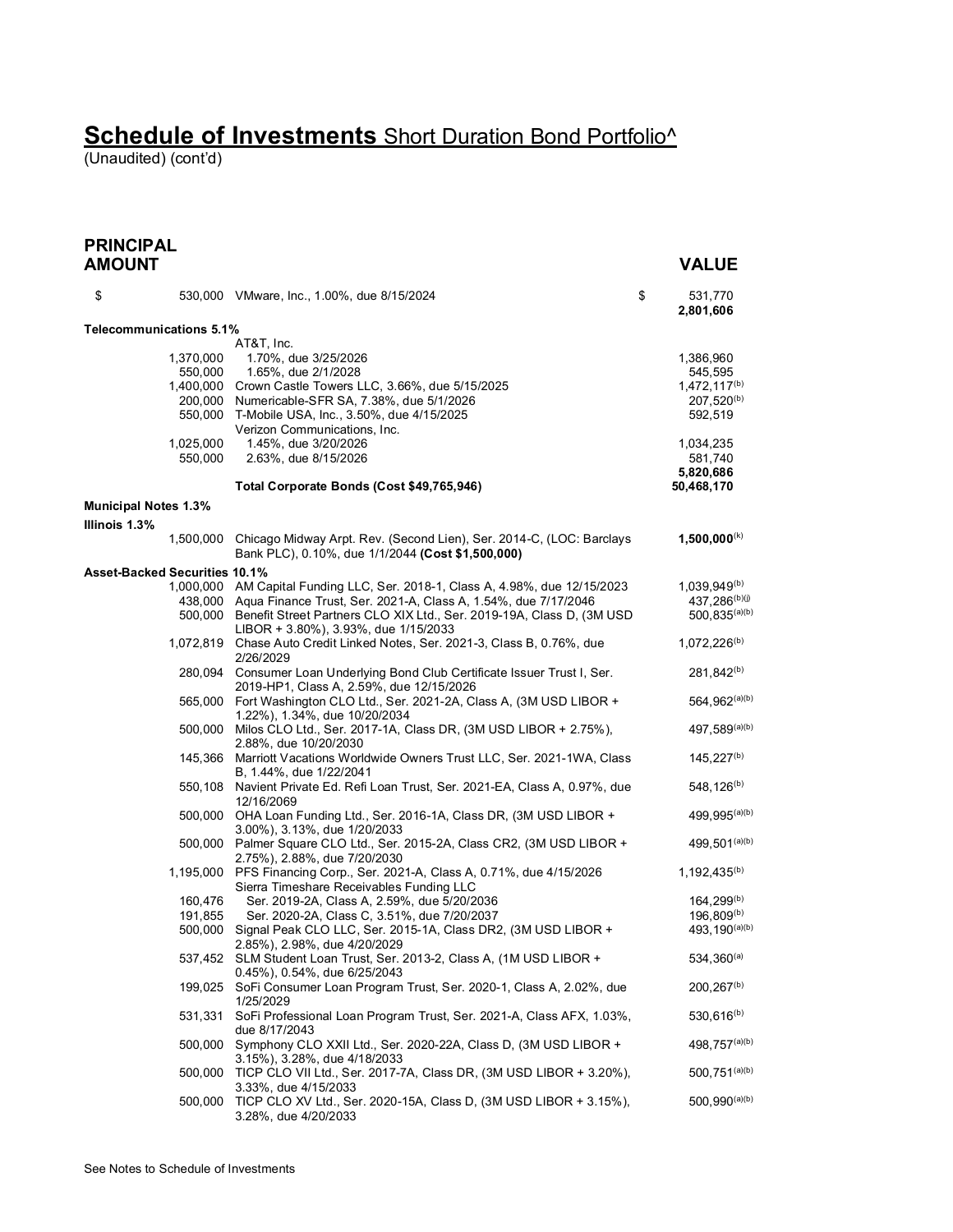(Unaudited) (cont'd)

|               | <b>PRINCIPAL</b>                   |                                                                                                                                                                                                                                                                                                                                                                                                                                   |                                   |
|---------------|------------------------------------|-----------------------------------------------------------------------------------------------------------------------------------------------------------------------------------------------------------------------------------------------------------------------------------------------------------------------------------------------------------------------------------------------------------------------------------|-----------------------------------|
| <b>AMOUNT</b> |                                    |                                                                                                                                                                                                                                                                                                                                                                                                                                   | <b>VALUE</b>                      |
| \$            |                                    | 500,000 TRESTLES CLO III Ltd., Ser. 2020-3A, Class D, (3M USD LIBOR +<br>3.25%), 3.38%, due 1/20/2033<br><b>Total Asset-Backed Securities (Cost</b><br>\$11,418,625)                                                                                                                                                                                                                                                              | 499,994(a)(b)<br>\$<br>11,400,006 |
|               | <b>NUMBER OF</b>                   |                                                                                                                                                                                                                                                                                                                                                                                                                                   |                                   |
| <b>SHARES</b> |                                    |                                                                                                                                                                                                                                                                                                                                                                                                                                   |                                   |
|               | Exchange-Traded Funds 6.5%         | 267,245 SPDR Bloomberg Barclays Short Term High Yield Bond ETF                                                                                                                                                                                                                                                                                                                                                                    | 7,319,841                         |
|               |                                    | (Cost \$7,244,965)                                                                                                                                                                                                                                                                                                                                                                                                                |                                   |
|               | <b>Short-Term Investments 7.3%</b> |                                                                                                                                                                                                                                                                                                                                                                                                                                   |                                   |
|               | <b>Investment Companies 7.3%</b>   |                                                                                                                                                                                                                                                                                                                                                                                                                                   |                                   |
|               |                                    | 6,207,456 State Street Institutional U.S. Government Money Market Fund Premier<br>Class, $0.03\%$ <sup>(1)</sup>                                                                                                                                                                                                                                                                                                                  | $6,207,456^{(m)}$                 |
|               |                                    | 2,024,965 State Street Navigator Securities Lending Government Money Market<br>Portfolio, 0.03% <sup>(I)</sup>                                                                                                                                                                                                                                                                                                                    | $2,024,965^{(n)}$                 |
|               |                                    | <b>Total Short-Term Investments (Cost</b><br>\$8,232,421)                                                                                                                                                                                                                                                                                                                                                                         | 8,232,421                         |
|               |                                    | Total Investments 103.5% (Cost \$117,287,262)                                                                                                                                                                                                                                                                                                                                                                                     | 117,108,224                       |
|               |                                    | Liabilities Less Other Assets (3.5)%                                                                                                                                                                                                                                                                                                                                                                                              | $(3,912,421)^{(0)}$               |
|               |                                    | Net Assets 100.0%                                                                                                                                                                                                                                                                                                                                                                                                                 | \$113,195,803                     |
| (a)           | changes periodically.              | Variable or floating rate security. The interest rate shown was the current rate as of September 30, 2021 and                                                                                                                                                                                                                                                                                                                     |                                   |
| (b)           |                                    | Securities were purchased under Rule 144A of the Securities Act of 1933, as amended, or are otherwise<br>restricted and, unless registered under the Securities Act of 1933 or exempted from registration, may only be<br>sold to qualified institutional investors or may have other restrictions on resale. At September 30, 2021, these                                                                                        |                                   |
| (c)           | 30, 2021.                          | securities amounted to \$37,848,274, which represents 33.4% of net assets of the Fund.<br>Variable or floating rate security where the stated interest rate is not based on a published reference rate and<br>spread. Rather, the interest rate adjusts periodically based on changes in current interest rates and<br>prepayments on the underlying pool of assets. The interest rate shown was the current rate as of September |                                   |
| (d)           | 0.6% of net assets of the Fund.    | Security fair valued as of September 30, 2021 in accordance with procedures approved by the Board of<br>Trustees. Total value of all such securities at September 30, 2021 amounted to \$643,987, which represents                                                                                                                                                                                                                |                                   |
| (e)           |                                    | Step Bond. Coupon rate is a fixed rate for an initial period that either resets at a specific date or may reset in<br>the future contingent upon a predetermined trigger. The interest rate shown was the current rate as of                                                                                                                                                                                                      |                                   |

- September 30, 2021. (f) Interest only security. These securities represent the right to receive the monthly interest payments on an underlying pool of mortgages. Payments of principal on the pool reduce the value of the "interest only" holding.
- (g) The security or a portion of this security is on loan at September 30, 2021. Total value of all such securities at September 30, 2021 amounted to \$1,981,386 for the Fund.
- (h) Security issued at a fixed coupon rate, which converts to a variable rate at a future date. Rate shown is the rate in effect as of period end.
- (i) Payment-in-kind (PIK) security.<br>(j) When-issued security. Total val
- When-issued security. Total value of all such securities at September 30, 2021 amounted to \$971,865, which represents 0.9% of net assets of the Fund.
- (k) Variable rate demand obligation where the stated interest rate is not based on a published reference rate and spread. Rather, the interest rate generally resets daily or weekly and is determined by the remarketing agent. The rate shown represents the rate in effect at September 30, 2021.
- (l) Represents 7-day effective yield as of September 30, 2021.<br>(m) All or a portion of this security is segregated in connection w
- All or a portion of this security is segregated in connection with obligations for when-issued securities and/or futures contracts with a total value of \$6,207,456.
- (n) Represents investment of cash collateral received from securities lending.<br>(o) lncludes the impact of the Fund's open positions in derivatives at Septemb
- Includes the impact of the Fund's open positions in derivatives at September 30, 2021.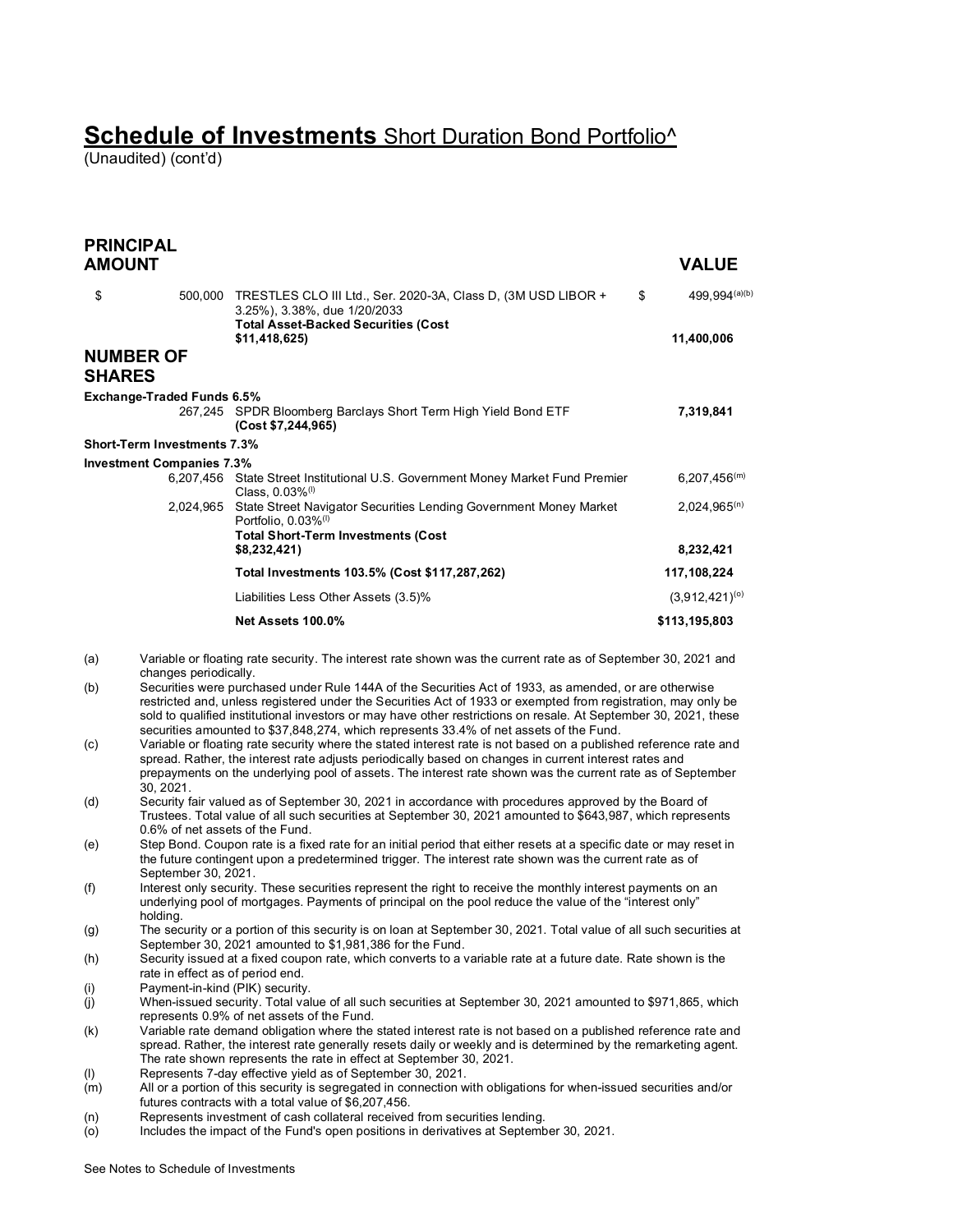(Unaudited) (cont'd)

#### **POSITIONS BY COUNTRY**

|                                                  | Investments at      | Percentage of     |
|--------------------------------------------------|---------------------|-------------------|
| Country                                          | Value               | <b>Net Assets</b> |
| <b>United States</b>                             | \$<br>95.664.050    | 84.5%             |
| Cayman Islands                                   | 6.150.498           | 5.4%              |
| United Kingdom                                   | 2,908,632           | 2.6%              |
| Ireland                                          | 1.478.404           | 1.3%              |
| Germany                                          | 1,008,630           | 0.9%              |
| Spain                                            | 576,932             | 0.5%              |
| Mexico                                           | 552.871             | 0.5%              |
| Zambia                                           | 328,266             | 0.3%              |
| France                                           | 207.520             | 0.2%              |
| Short-Term Investments and Other Liabilities-Net | 4.320.000           | 3.8%              |
|                                                  | \$<br>113, 195, 803 | 100.0%            |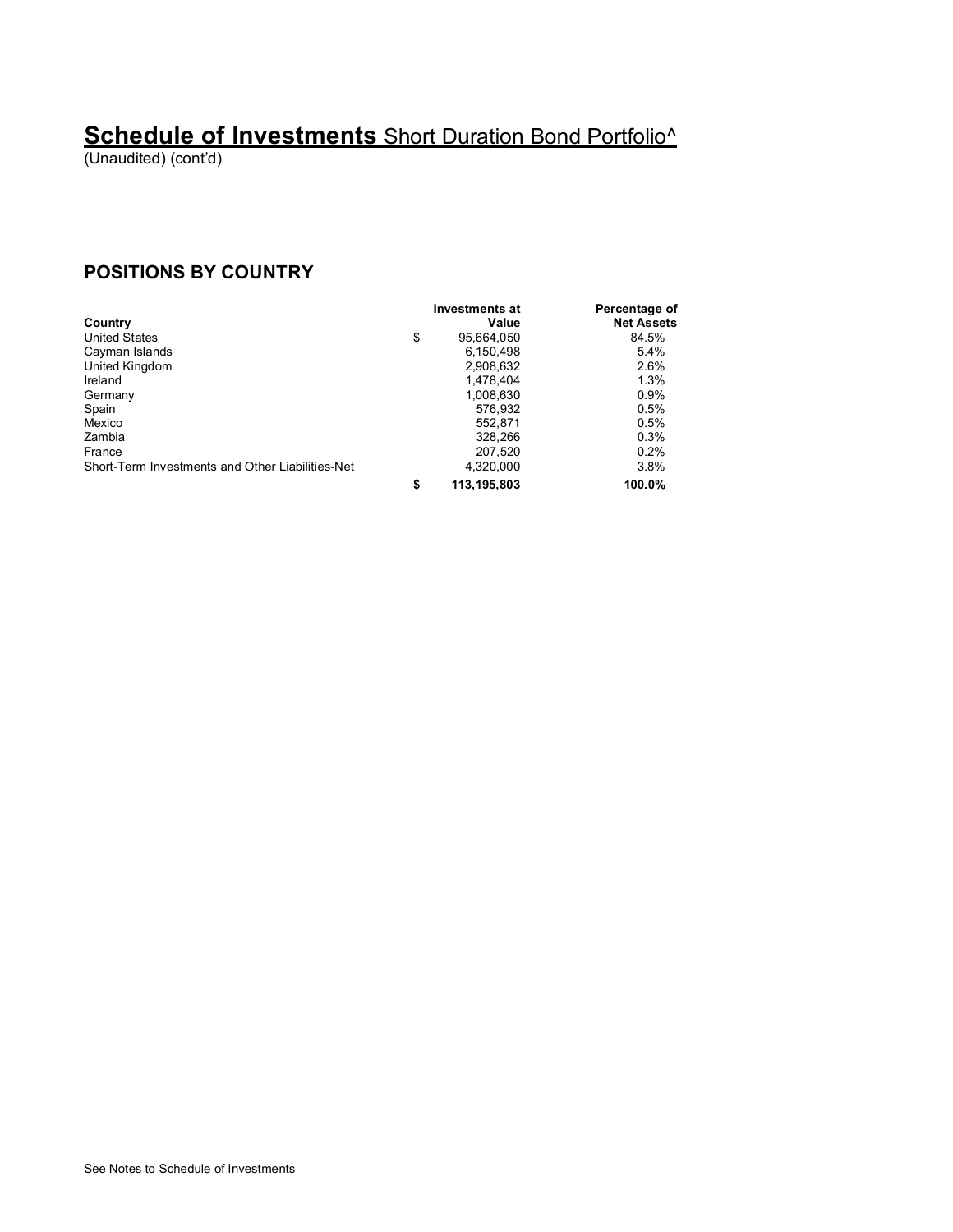(Unaudited) (cont'd)

#### **Derivative Instruments**

#### **Futures contracts ("futures")**

At September 30, 2021, open positions in futures for the Fund were as follows:

**Long Futures:**

| <b>Expiration</b><br><b>Date</b><br>12/2021<br><b>Total Long Positions</b> | Number of<br><b>Contracts</b><br>259 | <b>Open Contracts</b><br>U.S. Treasury Note, 2 Year | \$<br>\$ | <b>Notional</b><br>Amount<br>56.994.164 \$<br>56,994,164 \$ | Value and<br>Unrealized<br>Appreciation/<br>(Depreciation)<br>(31,062)<br>(31,062) |
|----------------------------------------------------------------------------|--------------------------------------|-----------------------------------------------------|----------|-------------------------------------------------------------|------------------------------------------------------------------------------------|
| <b>Short Futures:</b>                                                      |                                      |                                                     |          |                                                             |                                                                                    |
| <b>Expiration</b>                                                          | Number of                            |                                                     |          | <b>Notional</b>                                             | Value and<br>Unrealized<br>Appreciation/                                           |
| Date                                                                       | <b>Contracts</b>                     | <b>Open Contracts</b>                               |          | Amount                                                      | (Depreciation)                                                                     |
| 12/2021                                                                    | 140                                  | U.S. Treasury Note, 5 Year                          |          | (17, 183, 906)                                              | 83.323                                                                             |
| 12/2021                                                                    | 23                                   | U.S. Treasury Note, 10 Year                         | \$       | $(3,027,016)$ \$                                            | 27.891                                                                             |
| <b>Total Short Positions</b>                                               |                                      |                                                     | \$       | $(20, 210, 922)$ \$                                         | 111,214                                                                            |
| <b>Total Futures</b>                                                       |                                      |                                                     |          |                                                             | 80.152                                                                             |

At September 30, 2021, the Fund had \$176,748 deposited in a segregated account to cover margin requirements on open futures.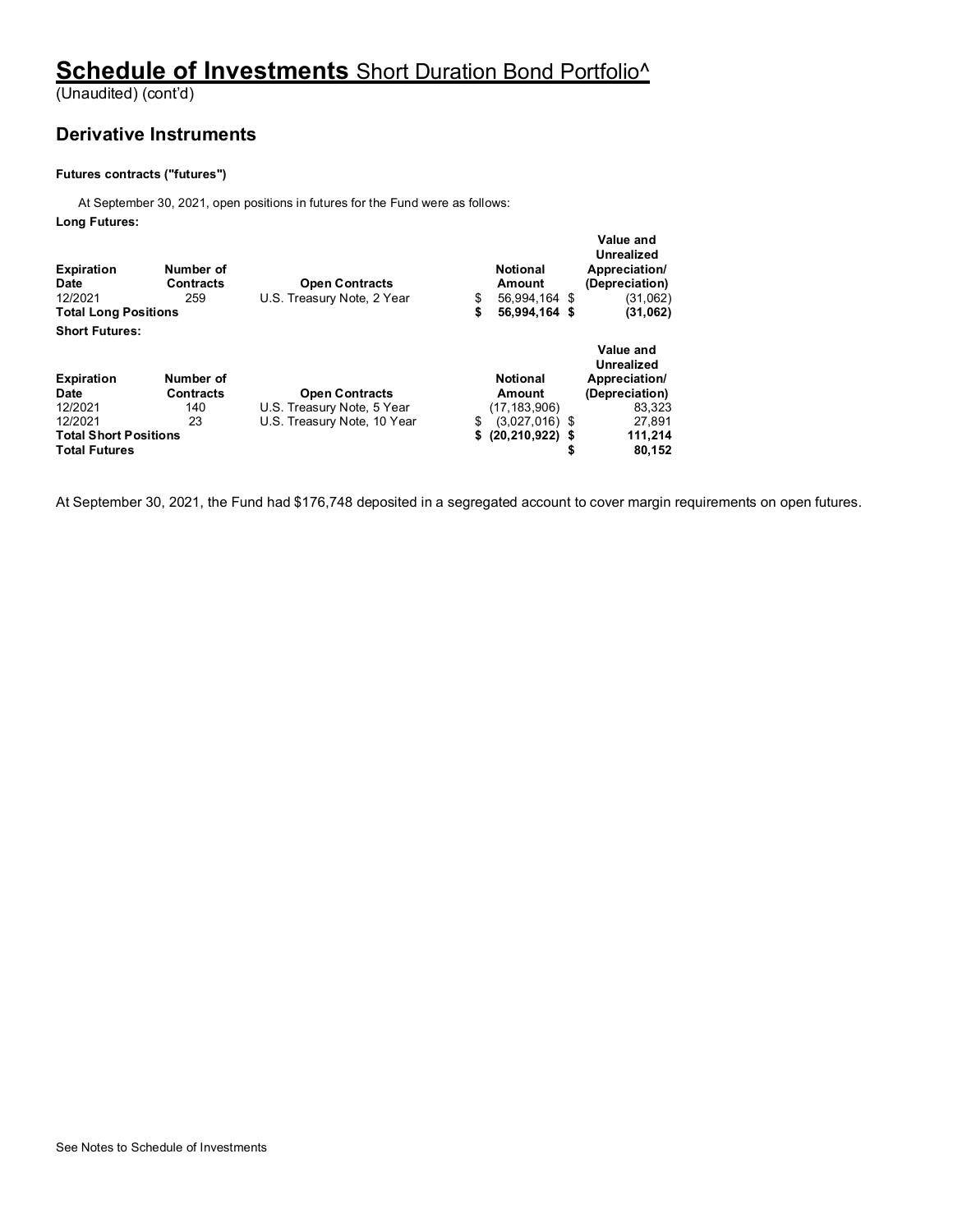(Unaudited) (cont'd)

The following is a summary, categorized by Level (see Notes to Schedule of Investments), of inputs used to value the Fund's investments as of September 30, 2021:

| <b>Asset Valuation Inputs</b>                   | Level 1      |        | Level 2        | Level 3 |                                  | Total       |
|-------------------------------------------------|--------------|--------|----------------|---------|----------------------------------|-------------|
| Investments:<br>U.S. Treasury Obligations<br>\$ |              | $-$ \$ | 2.217.052 \$   |         | $-$ \$                           | 2.217.052   |
| Mortgage-Backed Securities <sup>(a)</sup>       |              |        | 35,970,734     |         | $\overbrace{\phantom{12322111}}$ | 35,970,734  |
| Corporate Bonds <sup>(a)</sup>                  |              |        | 50,468,170     |         | $\overline{\phantom{0}}$         | 50,468,170  |
| Municipal Notes <sup>(a)</sup>                  |              |        | 1.500.000      |         |                                  | 1.500.000   |
| Asset-Backed Securities                         |              |        | 11.400.006     |         |                                  | 11.400.006  |
| Exchange-Traded Funds                           | 7,319,841    |        |                |         | $\overline{\phantom{0}}$         | 7.319.841   |
| Short-Term Investments                          |              |        | 8.232.421      |         |                                  | 8.232.421   |
| <b>Total Investments</b>                        | 7.319.841 \$ |        | 109,788,383 \$ |         | $-s$                             | 117.108.224 |

(a) The Schedule of Investments provides information on the industry or sector categorization as well as a Positions by Country summary.

The following is a summary, categorized by Level (see Notes to Schedule of Investments), of inputs used to value the Fund's derivatives as of September 30, 2021:

| <b>Other Financial Instruments</b><br>Futures <sup>(a)</sup> | Level <sup>4</sup> | Level 2<br>Level 3       | Total                    |          |
|--------------------------------------------------------------|--------------------|--------------------------|--------------------------|----------|
| Assets                                                       | 111.214 \$         |                          | $-$ \$                   | 111.214  |
| iabilities                                                   | (31,062)           |                          |                          | (31,062) |
| <b>Total</b>                                                 | 80.152 \$          | $\overline{\phantom{m}}$ | $\overline{\phantom{0}}$ | 80.152   |

(a) Futures are reported at the cumulative unrealized appreciation/(depreciation) of the instrument.

^ A balance indicated with a "—", reflects either a zero balance or an amount that rounds to less than 1.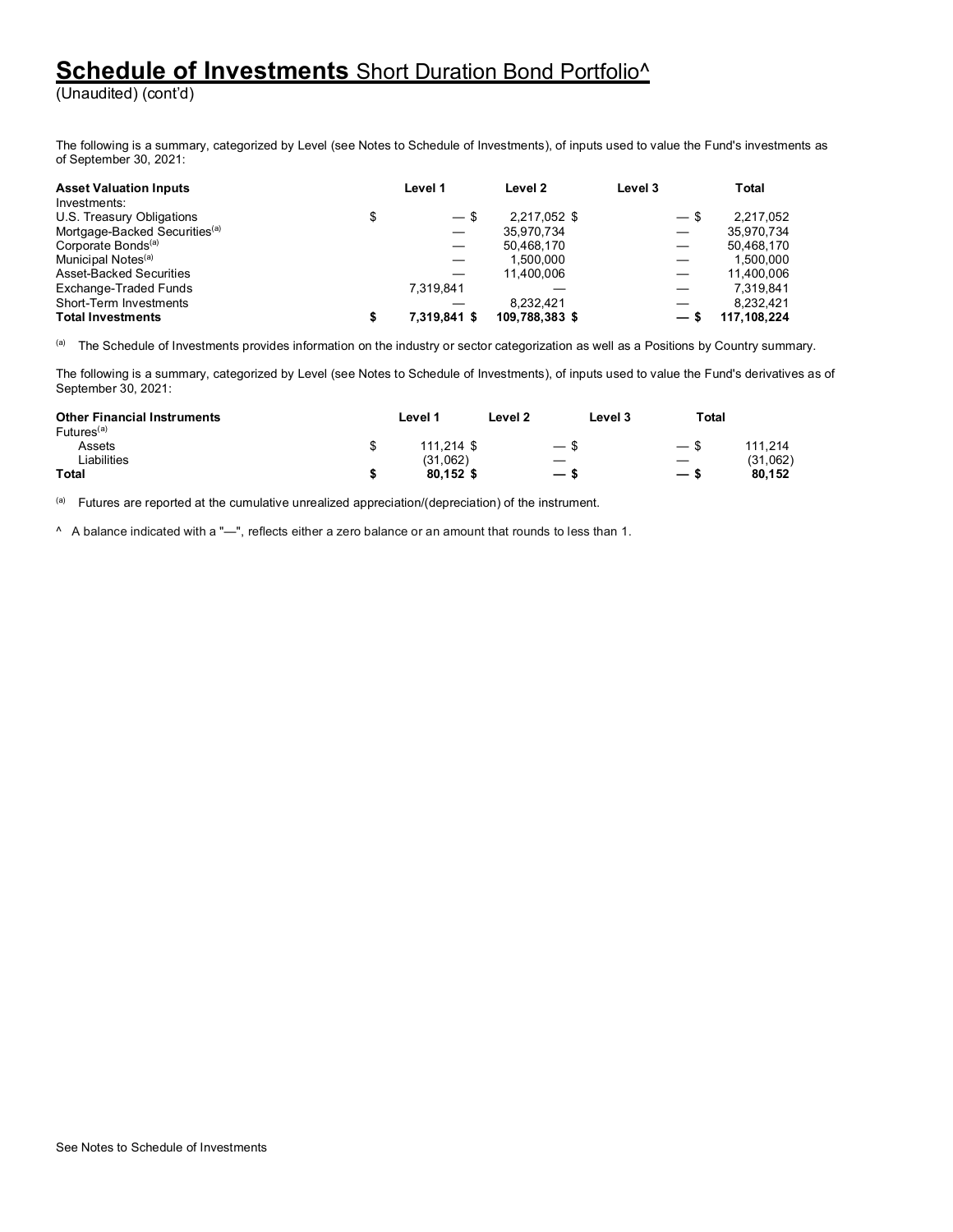# **Schedule of Investments** Sustainable Equity Portfolio^

(Unaudited) September 30, 2021

| <b>NUMBER OF</b><br><b>SHARES</b> |                                                                                                | <b>VALUE</b>     |
|-----------------------------------|------------------------------------------------------------------------------------------------|------------------|
| Common Stocks 98.6%               |                                                                                                |                  |
| <b>Auto Components 2.8%</b>       | 138,014 Aptiv PLC                                                                              | \$<br>20,559,946 |
| <b>Banks 3.3%</b>                 | 146,639 JPMorgan Chase & Co.                                                                   | 24,003,338       |
| <b>Capital Markets 3.0%</b>       | 190,137 Intercontinental Exchange, Inc.                                                        | 21,831,530       |
|                                   | <b>Communications Equipment 2.2%</b><br>47,314 Arista Networks, Inc.                           | 16,258,983       |
|                                   | <b>Electrical Equipment 2.3%</b><br>416,432 Vestas Wind Systems A/S                            | 16,706,443       |
|                                   | Electronic Equipment, Instruments & Components 2.5%<br>35,385 Zebra Technologies Corp. Class A | 18,238,137       |
|                                   | <b>Health Care Equipment &amp; Supplies 7.7%</b>                                               |                  |
|                                   | 81,507 Becton, Dickinson & Co.                                                                 | 20,036,051       |
|                                   | 66,283 Danaher Corp.                                                                           | 20,179,196       |
|                                   | 125,449 Medtronic PLC                                                                          | 15,725,032       |
|                                   |                                                                                                | 55,940,279       |
|                                   | <b>Health Care Providers &amp; Services 5.4%</b>                                               |                  |
|                                   | 134,888 AmerisourceBergen Corp.                                                                | 16,112,372       |
|                                   | 116,578 Cigna Corp.                                                                            | 23,334,252       |
|                                   |                                                                                                | 39,446,624       |
|                                   | Hotels, Restaurants & Leisure 4.2%                                                             |                  |
|                                   | 946,745 Compass Group PLC                                                                      | 19,362,046       |
|                                   | 100,430 Starbucks Corp.                                                                        | 11,078,433       |
|                                   |                                                                                                | 30,440,479       |
|                                   | <b>Household Products 2.2%</b>                                                                 |                  |
|                                   | 212,490 Colgate-Palmolive Co.                                                                  | 16,059,994       |
| Insurance 3.0%                    |                                                                                                |                  |
|                                   | 242,796 Progressive Corp.                                                                      | 21,946,331       |
|                                   | Interactive Media & Services 5.3%                                                              |                  |
|                                   | 14,512 Alphabet, Inc. Class A                                                                  | 38,798,122       |
| IT Services 10.8%                 |                                                                                                |                  |
|                                   | 39,494 Accenture PLC Class A                                                                   | 12,634,920       |
|                                   | 260,848 Cognizant Technology Solutions                                                         | 19,357,530       |
|                                   | Corp. Class A                                                                                  |                  |
|                                   | 103,459 Fiserv, Inc.                                                                           | 11,225,302       |
|                                   | 165,242 GoDaddy, Inc. Class A                                                                  | 11,517,367       |
|                                   | 69,422 MasterCard, Inc. Class A                                                                | 24,136,641       |
|                                   |                                                                                                | 78,871,760       |
| Machinery 3.6%                    |                                                                                                |                  |
|                                   | 101,605 Otis Worldwide Corp.                                                                   | 8,360,060        |
|                                   | 101,691 Stanley Black & Decker, Inc.                                                           | 17,827,449       |
|                                   |                                                                                                | 26,187,509       |
| Materials 1.9%                    |                                                                                                |                  |
|                                   | 49,953 Sherwin-Williams Co.                                                                    | 13,973,353       |
| Media 5.3%                        |                                                                                                |                  |
|                                   | 513,818 Comcast Corp. Class A                                                                  | 28,737,841       |
| 401.351                           | Discovery, Inc. Class A                                                                        | 10,186,288       |
|                                   |                                                                                                | 38,924,129       |

#### **NUMBER OF**

| <b>SHARES</b>                                      |                                                                                                                                     | <b>VALUE</b>                                        |
|----------------------------------------------------|-------------------------------------------------------------------------------------------------------------------------------------|-----------------------------------------------------|
| Multi-Utilities 2.2%                               | 1,338,606 National Grid PLC                                                                                                         | \$<br>15,950,449                                    |
| <b>Personal Products 2.4%</b>                      | 327,795 Unilever PLC ADR                                                                                                            | 17,773,045                                          |
| Pharmaceuticals 2.9%                               | 57,659 Roche Holding AG                                                                                                             | 21,043,791                                          |
|                                                    | <b>Professional Services 1.6%</b><br>132,924 CoStar Group, Inc.                                                                     | 11,439,439                                          |
| Road & Rail 1.9%                                   | 454,764 CSX Corp.                                                                                                                   | 13,524,681                                          |
|                                                    | <b>Semiconductors &amp; Semiconductor Equipment 4.8%</b><br>181,014 Texas Instruments, Inc.                                         | 34,792,701                                          |
| Software 8.7%                                      | 18,284 ANSYS, Inc.<br>35,317 Intuit, Inc.<br>133,986 Microsoft Corp.                                                                | 6,224,788<br>19,053,875<br>37,773,333<br>63,051,996 |
| <b>Specialty Retail 3.3%</b>                       | 115,917 Advance Auto Parts, Inc.                                                                                                    | 24,213,902                                          |
|                                                    | Trading Companies & Distributors 5.3%                                                                                               |                                                     |
|                                                    | 54,043 United Rentals, Inc.<br>49,216 W.W. Grainger, Inc.                                                                           | 18,965,310<br>19,344,841                            |
|                                                    |                                                                                                                                     | 38,310,151                                          |
| <b>Total Common Stocks</b><br>(Cost \$418,716,021) |                                                                                                                                     | 718,287,112                                         |
|                                                    | <b>Short-Term Investments 1.4%</b>                                                                                                  |                                                     |
| <b>PRINCIPAL</b><br><b>AMOUNT</b>                  |                                                                                                                                     |                                                     |
|                                                    | Certificates of Deposit 0.0% <sup>(a)</sup>                                                                                         |                                                     |
| \$                                                 | 100,000 Self Help Credit Union, 0.10%, due<br>10/29/2021                                                                            | 100,000                                             |
|                                                    | 100,000 Self Help Federal Credit Union,<br>0.10%, due 12/8/2021                                                                     | 100,000                                             |
|                                                    |                                                                                                                                     | 200,000                                             |
| <b>NUMBER OF</b><br><b>SHARES</b>                  |                                                                                                                                     |                                                     |
| 10.369.852                                         | <b>Investment Companies 1.4%</b><br>State Street Institutional Treasury<br>Money Market Fund Premier<br>Class, 0.01% <sup>(b)</sup> | 10,369,852                                          |
| (Cost \$10,569,852)                                | <b>Total Short-Term Investments</b>                                                                                                 | 10,569,852                                          |
| (Cost \$429,285,873)                               | Total Investments 100.0%<br>Liabilities Less Other Assets $(0.0)$ % <sup>(a)</sup>                                                  | 728,856,964<br>(205, 856)                           |
| <b>Net Assets 100.0%</b>                           |                                                                                                                                     | \$<br>728,651,108                                   |
| $\star$                                            | Non-income producing security.                                                                                                      |                                                     |

(a) Represents less than 0.05% of net assets of the Fund.

(b) Represents 7-day effective yield as of September 30, 2021.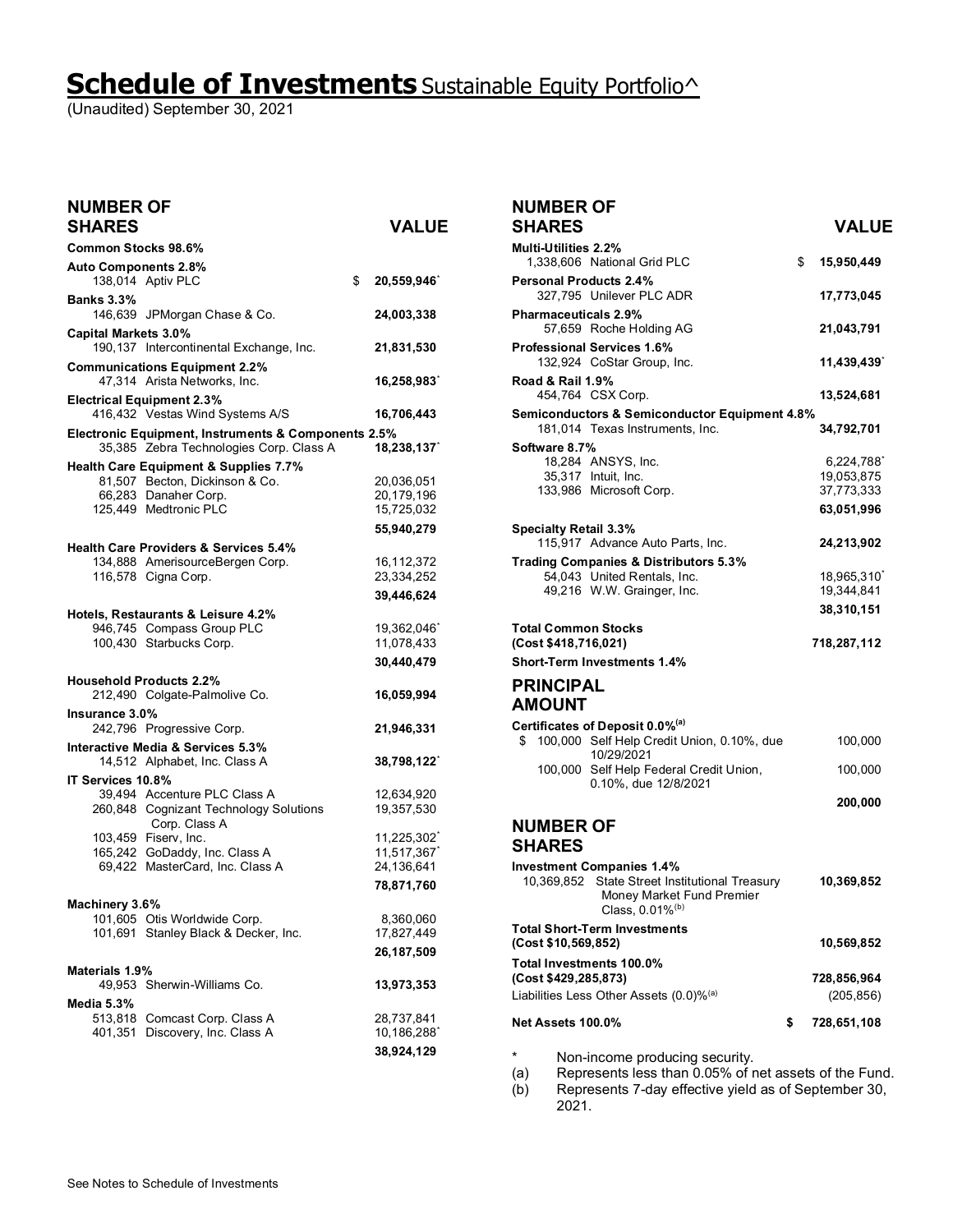# **Schedule of Investments** Sustainable Equity Portfolio^

(Unaudited) (cont'd)

#### **POSITIONS BY COUNTRY**

|                                                  | Investments at |             | Percentage of     |  |
|--------------------------------------------------|----------------|-------------|-------------------|--|
| Country                                          |                | Value       | <b>Net Assets</b> |  |
| <b>United States</b>                             | \$             | 627.451.338 | 86.1%             |  |
| United Kingdom                                   |                | 53,085,540  | 7.3%              |  |
| Switzerland                                      |                | 21.043.791  | 2.9%              |  |
| Denmark                                          |                | 16,706,443  | 2.3%              |  |
| Short-Term Investments and Other Liabilities-Net |                | 10,363,996  | 1.4%              |  |
|                                                  |                | 728,651,108 | 100.0%            |  |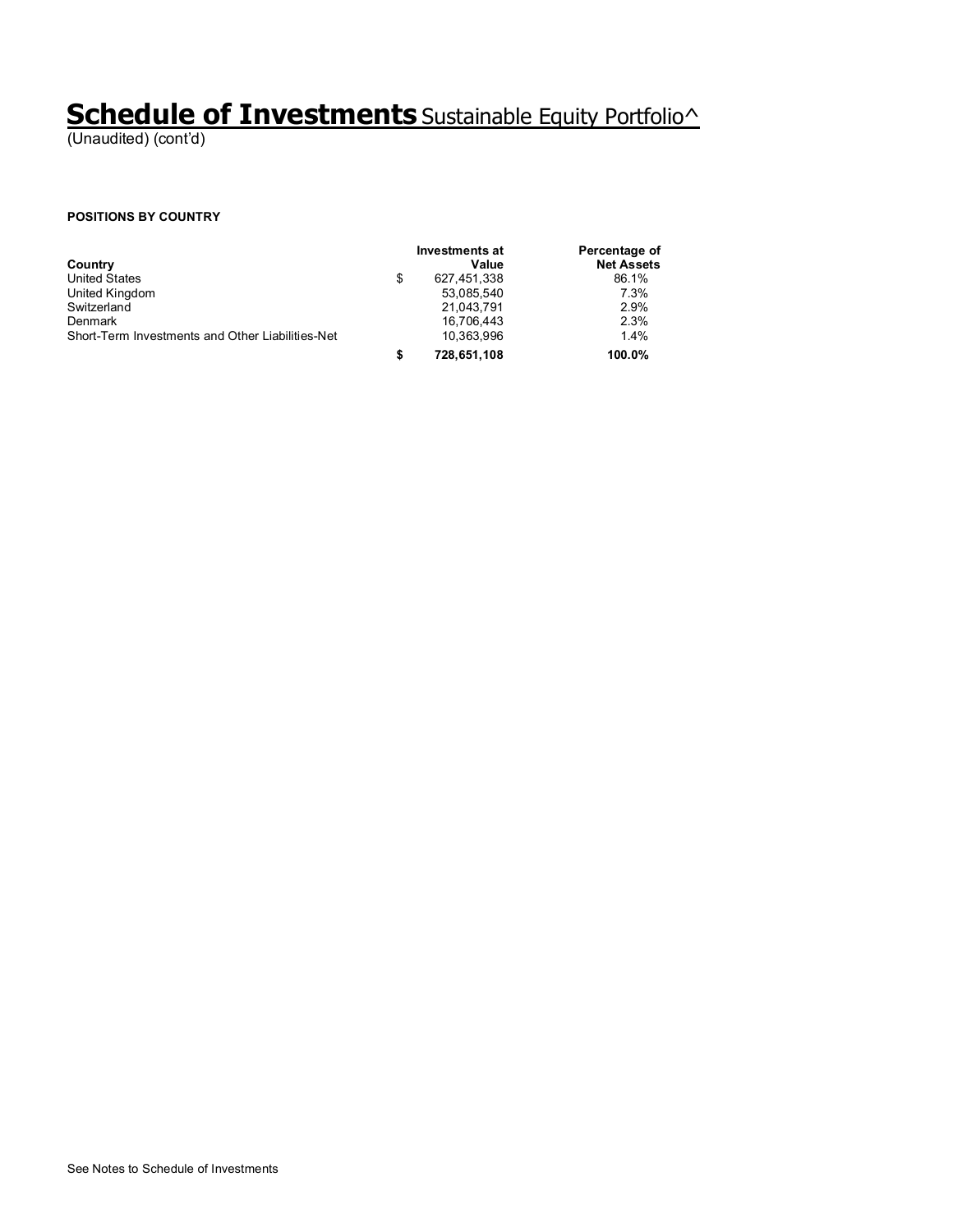# **Schedule of Investments** Sustainable Equity Portfolio<sup>^</sup>

(Unaudited) (cont'd)

The following is a summary, categorized by Level (see Notes to Schedule of Investments), of inputs used to value the Fund's investments as of September 30, 2021:

| <b>Asset Valuation Inputs</b><br>Investments:<br><b>Common Stocks</b> | Level 1                       | Level 2              | Level 3 | Total             |
|-----------------------------------------------------------------------|-------------------------------|----------------------|---------|-------------------|
| <b>Electrical Equipment</b>                                           | \$                            | $-$ \$ 16,706,443 \$ |         | $-$ \$ 16,706,443 |
| Hotels, Restaurants & Leisure                                         | 11,078,433                    | 19,362,046           |         | 30,440,479        |
| Multi-Utilities                                                       |                               | 15,950,449           |         | 15,950,449        |
| <b>Pharmaceuticals</b>                                                | $\overline{\phantom{m}}$      | 21,043,791           |         | 21,043,791        |
| Other Common Stocks <sup>(a)</sup>                                    | 634,145,950                   |                      |         | $-634,145,950$    |
| <b>Total Common Stocks</b>                                            | 645,224,383 73,062,729        |                      |         | $-718,287,112$    |
| Short-Term Investments                                                |                               | 10,569,852           |         | 10,569,852        |
| <b>Total Investments</b>                                              | \$645,224,383 \$83,632,581 \$ |                      |         | $-$ \$728,856,964 |

(a) The Schedule of Investments provides information on the industry or sector categorization as well as a Positions by Country summary.

^ A balance indicated with a "—", reflects either a zero balance or an amount that rounds to less than 1.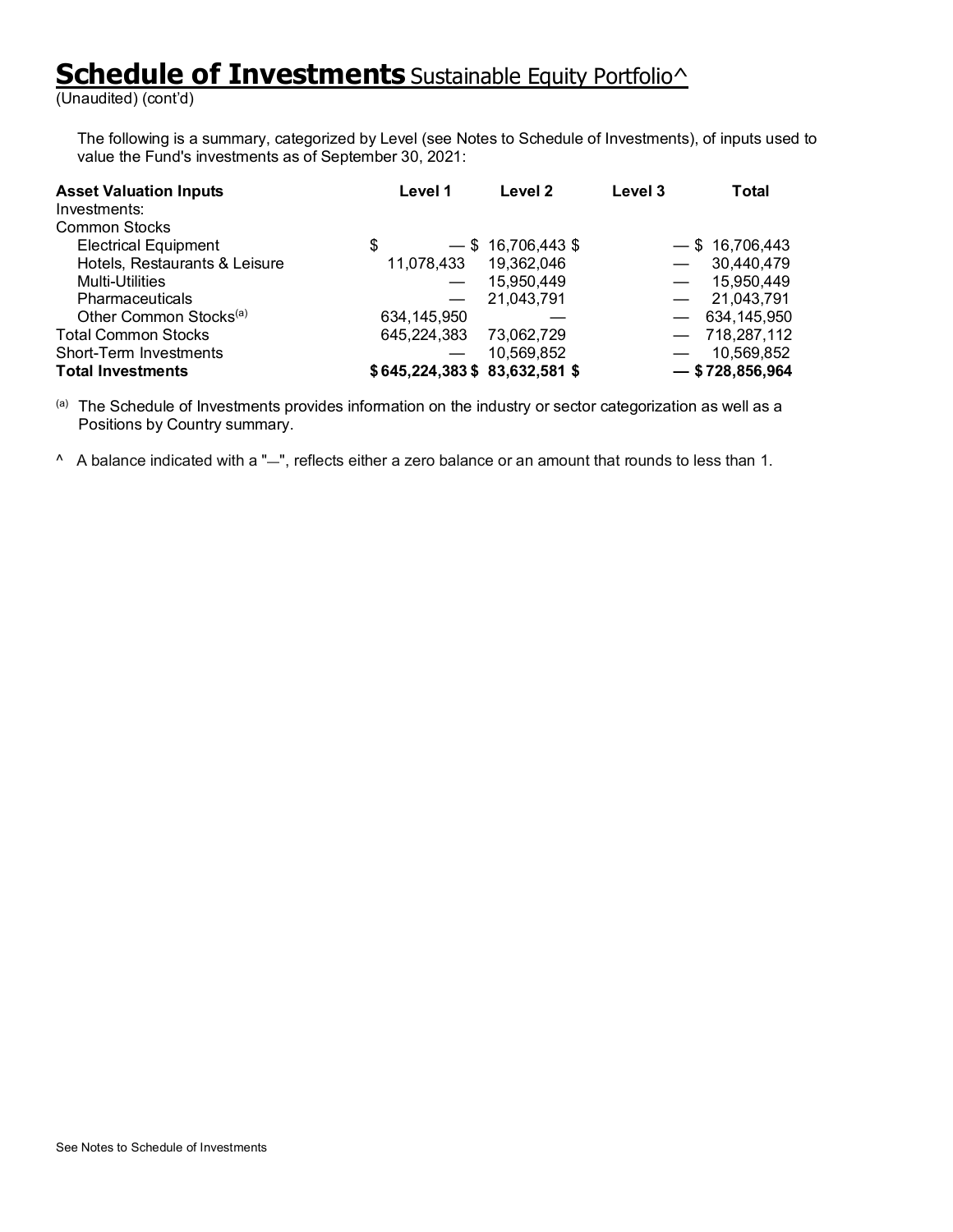#### **Notes to Schedule of Investments** Advisers Management Trust (Unaudited)

In accordance with Accounting Standards Codification 820 "Fair Value Measurement" ("ASC 820"), all investments held by each of Neuberger Berman Advisers Management Trust: International Equity Portfolio, Mid Cap Growth Portfolio, Mid Cap Intrinsic Value Portfolio, Short Duration Bond Portfolio, and Sustainable Equity Portfolio (each individually a "Fund," and collectively, the "Funds"), are carried at the value that Neuberger Berman Investment Advisers LLC ("Management") believes a Fund would receive upon selling an investment in an orderly transaction to an independent buyer in the principal or most advantageous market for the investment under current market conditions. Various inputs, including the volume and level of activity for the asset or liability in the market, are considered in valuing the Funds' investments, some of which are discussed below. Significant Management judgment may be necessary to value investments in accordance with ASC 820.

ASC 820 established a three-tier hierarchy of inputs to create a classification of value measurements for disclosure purposes. The three-tier hierarchy of inputs is summarized in the three broad Levels listed below.

- Level 1 unadjusted quoted prices in active markets for identical investments
- Level 2 other observable inputs (including quoted prices for similar investments, interest rates, prepayment speeds, credit risk, amortized cost, etc.)
- Level 3 unobservable inputs (including a Fund's own assumptions in determining the fair value of investments)

The inputs or methodology used for valuing an investment are not necessarily an indication of the risk associated with investing in those securities.

The value of the Funds' investments in equity securities and exchange-traded funds, for which market quotations are readily available, is generally determined by Management by obtaining valuations from independent pricing services based on the latest sale price quoted on a principal exchange or market for that security (Level 1 inputs). Securities traded primarily on the NASDAQ Stock Market are normally valued at the NASDAQ Official Closing Price ("NOCP") provided by NASDAQ each business day. The NOCP is the most recently reported price as of 4:00:02 p.m., Eastern Time, unless that price is outside the range of the "inside" bid and asked prices (i.e., the bid and asked prices that dealers quote to each other when trading for their own accounts); in that case, NASDAQ will adjust the price to equal the inside bid or asked price, whichever is closer. Because of delays in reporting trades, the NOCP may not be based on the price of the last trade to occur before the market closes. If there is no sale of a security on a particular day, the independent pricing services may value the security based on market quotations.

The value of the Funds' investments in debt securities is determined by Management primarily by obtaining valuations from independent pricing services based on readily available bid quotations, or if quotations are not available, by methods which include various considerations based on security type (generally Level 2 inputs). In addition to the consideration of yields or prices of securities of comparable quality, coupon, maturity and type, indications as to values from dealers, and general market conditions, the following is a description of other Level 2 inputs and related valuation techniques used by independent pricing services to value certain types of debt securities held by the Funds:

*Corporate Bonds.* Inputs used to value corporate debt securities generally include relative credit information, observed market movements, sector news, U.S. Treasury yield curve or relevant benchmark curve, and other market information, which may include benchmark yield curves, reported trades, broker-dealer quotes, issuer spreads, comparable securities, and reference data, such as market research publications, when available ("Other Market Information").

*U.S. Treasury Obligations.* Inputs used to value U.S. Treasury securities generally include quotes from several inter-dealer brokers and Other Market Information.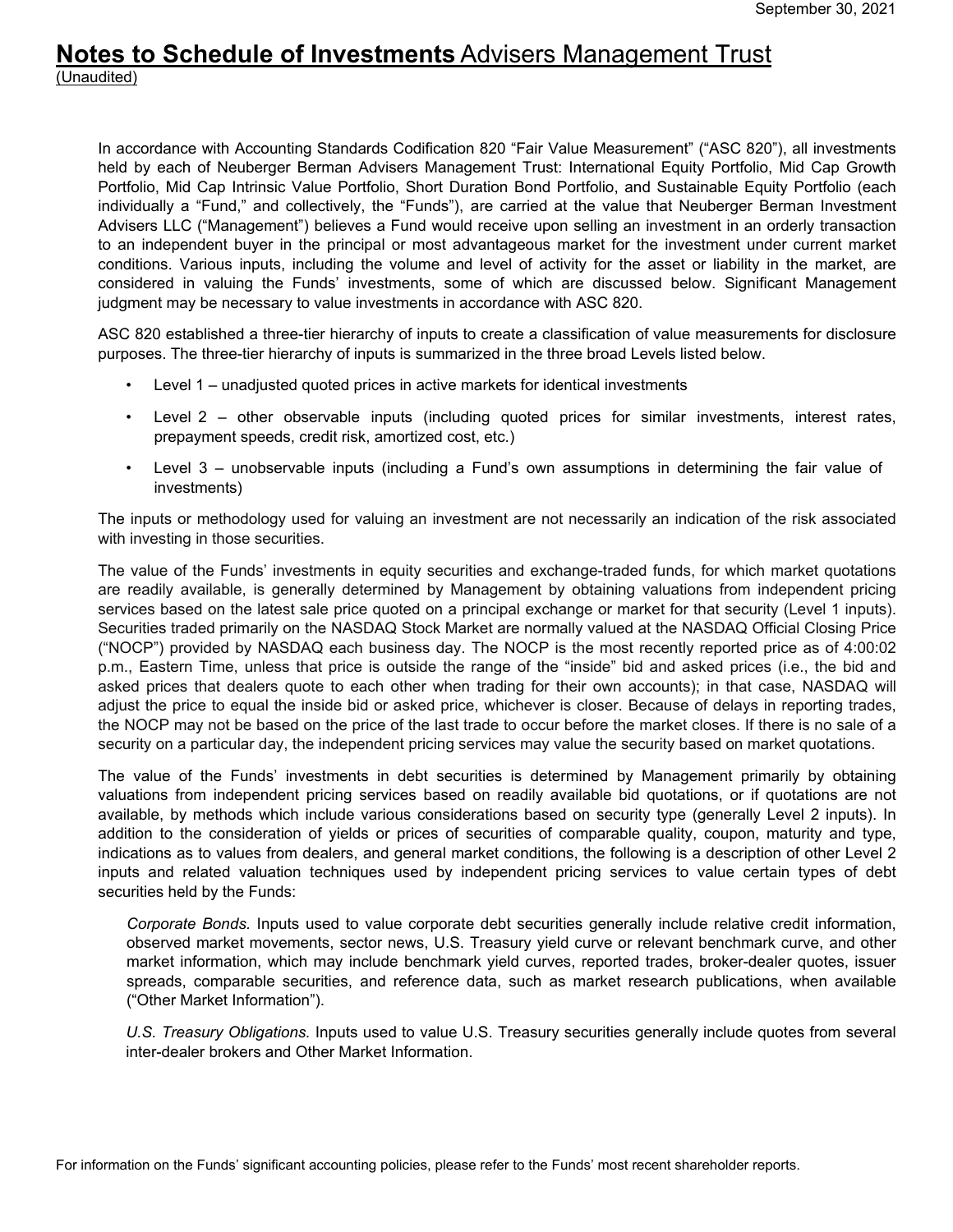## **Notes to Schedule of Investments** Advisers Management Trust

(Unaudited) (cont'd)

*Asset-Backed Securities and Mortgage-Backed Securities.* Inputs used to value asset-backed securities and mortgage-backed securities generally include models that consider a number of factors, which may include the following: prepayment speeds, cash flows, spread adjustments and Other Market Information.

*Municipal Debt Securities.* Inputs used to value municipal debt securities include current trades, bid-wanted lists (which informs the market that a holder is interested in selling a position and that offers will be considered), offerings, general information on market movement, direction, trends, and specific data on specialty issues.

The value of futures is determined by Management by obtaining valuations from independent pricing services at the settlement price at the market close (Level 1 inputs).

Management has developed a process to periodically review information provided by independent pricing services for all types of securities.

Certificates of deposit are valued at amortized cost. (Level 2 inputs).

Investments in non-exchange traded investment companies with readily determinable fair value are valued using the respective fund's daily calculated net asset value per share (Level 2 inputs).

If a valuation is not available from an independent pricing service, or if Management has reason to believe that the valuation received does not represent the amount a Fund might reasonably expect to receive on a current sale in an orderly transaction, Management seeks to obtain quotations from brokers or dealers (generally considered Level 2 or Level 3 inputs depending on the number of quotes available). If such quotations are not readily available, the security is valued using methods the Board has approved in the good-faith belief that the resulting valuation will reflect the fair value of the security. Inputs and assumptions considered in determining the fair value of a security based on Level 2 or Level 3 inputs may include, but are not limited to, the type of the security; the initial cost of the security; the existence of any contractual restrictions on the security's disposition; the price and extent of public trading in similar securities of the issuer or of comparable companies; quotations or evaluated prices from brokerdealers and/or pricing services; information obtained from the issuer and/or analysts; an analysis of the company's or issuer's financial statements; an evaluation of the inputs that influence the issuer and the market(s) in which the security is purchased and sold.

The value of the Funds' investments in foreign securities is generally determined using the same valuation methods and inputs as other Fund investments, as discussed above. Foreign security prices expressed in local currency values are normally translated from the local currency into U.S. dollars using the exchange rates as of 4:00 p.m., Eastern Time on days the New York Stock Exchange is open for business. The Board has approved the use of ICE Data Services ("ICE") to assist in determining the fair value of foreign equity securities when changes in the value of a certain index suggest that the closing prices on the foreign exchanges may no longer represent the amount that a Fund could expect to receive for those securities or on days when foreign markets are closed and U.S. markets are open. In each of these events, ICE will provide adjusted prices for certain foreign equity securities using a statistical analysis of historical correlations of multiple factors (Level 2 inputs). In the absence of precise information about the market values of these foreign securities as of the time as of which a Fund's share price is calculated, the Board has determined on the basis of available data that prices adjusted or evaluated in this way are likely to be closer to the prices a Fund could realize on a current sale than are the prices of those securities established at the close of the foreign markets in which the securities primarily trade.

Fair value prices are necessarily estimates, and there is no assurance that such a price will be at or close to the price at which the security is next quoted or next trades.

In December 2020, the Securities and Exchange Commission ("SEC") adopted Rule 2a-5 under the 1940 Act, which establishes requirements for determining fair value in good faith for purposes of the 1940 Act, including related oversight and reporting requirements. The rule also defines when market quotations are "readily available" for purposes of the 1940 Act, which is the threshold for determining whether a fund must fair value a security. The rule became effective on March 8, 2021, however, the SEC adopted an eighteen-month transition period beginning from the effective date. Management is currently evaluating this guidance.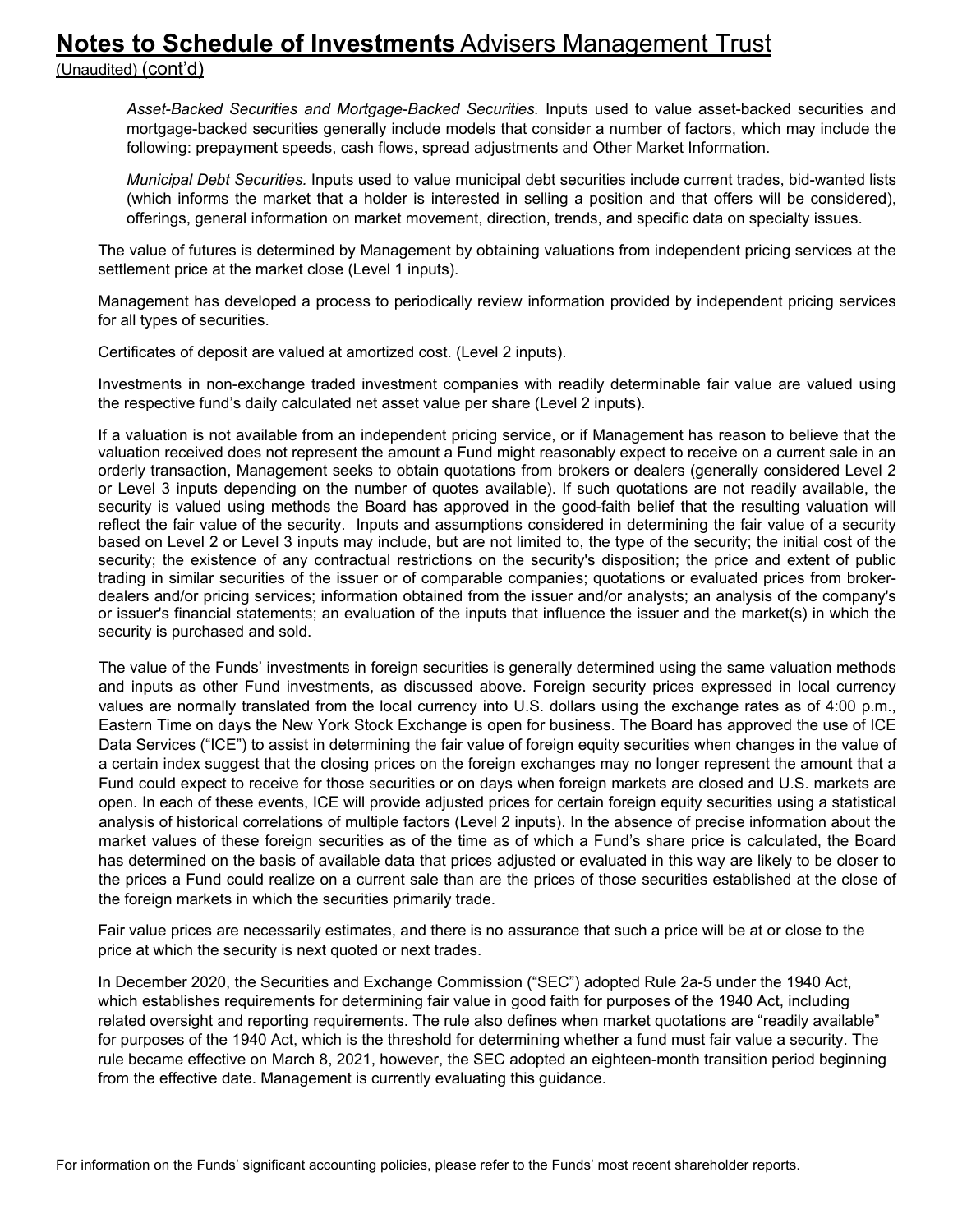## **Notes to Schedule of Investments** Advisers Management Trust

(Unaudited) (cont'd)

**Other matters—Coronavirus:** The outbreak of the novel coronavirus in many countries has, among other things, disrupted global travel and supply chains, and adversely impacted global commercial activity, the transportation industry and commodity prices in the energy sector. The impact of this virus has negatively affected and may continue to affect the economies of many nations, individual companies and the global securities and commodities markets, including liquidity and volatility. The development and fluidity of this situation precludes any prediction as to its ultimate impact, which may have a continued adverse effect on global economic and market conditions. Such conditions (which may be across industries, sectors or geographies) have impacted and may continue to impact the issuers of the securities held by the Funds.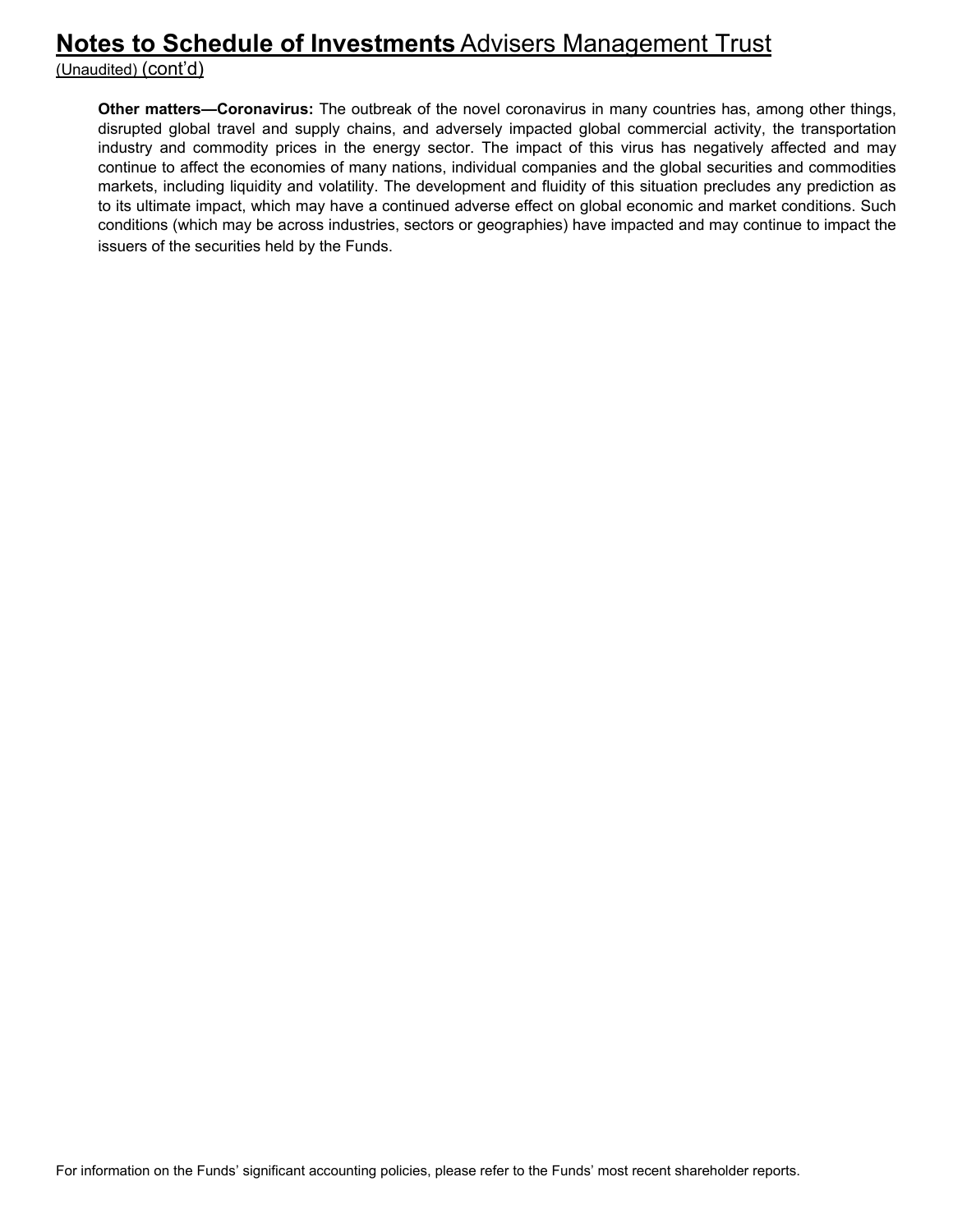## **Notes to Schedule of Investments** Advisers Management Trust

(Unaudited) (cont'd)

# Legend

September 30, 2021 (Unaudited)

#### **Benchmarks:**

LIBOR = London Interbank Offered Rate SOFR30A = 30 Day Average Secured Overnight Financing Rate

**Currency Abbreviations:**  USD = United States Dollar

**Index Periods/Payment Frequencies:** 

 $1M = 1$  Month 3M = 3 Months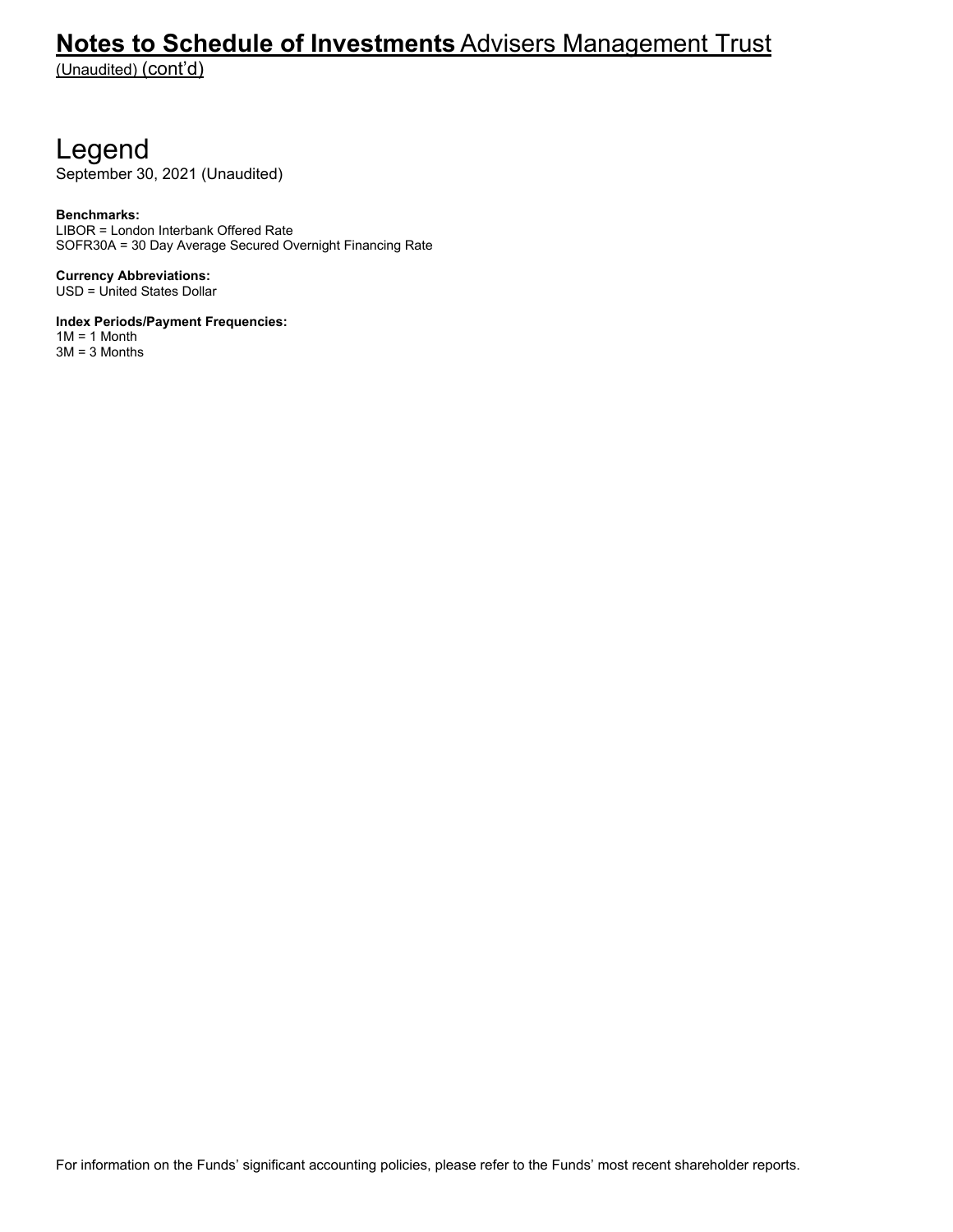#### Schedule of Investments U.S. Equity Index PutWrite Strategy Portfolio^ (Unaudited) September 30, 2021

| Investments                                      | Principal<br>Amount (\$) | Value (\$) |
|--------------------------------------------------|--------------------------|------------|
| <b>U.S. GOVERNMENT AGENCY SECURITIES - 66.3%</b> |                          |            |
|                                                  |                          |            |
| Federal Agricultural Mortgage Corp.,             |                          |            |
| 1.59%, 1/10/2024                                 | 2,800,000                | 2,877,015  |
| 2.62%, 2/26/2024(a)                              | 1,200,000                | 1,263,541  |
| FFCB,                                            |                          |            |
| 1.60%, 1/21/2022                                 | 1,000,000                | 1,004,616  |
| 0.25%, 5/6/2022                                  | 1,000,000                | 1,001,085  |
| FHLB,                                            |                          |            |
| 2.13%, 6/10/2022                                 | 5,000,000                | 5,071,102  |
| FHLMC,                                           |                          |            |
| 2.38%, 1/13/2022(b)                              | 5,000,000                | 5,032,700  |
| 0.13%, 7/25/2022                                 | 2,500,000                | 2,500,921  |
| FNMA,                                            |                          |            |
| 2.63%, 1/11/2022(a)                              | 7,000,000                | 7,048,357  |
| <b>TOTAL U.S. GOVERNMENT AGENCY SECURITIES</b>   |                          |            |
| (Cost \$25,777,801)                              |                          | 25,799,337 |
| <b>U.S. TREASURY OBLIGATIONS - 21.1%</b>         |                          |            |
| U.S. Treasury Notes,                             |                          |            |
| 2.38%, 3/15/2022                                 | 1,500,000                | 1,515,937  |
| 1.75%, 6/15/2022(a)                              | 1,000,000                | 1,011,719  |
| $1.50\%, 9/15/2022(a)$                           | 3,100,000                | 3,141,414  |
| $1.63\%, 12/15/2022(a)$                          | 2,500,000                | 2,544,824  |
| <b>TOTAL U.S. TREASURY OBLIGATIONS</b>           |                          |            |
| (Cost \$8,212,925)                               |                          | 8,213,894  |
| <b>Investments</b>                               | <b>No. of Rights</b>     | Value (\$) |
| <b>RIGHTS - 0.0%</b>                             |                          |            |
| Biotechnology - 0.0%                             |                          |            |
| Tobira Therapeutics, Inc., CVR                   |                          |            |
| $*(c)(d)$                                        | 225                      |            |
| <b>Media - 0.0%</b>                              |                          |            |
|                                                  |                          |            |
| Media General, Inc., CVR                         |                          |            |
| $*(c)(d)$                                        | 2,550                    |            |
| <b>TOTAL RIGHTS</b>                              |                          |            |
| (Cost \$7,171)                                   |                          |            |

|                                     | <b>Investments</b>                                                                                                                | <b>Shares</b> | Value (\$)  |
|-------------------------------------|-----------------------------------------------------------------------------------------------------------------------------------|---------------|-------------|
|                                     | <b>SHORT-TERM INVESTMENTS - 15.3%</b>                                                                                             |               |             |
|                                     | <b>INVESTMENT COMPANIES - 15.3%</b>                                                                                               |               |             |
|                                     | Invesco Government & Agency                                                                                                       |               |             |
|                                     | Portfolio, Institutional Class, 0.03%                                                                                             |               |             |
| (e)                                 |                                                                                                                                   | 5,962,807     | 5,962,807   |
|                                     | Morgan Stanley Institutional                                                                                                      |               |             |
|                                     | Liquidity Funds Treasury Portfolio,                                                                                               |               |             |
|                                     | Institutional Class, $0.01\%$ (b)(e)                                                                                              | 1,591         | 1,591       |
|                                     | <b>TOTAL INVESTMENT COMPANIES</b>                                                                                                 |               |             |
|                                     | (Cost \$5,964,398)                                                                                                                |               | 5,964,398   |
|                                     | Total Investments - 102.7%                                                                                                        |               |             |
|                                     | (Cost \$39,962,295)                                                                                                               |               | 39,977,629  |
|                                     | Liabilities Less Other Assets - (2.7%)(f)                                                                                         |               | (1,061,877) |
|                                     |                                                                                                                                   |               |             |
|                                     | <b>Net Assets - 100.0%</b>                                                                                                        |               |             |
| $\ast$                              |                                                                                                                                   |               | 38,915,752  |
|                                     | Non-income producing security.                                                                                                    |               |             |
| (a)                                 | All or a portion of this security is pledged with the custodian                                                                   |               |             |
|                                     | for options written.                                                                                                              |               |             |
| (b)                                 | All or a portion of this security is segregated in connection<br>with obligations for securities sold short with a total value of |               |             |
|                                     | \$5,034,291.                                                                                                                      |               |             |
| (c)                                 | Security fair valued as of September 30, 2021, in accordance                                                                      |               |             |
|                                     | with procedures approved by the Board of Trustees. Total                                                                          |               |             |
|                                     | value of all such securities at September 30, 2021, amounted                                                                      |               |             |
|                                     | to \$0, which represents 0.0% of net assets of the Fund.                                                                          |               |             |
| (d)                                 | Value determined using significant unobservable inputs.                                                                           |               |             |
|                                     | Represents 7-day effective yield as of September 30, 2021.                                                                        |               |             |
| (e)<br>(f)                          | Includes the impact of the Fund's open positions in derivatives<br>at September 30, 2021.                                         |               |             |
|                                     | <b>Abbreviations</b>                                                                                                              |               |             |
| <b>CVR</b>                          | Contingent Value Rights                                                                                                           |               |             |
| <b>FFCB</b>                         | Federal Farm Credit Bank                                                                                                          |               |             |
|                                     | Federal Home Loan Bank                                                                                                            |               |             |
| FHLB<br><b>FHLMC</b><br><b>FNMA</b> | Federal Home Loan Mortgage Corp.<br>Federal National Mortgage Association                                                         |               |             |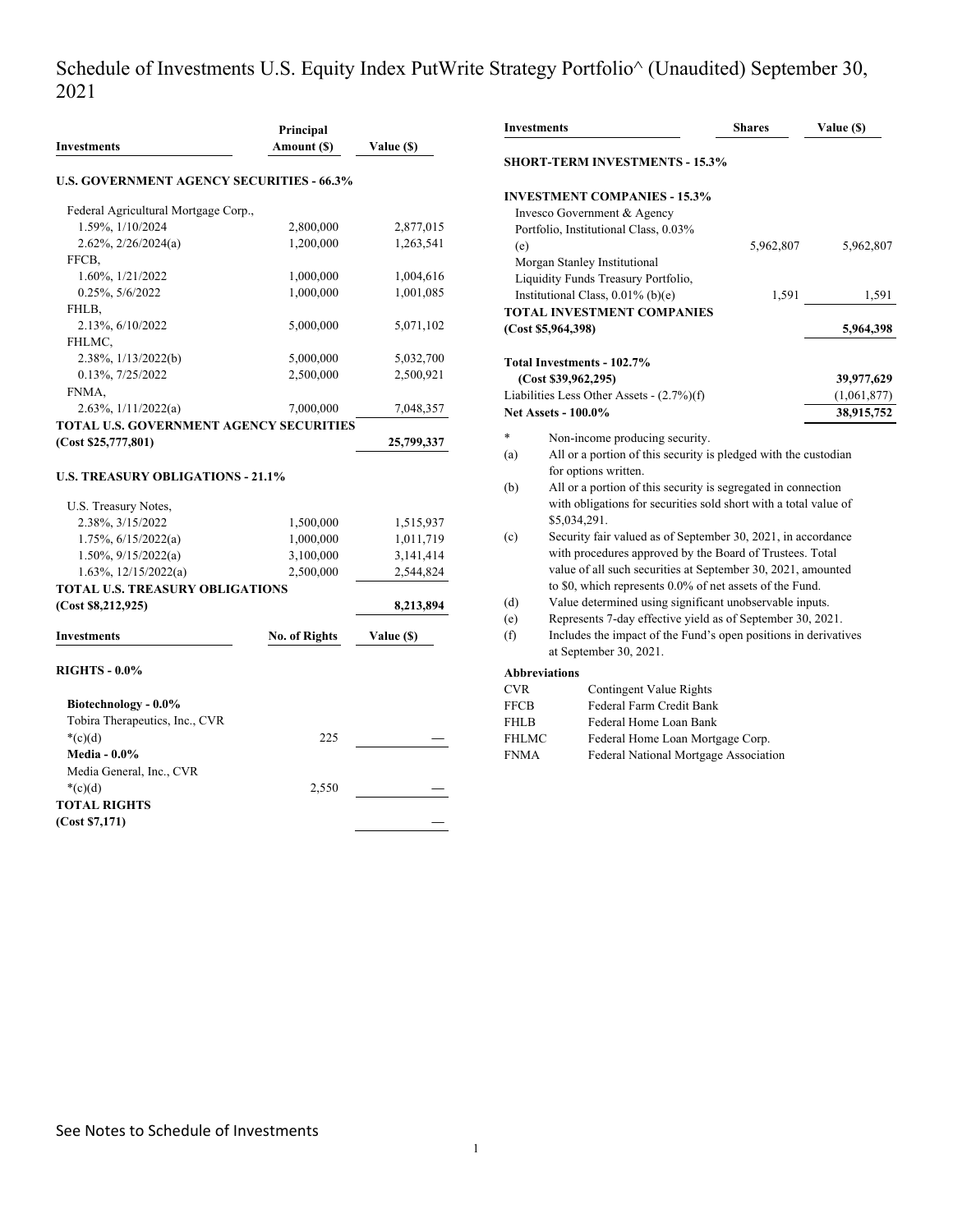#### **Derivative Instruments**

#### **Written option contracts ("options written")**

At September 30, 2021, the Fund had outstanding options written as follows:

|                    | Number of<br>Contracts   | <b>Notional</b><br><b>Amount</b> | <b>Exercise</b><br>Price | <b>Expiration</b><br>Date | Value      |
|--------------------|--------------------------|----------------------------------|--------------------------|---------------------------|------------|
| <b>Description</b> |                          |                                  |                          |                           |            |
| Puts               |                          |                                  |                          |                           |            |
| <b>Index</b>       |                          |                                  |                          |                           |            |
| Russell 2000 Index | 1                        | \$(220,437)                      | \$2,190                  | 10/1/2021                 | \$(780)    |
| Russell 2000 Index | $\mathfrak{2}$           | (440, 874)                       | 2,250                    | 10/1/2021                 | (8,940)    |
| Russell 2000 Index | $\mathbf{1}$             | (220, 437)                       | 2,290                    | 10/1/2021                 | (8,360)    |
| Russell 2000 Index | $rac{2}{5}$              | (440, 874)                       | 2,225                    | 10/8/2021                 | (8,730)    |
| Russell 2000 Index |                          | (1,102,185)                      | 2,250                    | 10/8/2021                 | (29,200)   |
| Russell 2000 Index | $\sqrt{2}$               | (440, 874)                       | 2,160                    | 10/15/2021                | (5,820)    |
| Russell 2000 Index | 1                        | (220, 437)                       | 2,220                    | 10/15/2021                | (5,165)    |
| Russell 2000 Index | 4                        | (881,748)                        | 2,230                    | 10/15/2021                | (22, 640)  |
| Russell 2000 Index | 1                        | (220, 437)                       | 2,160                    | 10/22/2021                | (3,940)    |
| Russell 2000 Index | 4                        | (881,748)                        | 2,255                    | 10/22/2021                | (32,080)   |
| Russell 2000 Index | 1                        | (220, 437)                       | 2,260                    | 10/22/2021                | (8,310)    |
| Russell 2000 Index | $\mathbf{1}$             | (220, 437)                       | 2,280                    | 10/22/2021                | (9, 555)   |
| Russell 2000 Index | $\mathbf{1}$             | (220, 437)                       | 2,210                    | 10/29/2021                | (4,530)    |
| Russell 2000 Index | $\mathbf{1}$             | (220, 437)                       | 2,280                    | 10/29/2021                | (10,210)   |
| S&P 500 Index      | 4                        | (1,723,016)                      | 4,315                    | 10/1/2021                 | (8,640)    |
| S&P 500 Index      | 5                        | (2,153,770)                      | 4,375                    | 10/1/2021                 | (32, 125)  |
| S&P 500 Index      | $\mathbf{1}$             | (430,754)                        | 4,400                    | 10/1/2021                 | (8,790)    |
| S&P 500 Index      | $\boldsymbol{7}$         | (3,015,278)                      | 4,325                    | 10/8/2021                 | (22, 225)  |
| S&P 500 Index      | $\overline{\mathcal{A}}$ | (1,723,016)                      | 4,345                    | 10/8/2021                 | (27, 240)  |
| S&P 500 Index      | $\sqrt{2}$               | (861,508)                        | 4,360                    | 10/8/2021                 | (15,190)   |
| S&P 500 Index      | 6                        | (2, 584, 524)                    | 4,495                    | 10/8/2021                 | (110,940)  |
| S&P 500 Index      | 18                       | (7,753,572)                      | 4,435                    | 10/15/2021                | (244, 440) |
| S&P 500 Index      | 1                        | (430,754)                        | 4,455                    | 10/15/2021                | (15, 170)  |
| S&P 500 Index      | $\,$ $\,$                | (3,446,032)                      | 4,315                    | 10/22/2021                | (68, 560)  |
| S&P 500 Index      | 5                        | (2,153,770)                      | 4,375                    | 10/22/2021                | (55,250)   |
| S&P 500 Index      | $\sqrt{2}$               | (861,508)                        | 4,400                    | 10/22/2021                | (24,670)   |
| S&P 500 Index      | $\mathbf{1}$             | (430, 754)                       | 4,435                    | 10/22/2021                | (14, 450)  |
| S&P 500 Index      | $\sqrt{2}$               | (861,508)                        | 4,450                    | 10/22/2021                | (30,970)   |
| S&P 500 Index      | 1                        | (430,754)                        | 4,460                    | 10/22/2021                | (16, 225)  |
| S&P 500 Index      | 1                        | (430, 754)                       | 4,325                    | 10/29/2021                | (7, 405)   |
| S&P 500 Index      | $\mathbf{1}$             | (430,754)                        | 4,345                    | 10/29/2021                | (10, 850)  |
| S&P 500 Index      | $\sqrt{2}$               | (861, 508)                       | 4,360                    | 10/29/2021                | (22,930)   |
| S&P 500 Index      | $\mathfrak s$            | (2,153,770)                      | 4,435                    | 10/29/2021                | (76, 575)  |
| S&P 500 Index      | $\mathbf{1}$             | (430,754)                        | 4,450                    | 10/29/2021                | (16,275)   |
|                    |                          |                                  |                          |                           |            |

**Total options written (premium received \$736,093) \$(987,180)**

At September 30, 2021, the Fund had securities pledged in the amount of \$15,009,855 to cover collateral requirements for options written.

The following is a summary, categorized by Level (See Notes to Schedule of Investments), of inputs used to value the Fund's investments as of September 30, 2021:

| <b>Asset Valuation Inputs</b>     | <b>Level 1</b> | Level 2      | Level 3 <sup>*</sup> | <b>Total</b> |
|-----------------------------------|----------------|--------------|----------------------|--------------|
| Investments:                      |                |              |                      |              |
| U.S. Government Agency Securities | $S-$           | \$25,799,337 | $S-$                 | \$25,799,337 |
| U.S. Treasury Obligations         | $\sim$         | 8,213,894    | __                   | 8,213,894    |
| Right(s(a))                       |                |              |                      |              |
| Short-Term Investments            |                | 5.964.398    |                      | 5.964.398    |
| <b>Total Long Positions</b>       | $S-$           | \$39,977,629 | $s-$                 | \$39,977,629 |

(a) The Schedule of Investments provides information on the industry or sector categorization for the portfolio.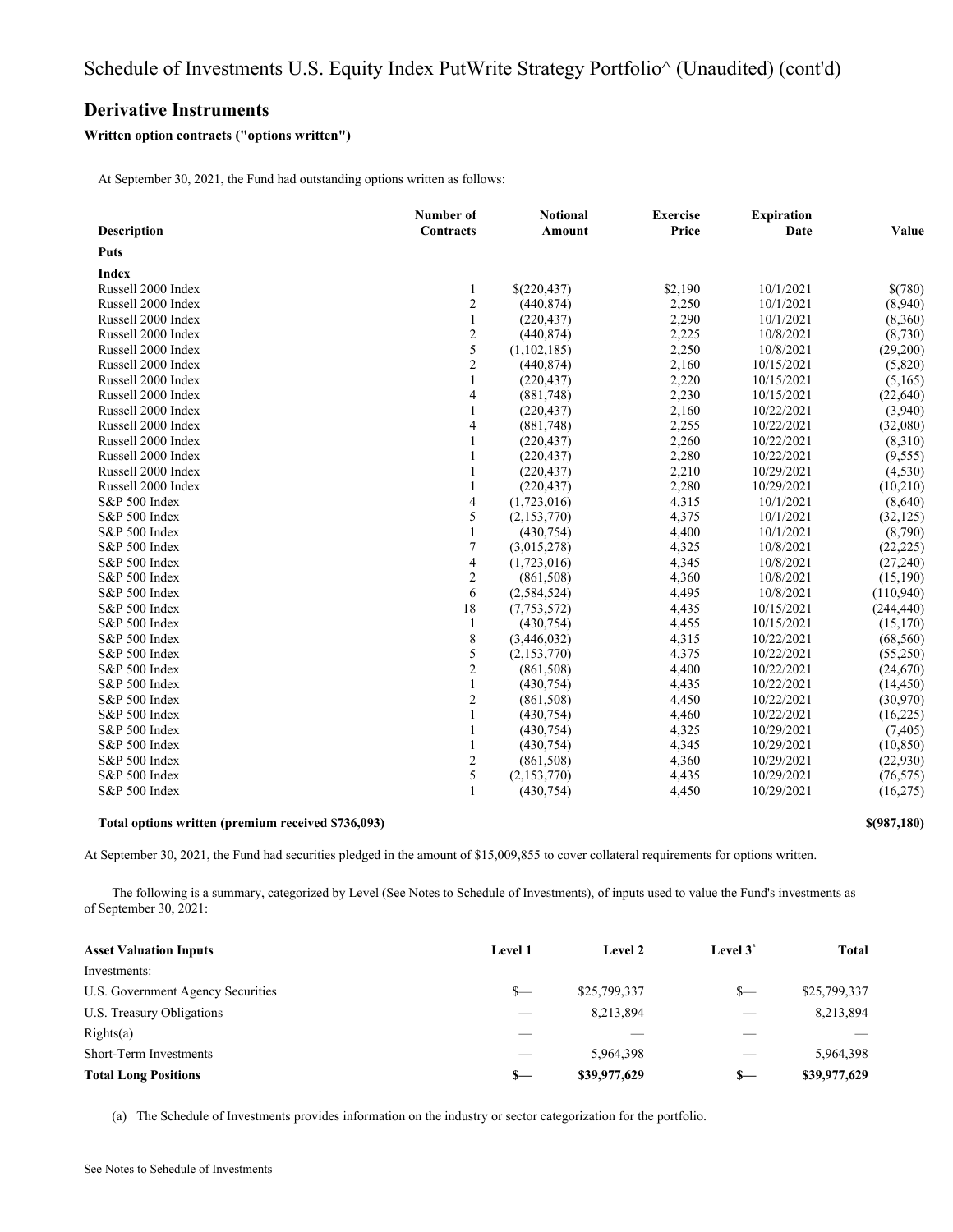#### Schedule of Investments U.S. Equity Index PutWrite Strategy Portfolio^ (Unaudited) (cont'd)

\* The following is a reconciliation between the beginning and ending balances of investments in which unobservable inputs (Level 3) were used in determining value:

|                                                                                                         | Right(s(a)) |
|---------------------------------------------------------------------------------------------------------|-------------|
| Assets:                                                                                                 |             |
| <b>Investments in Securities:</b>                                                                       |             |
| Beginning Balance as of January 1, 2021                                                                 | \$13        |
| Transfers into Level 3                                                                                  |             |
| Transfers out of Level 3                                                                                |             |
| Accrued discounts/(premiums)                                                                            |             |
| Realized gain/(loss)                                                                                    |             |
| Change in unrealized appreciation/(depreciation)                                                        | (13)        |
| Purchases                                                                                               |             |
| <b>Sales</b>                                                                                            |             |
| Balance as of September 30, 2021                                                                        | $S-$        |
| Net change in unrealized appreciation/(depreciation) on investments still held as of September 30, 2021 | \$(13)      |

(a) As of the period ended September 30, 2021, these investments were fair valued in accordance with procedures approved by the Board of Trustees. These investments did not have a material impact on the Fund's net assets; therefore, disclosure of unobservable inputs used in formulating valuations is not presented.

The following is a summary, categorized by level (See Notes to Schedule of Investments), of inputs used to value the Fund's derivatives as of September 30, 2021:

| <b>Other Financial Instruments</b> | Level 1     | Level 2 | Level 3 | Total       |
|------------------------------------|-------------|---------|---------|-------------|
| Options Written<br>Liabilities     | \$(987,180) |         | $S-$    | \$(987,180) |

 $^{\wedge}$  A balance indicated with a "-", reflects either a zero balance or an amount that rounds to less than 1.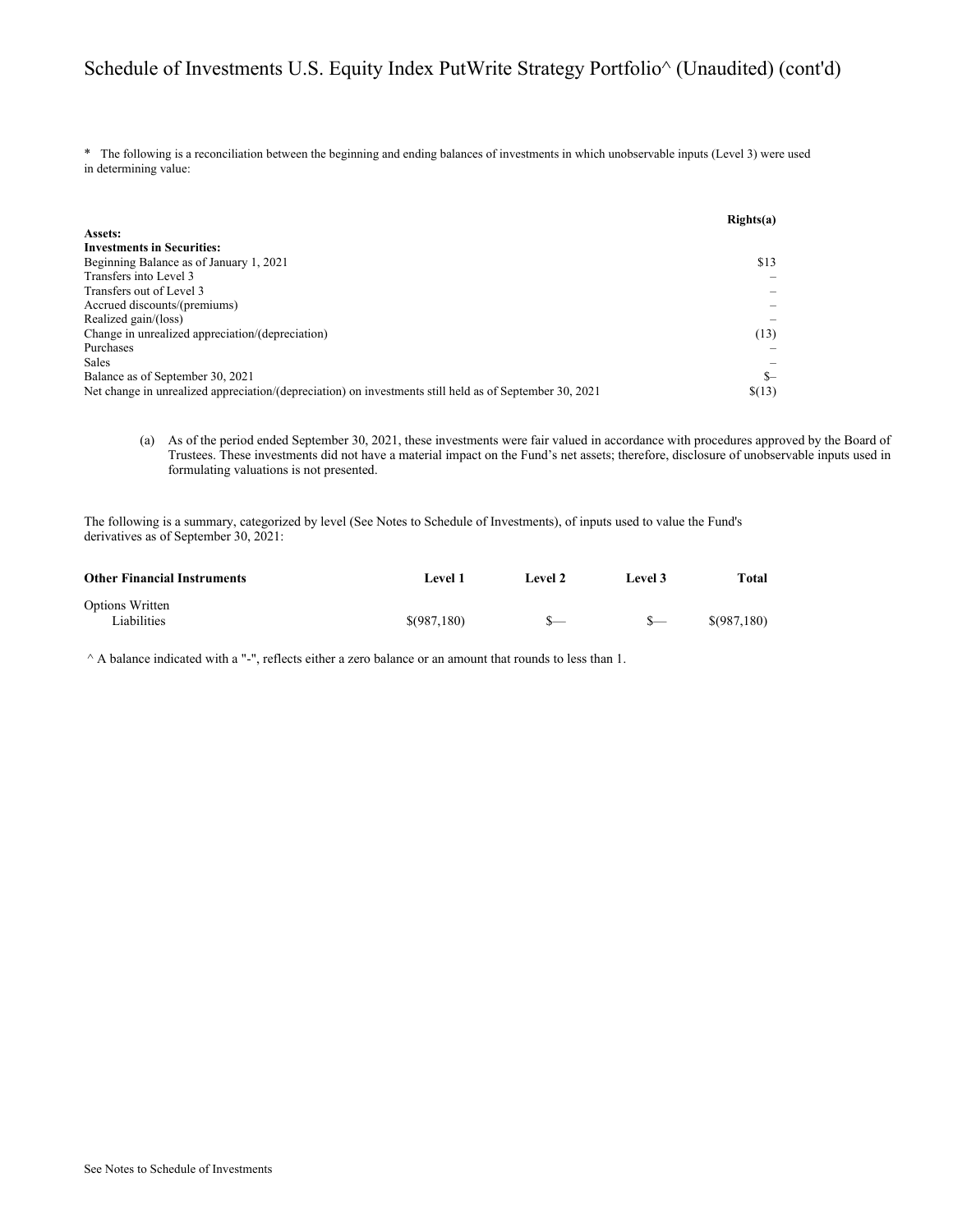## Notes to Schedule of Investments U.S. Equity Index PutWrite Strategy Portfolio (Unaudited)

 In accordance with Accounting Standards Codification 820 "Fair Value Measurement" ("ASC 820"), all investments held by Neuberger Berman Advisers Management Trust U.S. Equity Index PutWrite Strategy Portfolio (the "Fund") are carried at the value that Neuberger Berman Investment Advisers LLC ("Management") believes the Fund would receive upon selling an investment in an orderly transaction to an independent buyer in the principal or most advantageous market for the investment under current market conditions. Various inputs, including the volume and level of activity for the asset or liability in the market, are considered in valuing the Fund's investments, some of which are discussed below. Significant Management judgment may be necessary to value investments in accordance with ASC 820.

ASC 820 established a three-tier hierarchy of inputs to create a classification of value measurements for disclosure purposes. The three-tier hierarchy of inputs is summarized in the three broad Levels listed below.

- Level 1 unadjusted quoted prices in active markets for identical investments
- $\bullet$  Level 2 other observable inputs (including quoted prices for similar investments, interest rates, prepayment speeds, credit risk, amortized cost, etc.)
- Level 3 unobservable inputs (including the Fund's own assumptions in determining the fair value of investments)

The inputs or methodology used for valuing an investment are not necessarily an indication of the risk associated with investing in those securities.

The value of the Fund's investments in equity securities, exchange traded options written and rights for which market quotations are readily available, is generally determined by Management by obtaining valuations from independent pricing services based on the latest sale price quoted on a principal exchange or market for that security (Level 1 inputs). Securities traded primarily on the NASDAQ Stock Market are normally valued at the NASDAQ Official Closing Price ("NOCP") provided by NASDAQ each business day. The NOCP is the most recently reported price as of 4:00:02 p.m., Eastern Time, unless that price is outside the range of the "inside" bid and asked prices (i.e., the bid and asked prices that dealers quote to each other when trading for their own accounts); in that case, NASDAQ will adjust the price to equal the inside bid or asked price, whichever is closer. Because of delays in reporting trades, the NOCP may not be based on the price of the last trade to occur before the market closes. If there is no sale of a security on a particular day, the independent pricing services may value the security based on market quotations.

The value of the Fund's investments in debt securities is determined by Management primarily by obtaining valuations from independent pricing services based on readily available bid quotations, or if quotations are not available, by methods which include various considerations based on security type (generally Level 2 inputs). In addition to the consideration of yields or prices of securities of comparable quality, coupon, maturity and type, indications as to values from dealers, and general market conditions, the following is a description of other Level 2 inputs and related valuation techniques used by independent pricing services to value certain types of debt securities held by the Fund:

*U.S. Treasury Obligations.* Inputs used to value U.S. Treasury securities generally include quotes from several inter-dealer brokers and other market information which may include benchmark yield curves, reported trades, broker-dealer quotes, issuer spreads, comparable securities and reference data, such as market research publications, when available ("Other Market Information").

*U.S. Government Agency Securities.* Inputs used to value U.S. Government Agency securities generally include obtaining benchmark quotes and Other Market Information.

Management has developed a process to periodically review information provided by independent pricing services for all types of securities.

Investments in non-exchange traded investment companies with readily determinable fair value are valued using the respective fund's daily calculated net asset value per share (Level 2 inputs).